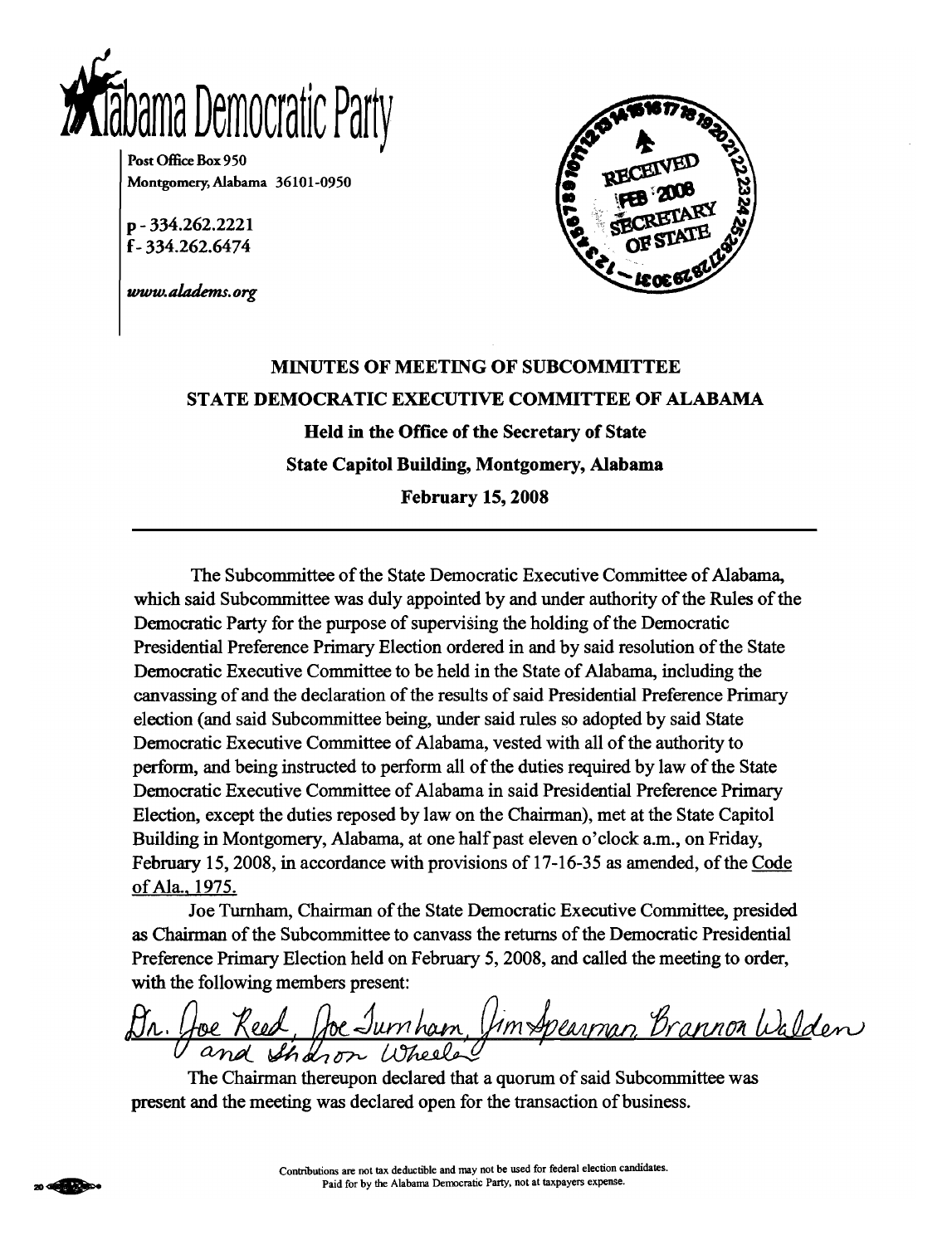The Chairman then stated that he had caused the tabulation of the vote in the Democratic Presidential Preference Primary Election held in the State of Alabama on Tuesday, February 5, 2008, to be made by the State Democratic Executive Committee staff of Montgomery, Alabama.

On motion of Brannon Walden duly seconded by  $h\alpha$  on  $\omega$  b  $\alpha$  le $\alpha$  the tabulation of such votes so made and compiled by the State Democratic Executive Committee staff was adopted and accepted as correct by said Subcommittee.

Thereupon the following resolution was offered by  $\beta\Lambda$ . Joe Reed Dim Spearman. and duly seconded by

BE IT RESOLVED by the Subcommittee of the State Democratic Executive Committee of Alabama, in meeting assembled in the office of the Secretary of State at the State Capitol in Montgomery, Alabama, at 11:30 a.m., on this the  $15<sup>th</sup>$  day of February, 2008, being the Friday 10 days following the Democratic Presidential Preference Primary Election in the State of Alabama on February 5, 2008, as follows:

"That the said Subcommittee does now receive and tabulate the returns from said Democratic Presidential Preference Primary Election, and does now publicly declare that result of said Presidential Preference Primary Election to be shown on the Tabulation of Returns attached hereto and made a part hereof by reference."

The above and foregoing resolution was thereupon put to a vote and was unanimously adopted by said Subcommittee.

Thereupon the following resolution was offered by *Sharon* Wheeler and duly seconded by *Brannon Walden* 

BE IT RESOLVED that the Chairman of the State Democratic Executive Committee of Alabama be, and hereby is, authorized, empowered, instructed, and directed to do and perform any other and/or further acts or things which it may be necessary or proper to do or perform in connection with any of the matters and things set forth in either, or any, of the above and foregoing resolutions, and to correct any errors, or omissions, if any there be in the Tabulation of the votes cast in the said Presidential Preference Primary Election held on February 5, 2008, and to correct any errors or omissions, if any there be, in either, or any, of the above and foregoing resolutions."

The above and foregoing resolution was thereupon put to a vote and unanimously adopted by said Subcommittee.

Thereupon, on motion duly made and seconded, the meeting adjourned.

oe/Turnha Chairman

**State Democratic Executive Committee** of Alabama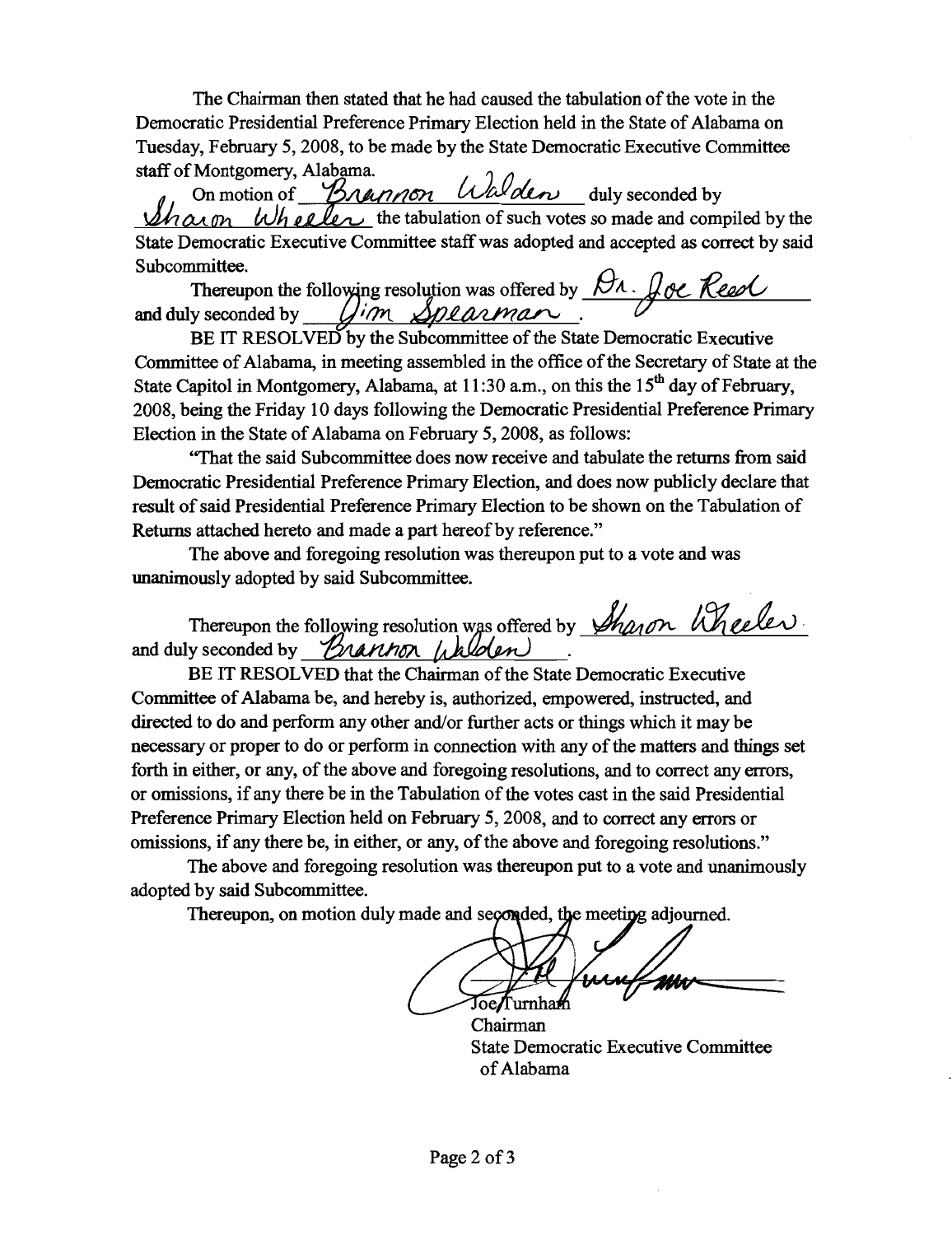**APPROVED:** Juannen 2006

 $\sim$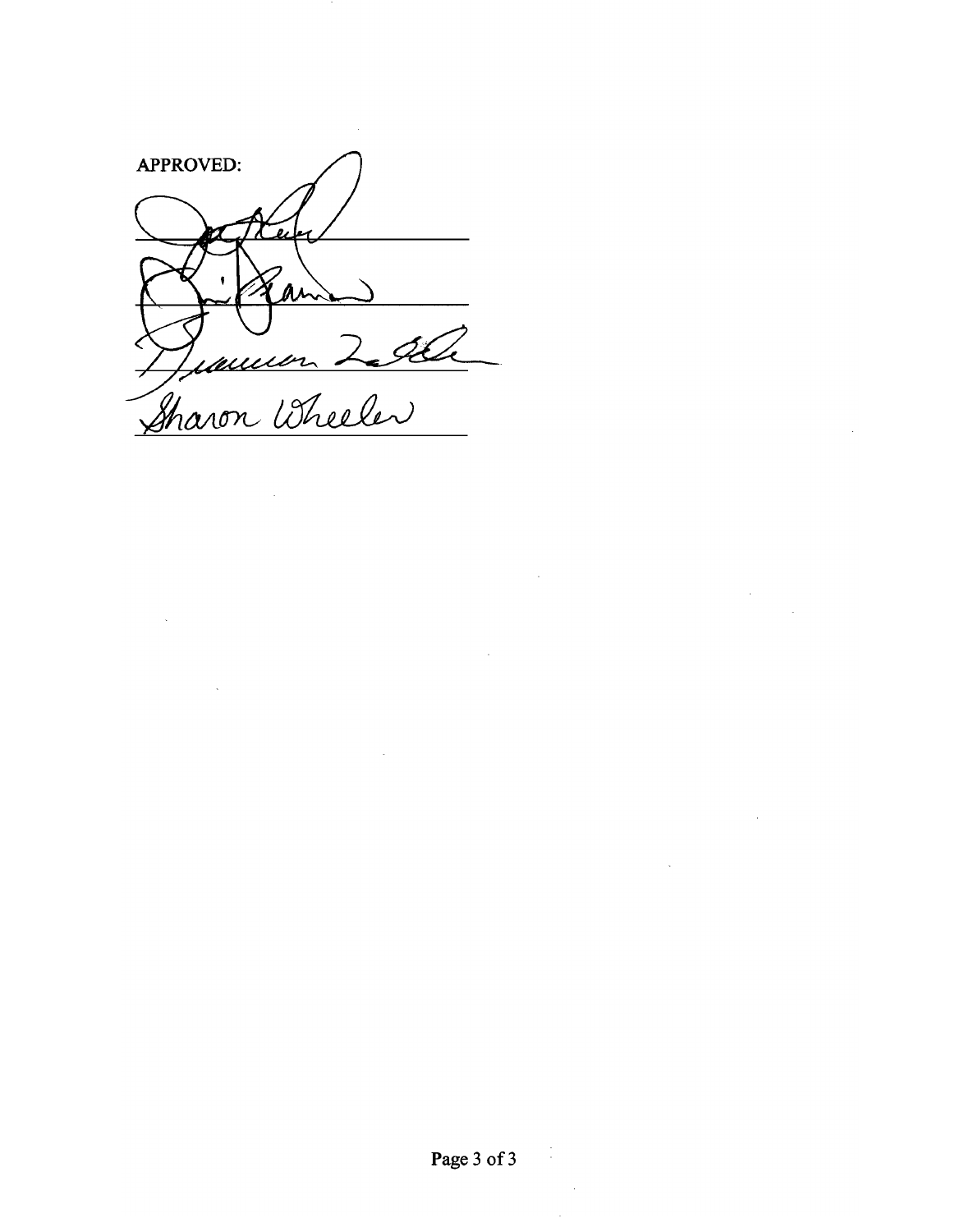| <b>County</b>     | <b>Biden</b>    | <b>Clinton</b> | <b>Dodd</b>             | <b>Edwards</b>  | <b>Obama</b> |                 | <b>Richardson Uncommitted</b> | TOTAI  |
|-------------------|-----------------|----------------|-------------------------|-----------------|--------------|-----------------|-------------------------------|--------|
| <b>TOTAL</b>      | 1174            | 223089         | 523                     | 7841            | 300319       | 1017            | 2663                          | 536626 |
| <b>PERCENTAGE</b> | 0.22%           | 41.57%         | 0.10%                   | 1.46%           | 55.96%       | 0.19%           | 0.50%                         | 100%   |
| Autauga           | $\overline{11}$ | 1760           |                         | $\overline{57}$ | 2270         |                 | 16                            | 4120   |
| <b>Baldwin</b>    | 37              | 6265           | 18                      | 227             | 5458         | 13              | 81                            | 12099  |
| <b>Barbour</b>    | 17              | 1329           | 3                       | 60              | 2409         | 11              | 17                            | 3846   |
| <b>Bibb</b>       | 7               | 922            | $\overline{2}$          | 44              | 755          | $6\phantom{1}6$ | 15                            | 1751   |
| <b>Blount</b>     | 10              | 2741           | $\overline{2}$          | 75              | 617          | 5               | 27                            | 3477   |
| <b>Bullock</b>    | 14              | 469            | $\overline{\mathbf{r}}$ | 6               | 2006         | 5               | $\,8\,$                       | 2512   |
| <b>Butler</b>     | 15              | 1145           | 5                       | 40              | 1558         | 8               | $\overline{7}$                | 2778   |
| Calhoun           | 19              | 5944           | 17                      | 154             | 5472         | 20              | 76                            | 11702  |
| Chambers          | 10              | 1448           | 3                       | 54              | 2410         | 12              | 22                            | 3959   |
| Cherokee          | 9               | 2040           | 4                       | 105             | 485          | 9               | 37                            | 2689   |
| Chilton           | $\overline{2}$  | 1912           | $\overline{2}$          | 55              | 1131         | 4               | 15                            | 3121   |
| Choctaw           | 10              | 673            | 11                      | 27              | 1721         | 10              | 19                            | 2471   |
| Clarke            | 13              | 1273           | $\overline{a}$          | 57              | 2390         | 9               | 13                            | 3759   |
| Clay              | 3               | 1048           | $\overline{\mathbf{3}}$ | 38              | 555          | 8               | 9                             | 1664   |
| Cleburne          | 9               | 893            | 5                       | 52              | 239          | 8               | 11                            | 1217   |
| Coffee            | 17              | 1720           | 5                       | 64              | 1592         | 10              | 29                            | 3437   |
| Colbert           | 17              | 4730           | 11                      | 220             | 3150         | 20              | 45                            | 8193   |
| Conecuh           | 9               | 796            | 6                       | 32              | 1527         | 8               | 14                            | 2392   |
| Coosa             | 8               | 691            | 3                       | 24              | 1116         | 4               | $\overline{7}$                | 1853   |
| Covington         | 9               | 1723           | $\overline{5}$          | 93              | 963          | 11              | 28                            | 2832   |
| Crenshaw          | 7               | 797            | $\overline{1}$          | 37              | 791          | 7               | 24                            | 1664   |
| Cullman           | 17              | 5520           | 10                      | 246             | 1256         | 34              | 73                            | 7156   |
| Dale              | 6               | 1423           | $\mathbf{1}$            | 64              | 1655         | 9               | 25                            | 3183   |
| <b>Dallas</b>     | 17              | 2175           | $\overline{2}$          | 66              | 6841         | 16              | 25                            | 9142   |
| <b>DeKalb</b>     | 13              | 4272           | $\overline{7}$          | 183             | 953          | 23              | 53                            | 5504   |
| Elmore            | 19              | 2345           | 6                       | 66              | 2982         | 12              | 33                            | 5463   |
| Escambia          | 11              | 1457           | $\overline{2}$          | 53              | 1415         | 14              | 32                            | 2984   |
| Etowah            | 28              | 7350           | 15                      | 293             | 4314         | २२।             | 94                            | 12127  |
| Fayette           | 5               | 1460           | $\overline{\mathbf{r}}$ | 58              | 670          | --<br>4         | 24                            | 2225   |
| Franklin          | 13              | 2732           | $\sqrt{4}$              | 130             | 651          | $9$             | 35                            | 3574   |
| Geneva            | 1               | 956            | 3                       | 43              | 571          | 5               | 18                            | 1597   |
| Greene            | 7               | 483            | $\overline{\mathbf{3}}$ | 18              | 2086         | 3               | 5                             | 2605   |
| Hale              | 15              | 915            | $\overline{7}$          | 26              | 2206         | 6               | 14                            | 3189   |
| Henry             | 14              | 671            | 5                       | 29              | 1138         | 15              | 10                            | 1882   |
| Houston           | 17              | 2719           | 3                       | 80              | 3564         | 14              | 39                            | 6436   |
| Jackson           | 17              | 5512           | 6                       | 216             | 1061         | 12              | 82                            | 6906   |
| <b>Jefferson</b>  | 113             | 27351          | 65                      | 488             | 73410        | 93              | 194                           | 101714 |
| Lamar             | 6               | 1016           | $\mathbf{1}$            | 45              | 395          | 6               | 16                            | 1485   |
| Lauderdale        | 19              | 7202           | $\bf 8$                 | 278             | 3542         | 17              | 103                           | 11169  |
| Lawrence          | 12              | 3458           | 6                       | 164             | 1510         | 13              | 46                            | 5209   |
| Lee               | 21              | 4016           | $\overline{7}$          | 107             | 7567         | 10              | 39                            | 11767  |
| Limestone         | 21              | 4727           | 5                       | 179             | 3211         | 24              | 78                            | 8245   |
| Lowndes           | 7               | 726            | 5                       | 27              | 2411         | 3               | 9                             | 3188   |
| Macon             | 5               | 929            | 5                       | 25              | 4783         | 12              | 10                            | 5769   |
| Madison           | 51              | 15189          | 25                      | 400             | 23533        | 69              | 147                           | 39414  |
|                   | 19              | 1107           | 6                       | 62              | 2589         | 10              | 23                            | 3816   |
| Marengo           |                 |                |                         | 97              |              | 15              | 27                            |        |
| <b>Marion</b>     | 18              | 2571           | $\mathbf 2$             |                 | 468          |                 |                               | 3198   |
| Marshall          | 13              | 5438           | 4                       | 141             | 1398         | 21              | 46                            | 7061   |
| Mobile            | 105             | 13651          | 38                      | 1001            | 27371        | 59              | 180                           | 42405  |
| Monroe            | 26              | 929            | $\,8\,$                 | 34              | 2006         | 6               | 20                            | 3029   |
| Montgomery        | 42              | 8641           | 22                      | 173             | 25781        | 27              | 69                            | 34755  |
| Morgan            | 30 <sup>°</sup> | 7018           | $11\,$                  | 231             | 4103         | 38              | 83                            | 11514  |

| Perry          | $\overline{9}$  | 936  |                          | 25  | 1671  | 5  | 8   | 2661  |
|----------------|-----------------|------|--------------------------|-----|-------|----|-----|-------|
| <b>Pickens</b> | 20 <sup>1</sup> | 918  | 9                        | 55  | 1945  | 11 | 11  | 2969  |
| Pike           |                 | 1153 | 3                        | 42  | 2054  | 10 | 18  | 3287  |
| Randolph       |                 | 1317 | $\overline{\phantom{a}}$ | 77  | 969   | 9  | 31  | 2412  |
| Russell        |                 | 2052 |                          | 58  | 3643  | 6  | 25  | 5798  |
| Shelby         | 16              | 5613 | 5                        | 139 | 7234  | 13 | 60  | 13080 |
| St. Clair      | 11              | 3276 | 9                        | 99  | 1801  | 4  | 35  | 5235  |
| Sumter         | 24              | 683  | 14                       | 35  | 2023  | 16 | 12  | 2807  |
| Talladega      | 19              | 3818 | 15                       | 125 | 5191  | 23 | 39  | 9230  |
| Tallapoosa     | 19              | 1858 | 1                        | 67  | 2556  | 17 | 29  | 4547  |
| Tuscaloosa     | 27              | 7301 | 14                       | 209 | 11978 | 28 | 71  | 19628 |
| Walker         | 21              | 6507 | 11                       | 235 | 1665  | 25 | 104 | 8568  |
| Washington     | 11              | 1106 | 6                        | 73  | 1103  | 11 | 33  | 2343  |
| <b>Wilcox</b>  | 11              | 632  | 6                        | 22  | 2196  | 7  | 3   | 2877  |
| Winston        | $\overline{4}$  | 1641 | $\overline{3}$           | 36  | 234   |    | 12  | 1937  |

## **2008 Alabama Democratic Party Presidential Preference Primary** *Official Results from County Summary Reports*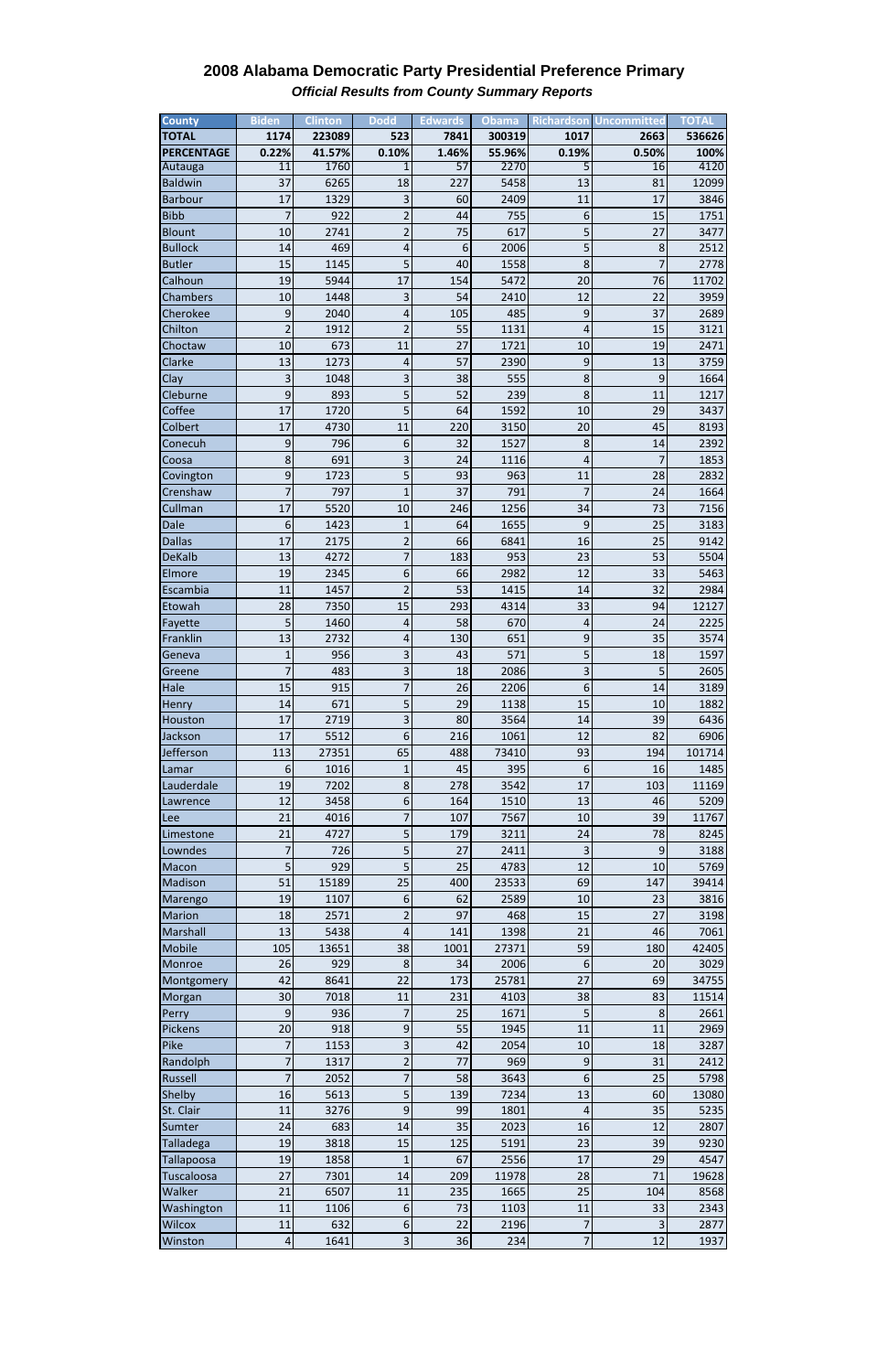

| Dis                     | $\mathbf{Gen}$          | Support      | <b>Ballot Name Total</b>      |        |
|-------------------------|-------------------------|--------------|-------------------------------|--------|
| $\mathbf{1}$            | F                       |              | <b>Pamela Modling Baker</b>   | 12,211 |
|                         |                         | Clinton      |                               |        |
| $\mathbf{1}$            | F                       | Clinton      | Lynda Malone                  | 13,985 |
| $\mathbf{1}$            | F                       | Clinton      | <b>Brenda Ellis McMillian</b> | 12,694 |
| $\overline{1}$          | F                       | Clinton      | Barbara L. Turner             | 12,489 |
| $\mathbf{1}$            | M                       | Clinton      | <b>Skip Brutkiewicz</b>       | 8,794  |
|                         |                         |              |                               |        |
| $\overline{1}$          | M                       | Clinton      | James E. Buskey               | 11,931 |
| $\overline{1}$          | M                       | Clinton      | William "Bill" Clark          | 12,212 |
| $\overline{1}$          | M                       | Clinton      | Louis A. Ladnier              | 8,049  |
| $\overline{1}$          | M                       | Clinton      | <b>Herbert V. Stallworth</b>  | 7,610  |
| $\overline{1}$          | F                       | Obama        | Elaine M. Buker               | 16,990 |
| $\overline{1}$          | F                       |              | Helen C. Camp                 | 18,162 |
|                         |                         | Obama        |                               |        |
| $\mathbf{1}$            | F                       | Obama        | Patricia Lewis                | 21,395 |
| 1                       | M                       | Obama        | <b>Cleon Bolden</b>           | 14,096 |
| $\mathbf{1}$            | M                       | <b>Obama</b> | <b>Frank Camp</b>             | 10,457 |
| $\mathbf{1}$            | M                       | Obama        | Thomas E. Jackson             | 17,069 |
| $\overline{1}$          | M                       | <b>Obama</b> | Lorenzo A. Martin             | 12,333 |
|                         |                         |              |                               |        |
| $\overline{1}$          | M                       | Obama        | Ronald J. Shirley             | 6,981  |
| 1                       | M                       | Obama        | <b>Bradley Warren</b>         | 9,564  |
| $\overline{\mathbf{2}}$ | F                       | Clinton      | <b>Beatrice Brooks</b>        | 10,305 |
| $\overline{2}$          | F                       | Clinton      | <b>Tyna D. Davis</b>          | 10,260 |
| $\overline{2}$          | F                       | Clinton      | <b>Ann Hubbert</b>            | 11,655 |
| $\overline{2}$          | F                       | Clinton      |                               | 10,337 |
|                         |                         |              | Mary S. King                  |        |
| $\overline{2}$          | F                       | Clinton      | <b>Peggy Mobley</b>           | 10,334 |
| $\overline{2}$          | M                       | Clinton      | Paul "Fetch" Carnes           | 3,630  |
| $\overline{2}$          | M                       | Clinton      | <b>Joe Cottle</b>             | 5,015  |
| $\overline{2}$          | M                       | Clinton      | <b>Warren Davis</b>           | 6,249  |
| $\overline{2}$          | M                       | Clinton      | Terance "Watch Dog" Dawson    | 4,891  |
| $\overline{2}$          |                         |              |                               |        |
|                         | M                       | Clinton      | Douglas Freeman               | 4,480  |
| $\overline{2}$          | $\overline{M}$          | Clinton      | <b>Larry Grewelle</b>         | 2,037  |
| $\overline{2}$          | M                       | Clinton      | <b>Ronnie Helms</b>           | 5,603  |
| $\overline{2}$          | M                       | Clinton      | <b>Al Henley</b>              | 2,957  |
| $\overline{2}$          | $\overline{M}$          | Clinton      | <b>Herbert Ivery</b>          | 2,135  |
| $\overline{2}$          | M                       | Clinton      | <b>Daniel Robinson</b>        | 3,193  |
| $\overline{2}$          |                         |              |                               |        |
|                         | $\overline{M}$          | Clinton      | Glen Zorn                     | 3,462  |
| $\overline{2}$          | F                       | Obama        | Shemika D. Brown              | 10,460 |
| $\overline{2}$          | F                       | Obama        | Maxine H. Ervin               | 6,850  |
| $\overline{2}$          | F                       | Obama        | Tamara "Tammy Knight" Fleming | 10,195 |
| $\overline{2}$          | F                       | Obama        | Donna K. Franklin             | 5,640  |
| $\overline{2}$          | F                       | Obama        | Shelia P. Garrison            | 4,516  |
|                         |                         |              |                               |        |
| $\overline{2}$          | F                       | Obama        | Evonne M. Jackson             | 6,399  |
| $\overline{2}$          | F                       | Obama        | Rebecca M. Jackson            | 7,009  |
| $\overline{2}$          | F                       | Obama        | Jean C. Jones                 | 3,874  |
| $\overline{2}$          | F                       | Obama        | <b>Candace Kimble</b>         | 4,130  |
| $\overline{2}$          | F                       | Obama        | Melissa J. McNeil             | 3,391  |
| $\overline{2}$          | F                       | Obama        | <b>Harriett Ivory Means</b>   | 5,093  |
| $\overline{2}$          | F                       |              |                               |        |
|                         |                         | Obama        | Sonya Smith                   | 6,625  |
| $\overline{2}$          | F                       | Obama        | Cynthia L. Walker             | 7,663  |
| $\overline{2}$          | F                       | Obama        | Alma Lois West                | 4,473  |
| 2                       | M                       | Obama        | Lorenza M. Bedgood            | 5,865  |
| $\overline{2}$          |                         |              |                               |        |
|                         |                         |              |                               |        |
|                         | M                       | Obama        | Oscar Berry, III              | 5,146  |
| $\overline{2}$          | M                       | Obama        | <b>Bernest Brooks</b>         | 4,482  |
| $\overline{2}$          | M                       | Obama        | <b>Jerome Gray</b>            | 11,024 |
| $\overline{2}$          | M                       | <b>Obama</b> | <b>Curtis Harvey</b>          | 6,137  |
| $\overline{\mathbf{2}}$ | M                       | <b>Obama</b> | Roy Hightower, II             | 4,735  |
| $\overline{\mathbf{2}}$ | M                       | Obama        | Andre F. Howard               | 4,071  |
|                         | M                       |              |                               |        |
| $\overline{\mathbf{2}}$ |                         | Obama        | Curtis Jernigan               | 4,972  |
| $\overline{\mathbf{c}}$ | M                       | Obama        | <b>Tracy Larkin</b>           | 16,831 |
| $\overline{2}$          | $\overline{\mathsf{M}}$ | Obama        | Larry E. Matthews             | 4,334  |
| $\overline{2}$          | M                       | Obama        | Brandon L. McGee, Jr.         | 2,388  |
| $\overline{2}$          | M                       | Obama        | <b>John McGowan</b>           | 5,145  |
| $\overline{\mathbf{2}}$ | M                       | Obama        | <b>Elbert Lee Means</b>       | 3,700  |
| $\overline{2}$          | M                       | Obama        | <b>Maverick D. Roberts</b>    | 2,821  |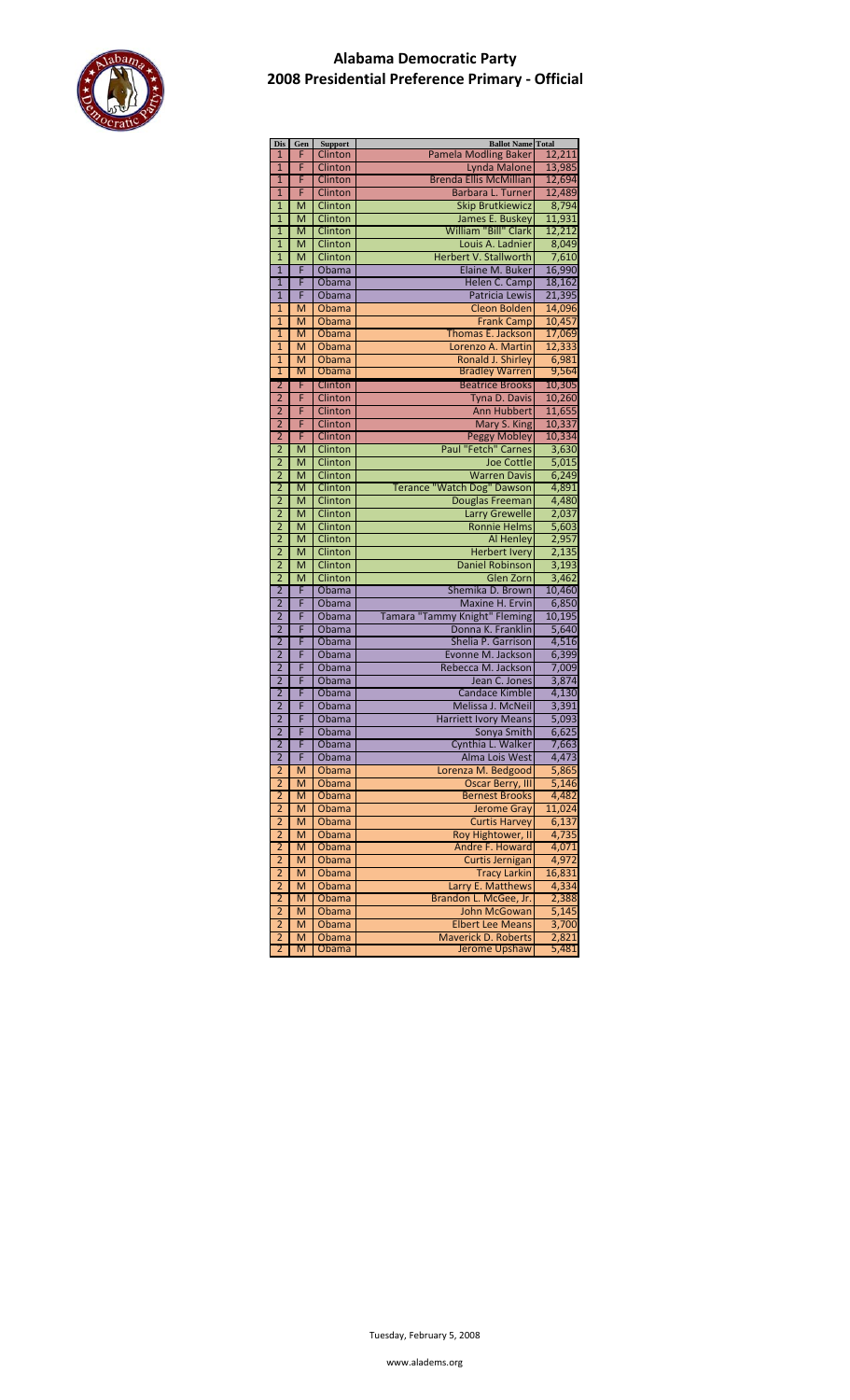

| Dis                                  | Gen            | Support | <b>Ballot Name Total</b>      |        |  |  |  |  |  |
|--------------------------------------|----------------|---------|-------------------------------|--------|--|--|--|--|--|
| 3                                    | F              | Clinton | Doris S. Barron               | 13,237 |  |  |  |  |  |
| $\overline{3}$                       | F              | Clinton | Ella B. Bell                  | 12,557 |  |  |  |  |  |
| $\overline{3}$                       | F              | Clinton | <b>Judy West Bell</b>         | 12,040 |  |  |  |  |  |
| $\overline{3}$                       | F              | Clinton | <b>Janet Thomas May</b>       | 12,813 |  |  |  |  |  |
| 3                                    | F              | Clinton | Lydia Satcher                 | 7,520  |  |  |  |  |  |
| 3                                    | F              | Clinton | <b>Sharon Wheeler</b>         | 12,388 |  |  |  |  |  |
| $\overline{\overline{3}}$            | M              | Clinton | Ronald J. Caldwell            | 14,142 |  |  |  |  |  |
| $\overline{3}$                       | $\overline{M}$ | Clinton | Fred Gray, Jr.                | 14,702 |  |  |  |  |  |
| $\overline{\overline{3}}$            | M              | Clinton | <b>Tom Radney</b>             | 13,963 |  |  |  |  |  |
| $\overline{3}$                       | M              | Clinton | <b>Joe Reed</b>               | 14,738 |  |  |  |  |  |
| $\overline{\overline{\overline{3}}}$ | F              | Obama   | <b>Barbara Bigsby Boyd</b>    | 15,804 |  |  |  |  |  |
| 3                                    | F              | Obama   | Christine R. Bradshaw         | 6,550  |  |  |  |  |  |
| $\overline{3}$                       | F              | Obama   | Janet Y. Buskey               | 10,514 |  |  |  |  |  |
| $\overline{3}$                       | F              | Obama   | Suzanne M. Cade               | 4,252  |  |  |  |  |  |
| $\overline{\overline{3}}$            | F              | Obama   | Sharon R. Calhoun             | 11,055 |  |  |  |  |  |
| $\overline{3}$                       | F              | Obama   | Charlotte A. Clark-Frieson    | 4,204  |  |  |  |  |  |
| $\overline{3}$                       | F              | Obama   | Kristin Dionne Frazier        | 4,551  |  |  |  |  |  |
| $\overline{3}$                       | F              | Obama   | <b>Robin Chelsie Garrison</b> | 2,914  |  |  |  |  |  |
| $\overline{3}$                       | F              | Obama   | Jer'Donna Harper              | 3,761  |  |  |  |  |  |
| $\overline{3}$                       | F              | Obama   | <b>Barbara Howard</b>         | 11,811 |  |  |  |  |  |
| 3                                    | F              | Obama   | Arielle Jackson               | 4,967  |  |  |  |  |  |
| $\overline{3}$                       | F              | Obama   | Jacqueline Larry-Whitfield    | 3,807  |  |  |  |  |  |
| 3                                    | F              | Obama   | <b>Rebecca Marion</b>         | 4,234  |  |  |  |  |  |
| $\overline{3}$                       | F              | Obama   | <b>Carolyn Millender</b>      | 2,796  |  |  |  |  |  |
| $\overline{3}$                       | F              | Obama   | Sabrina Sumbry                | 3,881  |  |  |  |  |  |
| $\overline{3}$                       | F              | Obama   | Connie L. Taylor              | 6,658  |  |  |  |  |  |
| $\overline{\overline{3}}$            | F              | Obama   | Pebblin W. Warren             | 6,299  |  |  |  |  |  |
| $\overline{3}$                       | M              | Obama   | Glenn L. Allen                | 6,700  |  |  |  |  |  |
| $\overline{\mathbf{3}}$              | M              | Obama   | <b>Albert Bell</b>            | 11,538 |  |  |  |  |  |
| $\overline{3}$                       | M              | Obama   | William "Bill" Brown, Jr.     | 7,773  |  |  |  |  |  |
| $\overline{3}$                       | M              | Obama   | Arthur L. Dowdell             | 6,887  |  |  |  |  |  |
| $\overline{3}$                       | M              | Obama   | Gyasi O. Fitch                | 2,573  |  |  |  |  |  |
| $\overline{3}$                       | M              | Obama   | Aubrey Ford, Jr.              | 9,078  |  |  |  |  |  |
| $\overline{\overline{3}}$            | M              | Obama   | <b>John Andrew Harris</b>     | 7,862  |  |  |  |  |  |
| $\overline{\overline{3}}$            | M              | Obama   | <b>Unzell Kelley</b>          | 4,078  |  |  |  |  |  |
| $\overline{3}$                       | M              | Obama   | Frank H. Lee                  | 5,371  |  |  |  |  |  |
| $\overline{\mathbf{3}}$              | M              | Obama   | <b>Julian McPhillips</b>      | 9,483  |  |  |  |  |  |
| $\overline{3}$                       | M              | Obama   | Harold D. Powell              | 5,434  |  |  |  |  |  |
| $\overline{3}$                       | M              | Obama   | Quinton T. Ross, Jr.          | 13,767 |  |  |  |  |  |
| $\overline{3}$                       | M              | Obama   | Jefferson Underwood, III      | 8,342  |  |  |  |  |  |
| $\overline{3}$                       | M              | Obama   | David B. Washington           | 3,719  |  |  |  |  |  |
| $\overline{3}$                       | M              | Obama   | <b>John Roger Zellars</b>     | 4,295  |  |  |  |  |  |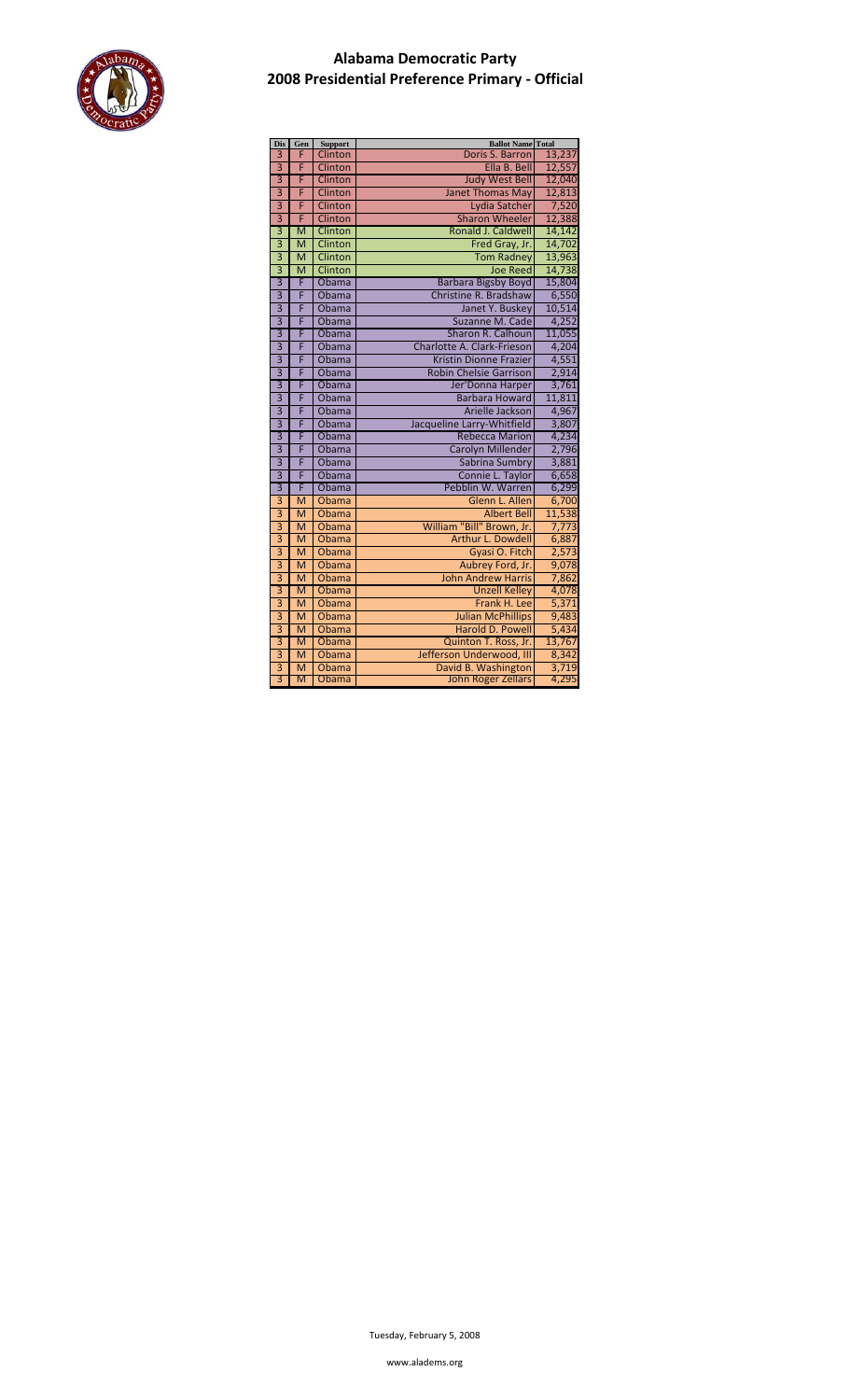

| Dis            | Gen                     | <b>Support</b> | <b>Ballot Name Total</b>          |                 |
|----------------|-------------------------|----------------|-----------------------------------|-----------------|
| 4              | F                       | Clinton        | <b>Peggy Baker</b>                | 14,079          |
| 4              | F                       | Clinton        | <b>Barbara Bobo</b>               | 13,416          |
| 4              | F                       | Clinton        |                                   | 15,177          |
|                |                         |                | Melissa Folsom Boyen              |                 |
| 4              | F                       | Clinton        | <b>Susan Williams Brown</b>       | 10,272          |
| 4              | F                       | Clinton        | <b>Anita Gibson</b>               | 8,407           |
| 4              | F                       | Clinton        | <b>Tanya Guin</b>                 | 6,173           |
|                |                         |                |                                   |                 |
| 4              | F                       | Clinton        | <b>Charlene McCoy</b>             | 5,717           |
| 4              | F                       | Clinton        | <b>Susan McKenney</b>             | 7,312           |
| $\overline{4}$ | F                       | Clinton        | <b>Carolyn Holt Parker</b>        | 7,359           |
|                |                         |                |                                   |                 |
| 4              | F                       | Clinton        | <b>Kathy Smith Sherrill</b>       | 6,760           |
| 4              | F                       | Clinton        | <b>Teresa Smiley</b>              | 5,356           |
| 4              | F                       | Clinton        | Frankye (Frankie) Underwood       | 6,485           |
|                |                         |                |                                   |                 |
| 4              | M                       | Clinton        | <b>Roger Bedford</b>              | 23,963          |
| 4              | M                       | Clinton        | <b>Jack Floyd</b>                 | 16,924          |
| 4              | M                       | Clinton        | <b>Bobby M. Junkins</b>           | 16,348          |
|                |                         |                |                                   |                 |
| 4              | M                       | Clinton        | <b>Jim Spearman</b>               | 16,189          |
| $\overline{4}$ | M                       | Clinton        | John A. Whitaker                  | 14,318          |
| $\overline{4}$ | F                       | Obama          | Gail Jan Avery                    | 6,691           |
| 4              | F                       | Obama          | Sheila G. Billingsley             | 5,896           |
|                |                         |                |                                   |                 |
| 4              | F                       | Obama          | <b>Frances Hunt</b>               | 4,575           |
| 4              | F                       | Obama          | Gertie M. Lowe                    | 5,487           |
| 4              | F                       | Obama          | <b>Christina Ross-Sherer</b>      | 2,887           |
|                |                         |                |                                   |                 |
| 4              | F                       | Obama          | Tourischeva Stubbs                | 1,926           |
| 4              | M                       | Obama          | <b>Robert Avery</b>               | 6,561           |
| 4              | M                       | Obama          | <b>Roge Bedford</b>               | 3,899           |
| 4              | M                       | Obama          | Billy F. Billingsley, Sr.         | 4,646           |
|                |                         |                |                                   |                 |
| 4              | M                       | Obama          | Gary A. Crosby, II                | 2,616           |
| 4              | M                       | Obama          | Mark R. Garcia                    | 2,247           |
| 4              | M                       | Obama          | Jack Lowe, Jr                     | 4,723           |
|                |                         |                |                                   |                 |
| 4              | M                       | Obama          | <b>Byron G. McMath</b>            | 2,084           |
| 4              | M                       | Obama          | <b>Bradley L. "Brad" Williams</b> | 2,696           |
| 5              | F                       | Clinton        | <b>Jenny Rhodes Askins</b>        | 13,329          |
| $\overline{5}$ | F                       | Clinton        | Jane P. Battle                    | 16,433          |
|                | F                       |                |                                   |                 |
| 5              |                         | Clinton        | Susan C. Brown                    | 19,095          |
| 5              | F                       | Clinton        | <b>Ernestine B. Elliott</b>       | 9,588           |
| 5              | F                       | Clinton        | <b>Bettye Kidd Greene</b>         | 10,474          |
| 5              | F                       | Clinton        | <b>Heather Fisher Heard</b>       | 8,640           |
|                |                         |                |                                   |                 |
| $\overline{5}$ | F                       | Clinton        | Jeanette Jones                    | 11,325          |
| $\overline{5}$ | F                       | Clinton        | <b>Pam Wallace</b>                | 16,986          |
| 5              | M                       | Clinton        | <b>Joe Battle</b>                 | 22,935          |
| 5              | M                       |                |                                   |                 |
|                |                         | Clinton        | <b>Rex Cheatham</b>               | 18,637          |
| 5              | M                       | Clinton        | <b>Dakota Nichols</b>             | 14,296          |
| 5              | M                       | Clinton        | <b>Tahir Rizvi</b>                | 5,885           |
| 5              | M                       | Clinton        | <b>Eddie Sherrod</b>              | 15,939          |
|                |                         |                |                                   |                 |
| 5              | M                       | Clinton        | Ollie L. Underwood                | 16,221          |
| 5              | F                       | Obama          | Lynetta Fletcher                  | 19,671          |
| 5              | F                       | Obama          | Laura Hall                        | 27,175          |
| 5              | F                       | Obama          | <b>Shannon Sharp</b>              | 18,058          |
|                |                         |                |                                   |                 |
| 5              | F                       | Obama          | <b>Judy Wilson</b>                | 19,074          |
| 5              | M                       | Obama          | <b>Michael Phillip Butler</b>     | 10,046          |
| 5              | M                       | Obama          | Patrick V. Grayson                | 11,846          |
| $\overline{5}$ | M                       |                | <b>Robert "Bob" Harrison</b>      | 16,099          |
|                |                         | Obama          |                                   |                 |
| 5              | M                       | Obama          | <b>Robert T. Hughes</b>           | 10,034          |
| 5              | M                       | Obama          | <b>Darius Stefon Jacobs</b>       | 5,963           |
| 5              | $\overline{\mathsf{M}}$ | Obama          | Leonard Phillips, Jr.             | 5,143           |
| 5              |                         |                |                                   |                 |
|                | M                       | Obama          | <b>Edward DeSean Polonio</b>      | 3,866           |
|                |                         |                |                                   |                 |
| 5              | M                       | Obama          | J. Breck Robinson                 | 3,899           |
|                | M                       |                | <b>Richard Showers, Sr.</b>       |                 |
| 5<br>5         | M                       | Obama<br>Obama | Jeremy Taylor                     | 17,984<br>6,248 |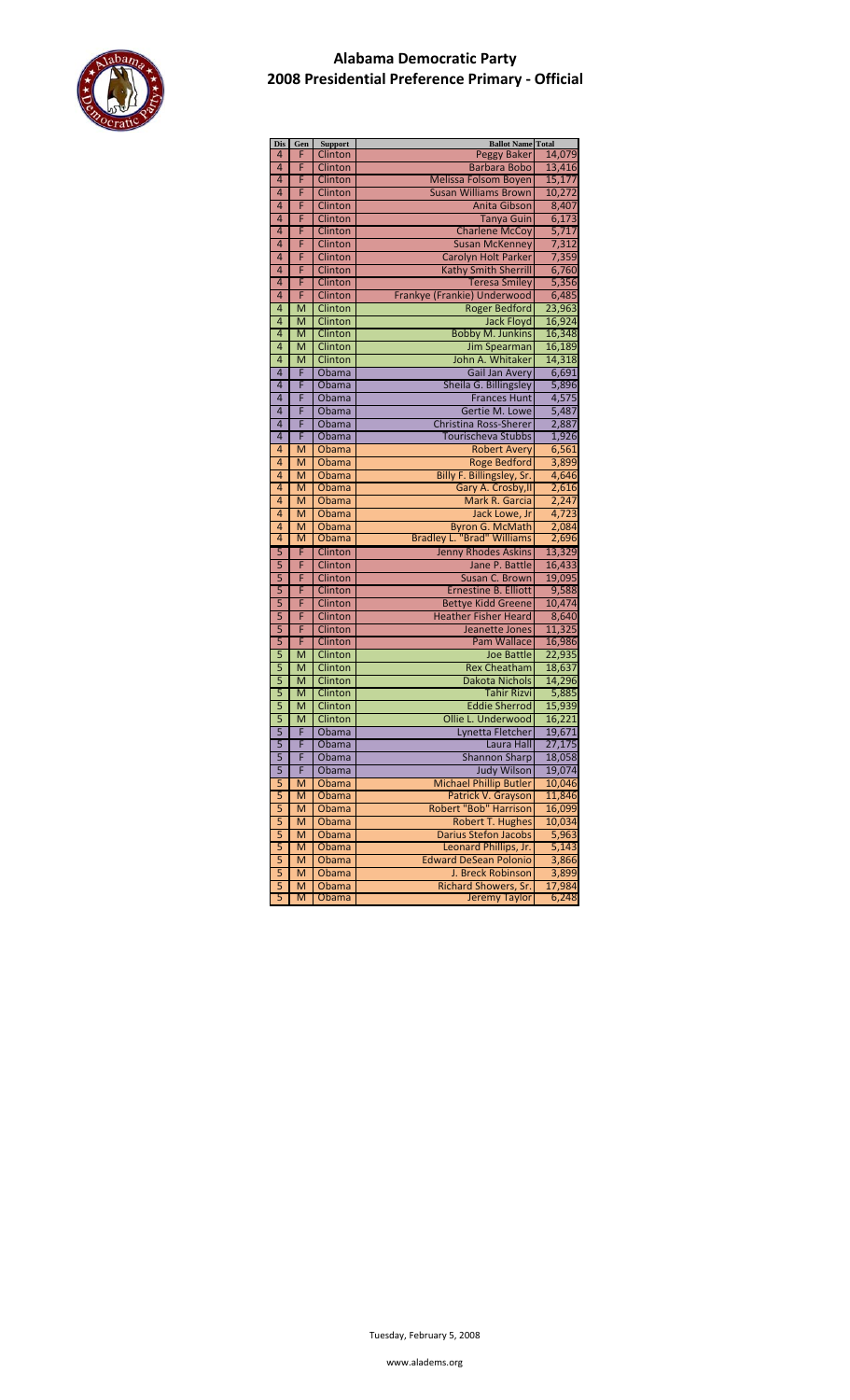

| Dis | Gen                     | <b>Support</b> | <b>Ballot Name Total</b>    |                |
|-----|-------------------------|----------------|-----------------------------|----------------|
| 6   | F                       | Clinton        | <b>Brooke Tanner Battle</b> | 10,629         |
| 6   | F                       | Clinton        | <b>Jennifer Clarke</b>      | 11,443         |
| 6   | F                       | Clinton        | Jean H. Gerber              | 6,763          |
| 6   | F                       | Clinton        | Linda Haynie Green          | 8,299          |
| 6   | F                       | Clinton        | Karen Johnson-Parker        | 9,283          |
| 6   | F                       | Clinton        | <b>Janis Martens</b>        | 4,750          |
| 6   | F                       | Clinton        | <b>Shannon E. Parks</b>     | 7,260          |
| 6   | F                       | Clinton        | <b>Vi Parramore</b>         | 4,059          |
| 6   | F                       | Clinton        | <b>Patricia Todd</b>        | 11,439         |
| 6   | M                       | Clinton        | <b>Charlie Adams</b>        | 9,271          |
| 6   | M                       | Clinton        | <b>Louis Baxley</b>         | 11,169         |
| 6   | $\overline{\mathsf{M}}$ | Clinton        | Howard J. Bayless, III      | 6,761          |
| 6   | M                       | Clinton        | <b>Jerome Green</b>         | 6,383          |
| 6   | M                       | Clinton        | Raymond L. Johnson, Jr.     | 5,237          |
| 6   | M                       | Clinton        | Bob Lichenstein, Jr.        | 5,834          |
| 6   | M                       | Clinton        | <b>Maurice Mercer</b>       | 3,579          |
| 6   | M                       | Clinton        | <b>John Saxon</b>           | 8,334          |
| 6   | M                       | Clinton        | <b>Edward Scott</b>         | 8,312          |
| 6   | F                       | Obama          | <b>Holley Camp</b>          | 9,787          |
| 6   | F                       | Obama          | <b>Charlene Cannon</b>      | 7,097          |
| 6   | F                       | Obama          | Connie Lewin Goldsby        | 7,101          |
| 6   | F                       | Obama          | Kathryn Kerchof             | 6,335          |
| 6   | F                       | Obama          | Raven P. McDonald           | 6,169          |
| 6   | F                       | Obama          | Joyce R. Rice               | 8,823          |
| 6   | F                       | Obama          | Terri A. Sewell             | 6,925          |
| 6   | F                       | Obama          | Catherine S. Stoddard       | 6,239          |
| 6   | F                       |                | Melissa Y. Thomas           |                |
| 6   | F                       | Obama<br>Obama | Linda Verin                 | 5,602<br>4,806 |
|     | F                       |                | Ba-Shen T. Welch            |                |
| 6   |                         | Obama          |                             | 4,459          |
| 6   | M                       | Obama          | <b>Chase Adcox</b>          | 5,064          |
| 6   | M                       | Obama          | <b>Jeff Beans</b>           | 4,570          |
| 6   | M                       | Obama          | <b>Robert R. Binion</b>     | 4,736          |
| 6   | M                       | Obama          | David R. Camp               | 6,429          |
| 6   | M                       | Obama          | <b>Roderick T. Cooks</b>    | 5,101          |
| 6   | M                       | Obama          | <b>John Crenshaw</b>        | 6,891          |
| 6   | M                       | Obama          | <b>Chris DeHaven</b>        | 2,722          |
| 6   | $\overline{\mathsf{M}}$ | Obama          | <b>Alan Friday</b>          | 4,752          |
| 6   | M                       | Obama          | <b>Doug Gillett</b>         | 2,244          |
| 6   | M                       | Obama          | <b>Patrick Lynman</b>       | 2,790          |
| 6   | M                       | <b>Obama</b>   | Frank D. McPhillips         | 3,280          |
| 6   | M                       | Obama          | George "Doc" Munchus        | 3,890          |
| 6   | M                       | Obama          | <b>John Northrop</b>        | 3,172          |
| 6   | M                       | Obama          | Thomas A. Stoddard          | 4,560          |
| 6   | M                       | Obama          | <b>Tyrone Townsend</b>      | 5,976          |
| 6   | M                       | Obama          | <b>John Paul Weber</b>      | 3,231          |
| 6   | M                       | Obama          | <b>Lee Winston</b>          | 3,771          |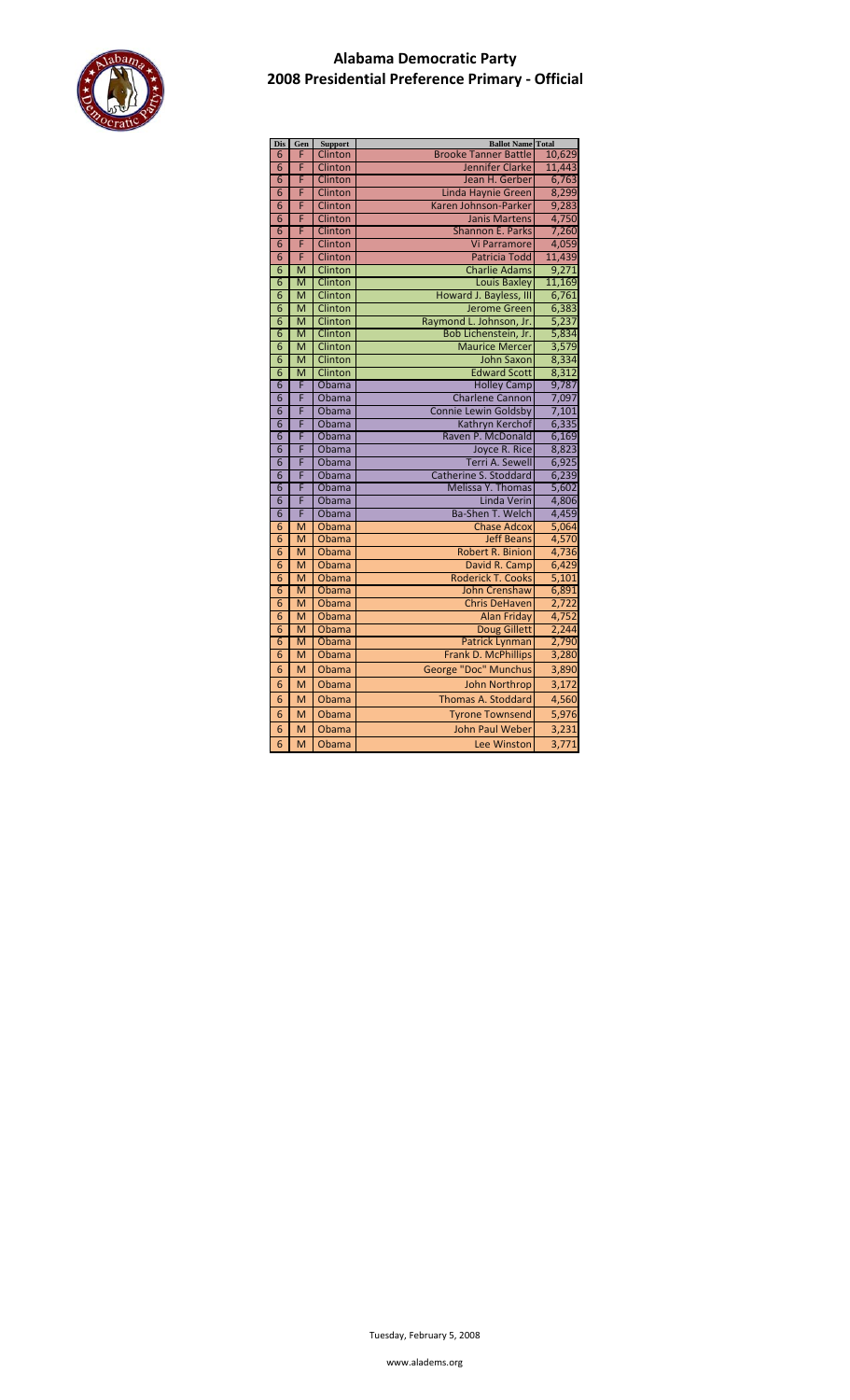

| Dis            | Gen | <b>Support</b> | <b>Ballot Name Total</b>         |        |  |  |  |  |
|----------------|-----|----------------|----------------------------------|--------|--|--|--|--|
| 7              | F   | Clinton        | Dale Moore Bryant                | 5,525  |  |  |  |  |
| $\overline{7}$ | F   | Clinton        | <b>Helen Carter</b>              | 6,753  |  |  |  |  |
| 7              | F   | Clinton        | Linda Coleman                    | 10,754 |  |  |  |  |
| 7              | F   | Clinton        | <b>Sallie Cook</b>               | 7,354  |  |  |  |  |
| 7              | F   | Clinton        | Priscilla Dunn                   | 7,496  |  |  |  |  |
| 7              | F   | Clinton        | <b>Bethany Engle</b>             | 2,283  |  |  |  |  |
| $\overline{7}$ | F   | Clinton        | <b>Sheila Crawford Hayes</b>     | 3,792  |  |  |  |  |
| 7              | F   | Clinton        | Gail R. Maddox                   | 5,353  |  |  |  |  |
| 7              | F   | Clinton        | Bettye R. Maye                   | 3,511  |  |  |  |  |
| 7              | F   | Clinton        | <b>Wanda Shelby</b>              | 3,191  |  |  |  |  |
| 7              | F   | Clinton        | <b>Shelia Smoot</b>              | 12,695 |  |  |  |  |
| $\overline{7}$ | M   | Clinton        | <b>Grover Dunn</b>               | 8,817  |  |  |  |  |
| 7              | M   | Clinton        | Earl F. Hilliard                 | 12,391 |  |  |  |  |
| 7              | M   | Clinton        | Barrown D. Lankster              | 3,526  |  |  |  |  |
| 7              | M   | Clinton        | <b>Eric Major</b>                | 8,263  |  |  |  |  |
| 7              | M   | Clinton        | E.B. McClain                     | 8,125  |  |  |  |  |
| $\overline{7}$ | M   | Clinton        | Joseph M. Openshaw               | 2,848  |  |  |  |  |
| 7              | M   | Clinton        | John "Average Guy" Sheffield     | 3,498  |  |  |  |  |
| 7              | M   | Clinton        | Albert F. Turner, (Jr)           | 7,077  |  |  |  |  |
| 7              | М   | Clinton        | <b>Eddison T. Walters</b>        | 3,492  |  |  |  |  |
| 7              | F   | Obama          | Tala M. Abdullah                 | 9,754  |  |  |  |  |
| 7              | F   | Obama          | Geri (Horn) Albright             | 10,241 |  |  |  |  |
| 7              | F   | Obama          | Louise Alexander                 | 18,562 |  |  |  |  |
| 7              | F   | Obama          | <b>Katherine Baker</b>           | 11,686 |  |  |  |  |
| 7              | F   | Obama          | <b>Melanie Bouyer</b>            | 4,595  |  |  |  |  |
| 7              | F   | Obama          | LaKeisha M. Chestnut             | 16,225 |  |  |  |  |
| 7              | F   | Obama          | Merika Coleman                   | 26,275 |  |  |  |  |
| 7              | F   | Obama          | <b>Daron Drew</b>                | 3,559  |  |  |  |  |
| 7              | F   | Obama          | Millie Lee Dulaney               | 3,456  |  |  |  |  |
| 7              | F   | Obama          | <b>Patricia Evans</b>            | 15,377 |  |  |  |  |
| 7              | F   | Obama          | Georgia Gray Hampton             | 5,199  |  |  |  |  |
| 7              | F   | Obama          | Patricia Bozeman Henderson       | 10,614 |  |  |  |  |
| 7              | F   | Obama          | <b>Gaynell Hendricks</b>         | 15,870 |  |  |  |  |
| 7              | F   | Obama          | Lorraine Holifield               | 5,584  |  |  |  |  |
| 7              | F   | Obama          | Mildred D. Horn                  | 11,637 |  |  |  |  |
| 7              | F   | Obama          | Cora A. Jones                    | 6,358  |  |  |  |  |
| 7              | F   | Obama          | Kendra Key                       | 6,773  |  |  |  |  |
| 7              | F   | Obama          | <b>Toni McElroy</b>              | 3,109  |  |  |  |  |
| 7              | F   | Obama          | Anna Owen                        | 4,002  |  |  |  |  |
| 7              | F   | Obama          | Synethia "C.C." Perkins Pettaway | 13,557 |  |  |  |  |
| 7              | F   | Obama          | Jo Celeste Pettway               | 8,344  |  |  |  |  |
| 7              | F   | Obama          | <b>Isabel Rubio</b>              | 3,522  |  |  |  |  |
| 7              | M   | Obama          | Terry W. Banks                   | 8,291  |  |  |  |  |
| 7              | M   | Obama          | Calvin L. Beale                  | 3,987  |  |  |  |  |
| 7              | М   | Obama          | <b>Mitchell Congress</b>         | 3,448  |  |  |  |  |
| 7              | M   | Obama          | <b>Bill Dawson</b>               | 5,637  |  |  |  |  |
| 7              | M   | Obama          | <b>Chris England</b>             | 7,683  |  |  |  |  |
| 7              | M   | Obama          | Ralph W. Ervin                   | 7,595  |  |  |  |  |
| 7              | M   | Obama          | <b>Alex Flachsbart</b>           | 1,387  |  |  |  |  |
| 7              | M   | Obama          | <b>David Harris</b>              | 3,507  |  |  |  |  |
| 7              | M   | Obama          | <b>Robert Harris</b>             | 3,315  |  |  |  |  |
| 7              | M   | Obama          | Earl Hilliard, Jr.               | 33,757 |  |  |  |  |
| 7              | M   | Obama          | <b>Fred Horn</b>                 | 18,610 |  |  |  |  |
| 7              | M   | Obama          | <b>Horace Huntley</b>            | 7,763  |  |  |  |  |
| 7              | М   | Obama          | <b>Michael Jackson</b>           | 8,730  |  |  |  |  |
| 7              | M   | Obama          | Thomas E. Jackson                | 4,240  |  |  |  |  |
| 7              | M   | Obama          | Anthony A. Johnson               | 3,746  |  |  |  |  |
| 7              | M   | Obama          | Michael A. Lavender              | 3,662  |  |  |  |  |
| 7              | M   | Obama          | Kobi Little                      | 4,164  |  |  |  |  |
| 7              | M   | Obama          | <b>Wendell Major</b>             | 7,314  |  |  |  |  |
| 7              | M   | Obama          | Jemichael Manora                 | 1,195  |  |  |  |  |
| 7              | M   | Obama          | <b>Edward E. May</b>             | 13,027 |  |  |  |  |
| 7              | M   | Obama          | Artis (A.J.) McCampbell          | 5,450  |  |  |  |  |
| 7              | M   | Obama          | <b>John Meehan</b>               | 1,357  |  |  |  |  |
| 7              | М   | Obama          | <b>Christopher Mosley</b>        | 2,838  |  |  |  |  |
| 7              | M   | Obama          | Sherman L. Norfleet              | 1,570  |  |  |  |  |
| 7              | M   | Obama          | <b>David Russell</b>             | 4,098  |  |  |  |  |
| 7              | M   | Obama          | <b>Yusuf Abdus Salaam</b>        | 5,481  |  |  |  |  |
| 7              | M   | Obama          | <b>Marquelon Sigler</b>          | 1,055  |  |  |  |  |
| 7              | M   | Obama          | <b>Bobby Singleton</b>           | 14,659 |  |  |  |  |
| 7              | M   | Obama          | Gene "Face" Smith                | 1,140  |  |  |  |  |
| 7              | M   | Obama          | Thurston S. Smith                | 969    |  |  |  |  |
| 7              | M   | Obama          | James L. Thomas                  | 6,819  |  |  |  |  |
| 7              | M   | Obama          | Damon T. Watson                  | 1,690  |  |  |  |  |
| 7              | M   | Obama          | <b>Iva Williams</b>              | 2,949  |  |  |  |  |
| 7              | M   | Obama          | <b>Lawrence Wofford</b>          | 1,530  |  |  |  |  |
|                | M   | Obama          | <b>Antwon Bernard Womack</b>     | 3,239  |  |  |  |  |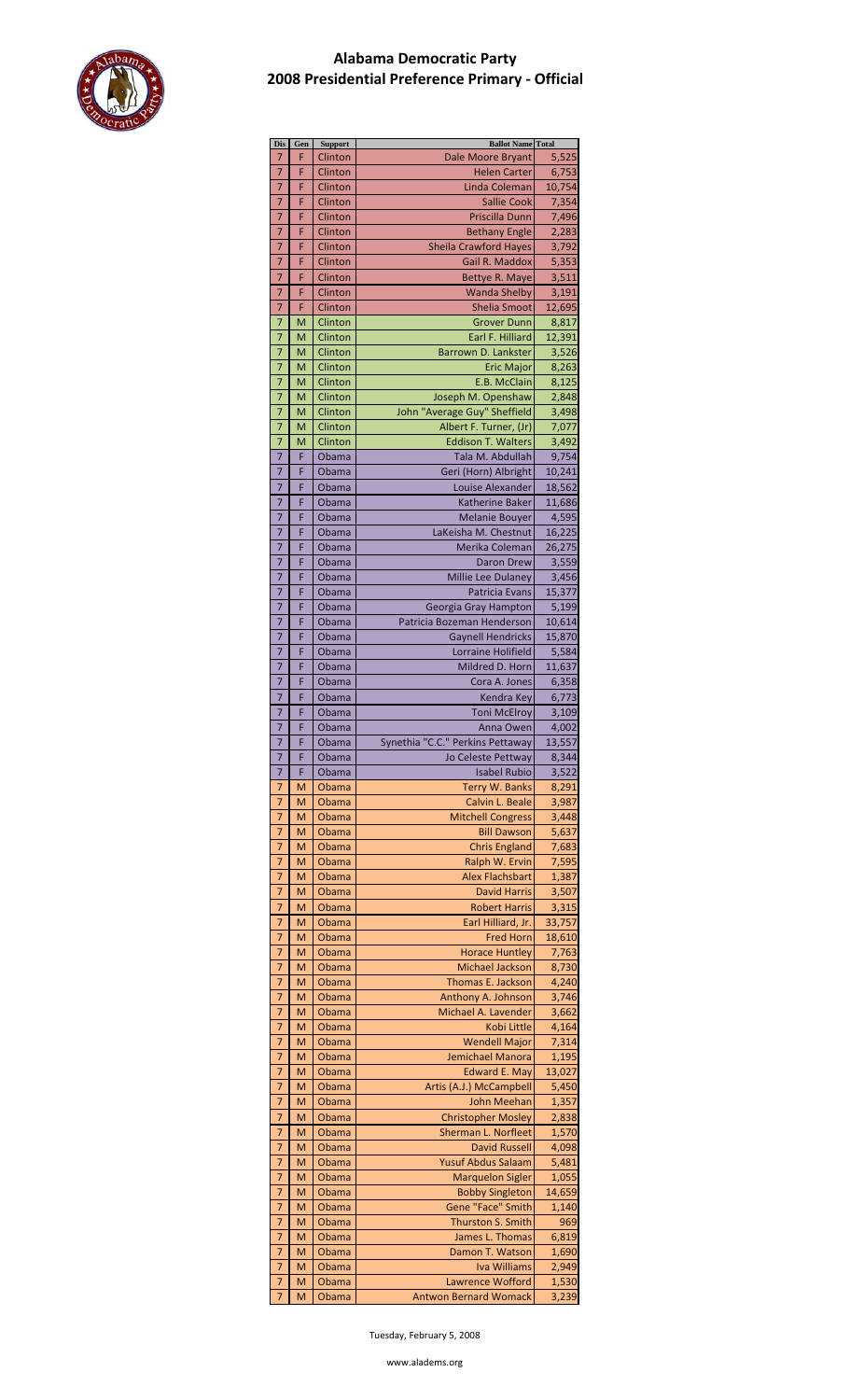

| <b>Ballot Name</b>                                    | Autuaga | <b>Baldwin</b> | <b>Barbour</b> | <b>Bibb</b> | <b>Blount</b> | <b>Bullock</b> | <b>Butler</b> | Calhoun |
|-------------------------------------------------------|---------|----------------|----------------|-------------|---------------|----------------|---------------|---------|
| <b>Pamela Modling Baker</b>                           |         | 3,935          |                |             |               |                |               |         |
| Lynda Malone                                          |         | 4,098          |                |             |               |                |               |         |
| <b>Brenda Ellis McMillian</b>                         |         | 3,899          |                |             |               |                |               |         |
| Barbara L. Turner                                     |         | 3,731          |                |             |               |                |               |         |
| <b>Skip Brutkiewicz</b>                               |         | 2,627          |                |             |               |                |               |         |
| James E. Buskey                                       |         | 3,186          |                |             |               |                |               |         |
| William "Bill" Clark                                  |         | 3,549          |                |             |               |                |               |         |
| Louis A. Ladnier                                      |         | 2,707          |                |             |               |                |               |         |
| Herbert V. Stallworth                                 |         | 2,316          |                |             |               |                |               |         |
| Elaine M. Buker                                       |         | 2,936          |                |             |               |                |               |         |
| Helen C. Camp                                         |         | 3,242          |                |             |               |                |               |         |
| <b>Patricia Lewis</b>                                 |         | 3,191          |                |             |               |                |               |         |
| <b>Cleon Bolden</b>                                   |         | 1,740          |                |             |               |                |               |         |
| <b>Frank Camp</b>                                     |         | 2,166          |                |             |               |                |               |         |
| Thomas E. Jackson                                     |         | 2,486          |                |             |               |                |               |         |
| Lorenzo A. Martin                                     |         | 2,003          |                |             |               |                |               |         |
| Ronald J. Shirley                                     |         | 1,410          |                |             |               |                |               |         |
| <b>Bradley Warren</b>                                 |         | 1,631          |                |             |               |                |               |         |
| <b>Beatrice Brooks</b>                                | 822     |                | 505            |             |               | 230            | 444           |         |
| Tyna D. Davis                                         | 756     |                | 492            |             |               | 228            | 431           |         |
| Ann Hubbert                                           | 965     |                | 600            |             |               | 238            | 463           |         |
| Mary S. King                                          | 755     |                | 486            |             |               | 278            | 427           |         |
| <b>Peggy Mobley</b>                                   | 785     |                | 518            |             |               | 147            | 353           |         |
| Paul "Fetch" Carnes                                   | 303     |                | 165            |             |               | 80             | 179           |         |
| <b>Joe Cottle</b>                                     | 438     |                | 194            |             |               | 90             | 193           |         |
| <b>Warren Davis</b>                                   | 430     |                | 244            |             |               | 175            | 238           |         |
| Terance "Watch Dog" Dawson                            | 377     |                | 200            |             |               | 143            | 191           |         |
| Douglas Freeman                                       | 366     |                | 192            |             |               | 112            | 179           |         |
| <b>Larry Grewelle</b>                                 | 144     |                | 81             |             |               | 42             | 103           |         |
| <b>Ronnie Helms</b>                                   | 370     |                | 261            |             |               | 89             | 203           |         |
| Al Henley                                             | 282     |                | 152            |             |               | 42             | 93            |         |
| <b>Herbert Ivery</b>                                  | 138     |                | 115            |             |               | 78             | 90            |         |
| <b>Daniel Robinson</b>                                | 239     |                | 138            |             |               | 59             | 229           |         |
| Glen Zorn                                             | 263     |                | 187            |             |               | 28             | 133           |         |
| Shemika D. Brown                                      | 738     |                | 408            |             |               | 305            | 361           |         |
| Maxine H. Ervin                                       | 256     |                | 185            |             |               | 117            | 176           |         |
| Tamara "Tammy Knight" Fleming                         | 569     |                | 369            |             |               | 179            | 243           |         |
| Donna K. Franklin                                     | 281     |                | 273            |             |               | 904            | 117           |         |
| Shelia P. Garrison                                    | 271     |                | 168            |             |               | 111            | 115           |         |
| Evonne M. Jackson                                     | 366     |                | 224            |             |               | 194            | 224           |         |
| Rebecca M. Jackson                                    | 332     |                | 227            |             |               | 985            | 153           |         |
| Jean C. Jones                                         | 273     |                | 166            |             |               | 121            | 104           |         |
| Candace Kimble                                        | 248     |                | 130            |             |               | 136            | 99            |         |
| Melissa J. McNeil                                     | 251     |                | 141            |             |               | 109            | 90            |         |
| <b>Harriett Ivory Means</b>                           | 179     |                | 732            |             |               | 104            | 120           |         |
| Sonya Smith                                           | 323     |                | 876            |             |               | 893            | 153           |         |
| Cynthia L. Walker                                     | 339     |                | 953            |             |               | 1,226          | 143           |         |
| Alma Lois West                                        | 169     |                | 753            |             |               | 80             | 128           |         |
| Lorenza M. Bedgood                                    | 276     |                | 746            |             |               | 88             | 401           |         |
| Oscar Berry, III                                      | 657     |                | 208            |             |               | 75             | 120           |         |
| <b>Bernest Brooks</b>                                 | 210     |                | 186            |             |               | 70             | 111           |         |
| <b>Jerome Gray</b>                                    | 451     |                | 1,042          |             |               | 964            | 298           |         |
| <b>Curtis Harvey</b>                                  | 214     |                | 170            |             |               | 112            | 76            |         |
| Roy Hightower, II                                     | 376     |                | 318            |             |               | 59             | 98            |         |
| Andre F. Howard                                       | 229     |                | 125            |             |               | 49             | 88            |         |
|                                                       | 175     |                | 211            |             |               |                | 78            |         |
| Curtis Jernigan                                       | 903     |                | 978            |             |               | 1,452          | 504           |         |
| <b>Tracy Larkin</b>                                   | 173     |                | 243            |             |               | 1,236<br>33    | 62            |         |
| Larry E. Matthews<br>Brandon L. McGee, Jr.            | 180     |                | 106            |             |               | 26             | 54            |         |
|                                                       | 227     |                | 188            |             |               |                | 106           |         |
| John McGowan                                          | 157     |                | 117            |             |               | 1,363          |               |         |
| <b>Elbert Lee Means</b><br><b>Maverick D. Roberts</b> | 271     |                |                |             |               | 32             | 125           |         |
| <b>Jerome Upshaw</b>                                  | 245     |                | 573<br>387     |             |               | 13<br>185      | 63<br>152     |         |
|                                                       |         |                |                |             |               |                |               |         |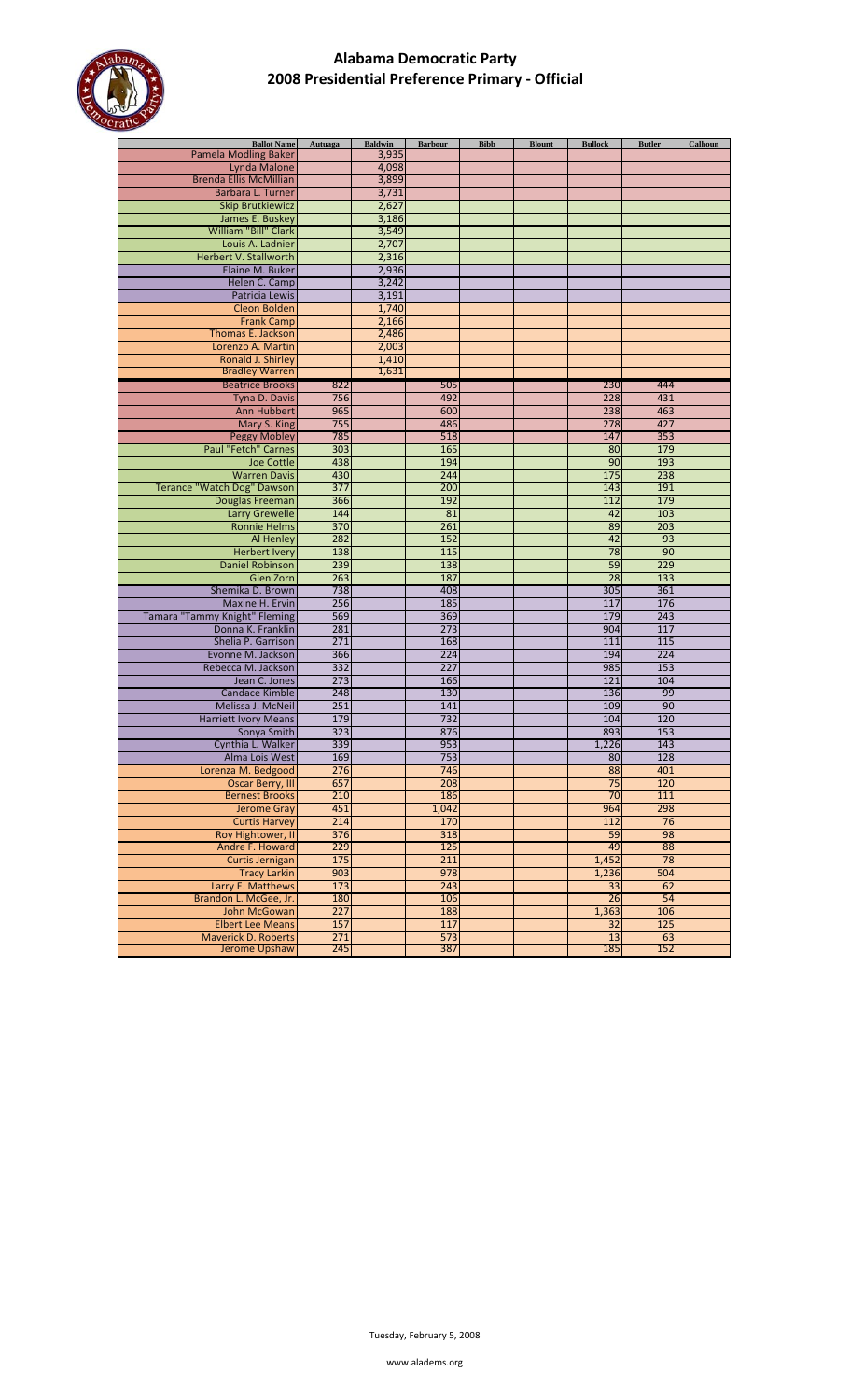

| <b>Ballot Name</b>            | Autuaga | <b>Baldwin</b> | <b>Barbour</b> | <b>Bibb</b> | <b>Blount</b> | <b>Bullock</b> | <b>Butler</b> | Calhoun |
|-------------------------------|---------|----------------|----------------|-------------|---------------|----------------|---------------|---------|
| Doris S. Barron               |         |                |                |             |               |                |               | 2,756   |
| Ella B. Bell                  |         |                |                |             |               |                |               | 2,323   |
| <b>Judy West Bell</b>         |         |                |                |             |               |                |               | 2,904   |
| <b>Janet Thomas May</b>       |         |                |                |             |               |                |               | 2,428   |
| Lydia Satcher                 |         |                |                |             |               |                |               | 1,684   |
| <b>Sharon Wheeler</b>         |         |                |                |             |               |                |               | 2,611   |
| Ronald J. Caldwell            |         |                |                |             |               |                |               | 3,229   |
| Fred Gray, Jr.                |         |                |                |             |               |                |               | 3,034   |
| <b>Tom Radney</b>             |         |                |                |             |               |                |               | 2,845   |
| <b>Joe Reed</b>               |         |                |                |             |               |                |               | 3,147   |
| <b>Barbara Bigsby Boyd</b>    |         |                |                |             |               |                |               | 3,572   |
| Christine R. Bradshaw         |         |                |                |             |               |                |               | 606     |
| Janet Y. Buskey               |         |                |                |             |               |                |               | 509     |
| Suzanne M. Cade               |         |                |                |             |               |                |               | 421     |
| Sharon R. Calhoun             |         |                |                |             |               |                |               | 1,082   |
| Charlotte A. Clark-Frieson    |         |                |                |             |               |                |               | 346     |
| <b>Kristin Dionne Frazier</b> |         |                |                |             |               |                |               | 504     |
| <b>Robin Chelsie Garrison</b> |         |                |                |             |               |                |               | 280     |
| Jer'Donna Harper              |         |                |                |             |               |                |               | 380     |
| <b>Barbara Howard</b>         |         |                |                |             |               |                |               | 804     |
| Arielle Jackson               |         |                |                |             |               |                |               | 504     |
| Jacqueline Larry-Whitfield    |         |                |                |             |               |                |               | 507     |
| <b>Rebecca Marion</b>         |         |                |                |             |               |                |               | 296     |
| <b>Carolyn Millender</b>      |         |                |                |             |               |                |               | 299     |
| Sabrina Sumbry                |         |                |                |             |               |                |               | 266     |
| Connie L. Taylor              |         |                |                |             |               |                |               | 533     |
| Pebblin W. Warren             |         |                |                |             |               |                |               | 334     |
| Glenn L. Allen                |         |                |                |             |               |                |               | 1,099   |
| <b>Albert Bell</b>            |         |                |                |             |               |                |               | 1,882   |
| William "Bill" Brown, Jr.     |         |                |                |             |               |                |               | 1,154   |
| Arthur L. Dowdell             |         |                |                |             |               |                |               | 667     |
| Gyasi O. Fitch                |         |                |                |             |               |                |               | 295     |
| Aubrey Ford, Jr.              |         |                |                |             |               |                |               | 729     |
| <b>John Andrew Harris</b>     |         |                |                |             |               |                |               | 566     |
| <b>Unzell Kelley</b>          |         |                |                |             |               |                |               | 448     |
| Frank H. Lee                  |         |                |                |             |               |                |               | 427     |
| <b>Julian McPhillips</b>      |         |                |                |             |               |                |               | 561     |
| Harold D. Powell              |         |                |                |             |               |                |               | 528     |
| Quinton T. Ross, Jr.          |         |                |                |             |               |                |               | 835     |
| Jefferson Underwood, III      |         |                |                |             |               |                |               | 533     |
| David B. Washington           |         |                |                |             |               |                |               | 556     |
| <b>John Roger Zellars</b>     |         |                |                |             |               |                |               | 359     |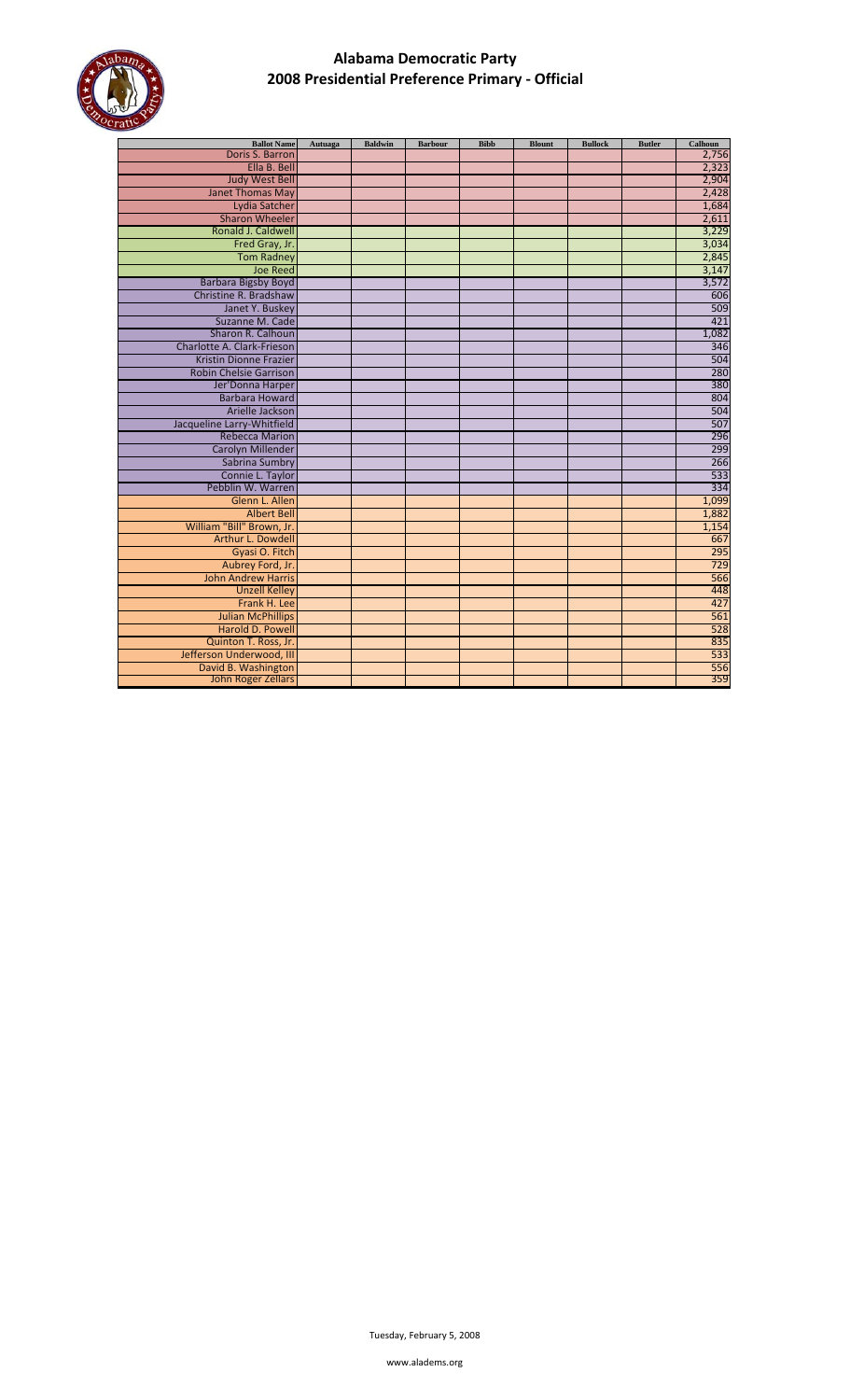

| <b>Ballot Name</b>                | Autuaga | <b>Baldwin</b> | <b>Barbour</b> | <b>Bibb</b> | <b>Blount</b> | <b>Bullock</b> | <b>Butler</b> | Calhoun |
|-----------------------------------|---------|----------------|----------------|-------------|---------------|----------------|---------------|---------|
| <b>Peggy Baker</b>                |         |                |                |             | 912           |                |               |         |
| <b>Barbara Bobo</b>               |         |                |                |             | 835           |                |               |         |
| Melissa Folsom Boyen              |         |                |                |             | 1,030         |                |               |         |
| <b>Susan Williams Brown</b>       |         |                |                |             | 603           |                |               |         |
| Anita Gibson                      |         |                |                |             | 549           |                |               |         |
| <b>Tanya Guin</b>                 |         |                |                |             | 250           |                |               |         |
| <b>Charlene McCoy</b>             |         |                |                |             | 396           |                |               |         |
| <b>Susan McKenney</b>             |         |                |                |             | 397           |                |               |         |
| Carolyn Holt Parker               |         |                |                |             | 503           |                |               |         |
| Kathy Smith Sherrill              |         |                |                |             | 403           |                |               |         |
| <b>Teresa Smiley</b>              |         |                |                |             | 673           |                |               |         |
|                                   |         |                |                |             | 277           |                |               |         |
| Frankye (Frankie) Underwood       |         |                |                |             |               |                |               |         |
| <b>Roger Bedford</b>              |         |                |                |             | 1,518         |                |               |         |
| <b>Jack Floyd</b>                 |         |                |                |             | 1,153         |                |               |         |
| <b>Bobby M. Junkins</b>           |         |                |                |             | 820           |                |               |         |
| Jim Spearman                      |         |                |                |             | 1,263         |                |               |         |
| John A. Whitaker                  |         |                |                |             | 955           |                |               |         |
| <b>Gail Jan Avery</b>             |         |                |                |             | 261           |                |               |         |
| Sheila G. Billingsley             |         |                |                |             | 235           |                |               |         |
| <b>Frances Hunt</b>               |         |                |                |             | 241           |                |               |         |
| Gertie M. Lowe                    |         |                |                |             | 195           |                |               |         |
| Christina Ross-Sherer             |         |                |                |             | 190           |                |               |         |
| Tourischeva Stubbs                |         |                |                |             | 114           |                |               |         |
| <b>Robert Avery</b>               |         |                |                |             | 269           |                |               |         |
| <b>Roge Bedford</b>               |         |                |                |             | 186           |                |               |         |
| Billy F. Billingsley, Sr.         |         |                |                |             | 201           |                |               |         |
| Gary A. Crosby, II                |         |                |                |             | 129           |                |               |         |
| Mark R. Garcia                    |         |                |                |             |               |                |               |         |
|                                   |         |                |                |             | 148           |                |               |         |
| Jack Lowe, Jr                     |         |                |                |             | 168           |                |               |         |
| Byron G. McMath                   |         |                |                |             | 63            |                |               |         |
| <b>Bradley L. "Brad" Williams</b> |         |                |                |             | 149           |                |               |         |
| Jenny Rhodes Askins               |         |                |                |             |               |                |               |         |
| Jane P. Battle                    |         |                |                |             |               |                |               |         |
| Susan C. Brown                    |         |                |                |             |               |                |               |         |
| <b>Ernestine B. Elliott</b>       |         |                |                |             |               |                |               |         |
| <b>Bettye Kidd Greene</b>         |         |                |                |             |               |                |               |         |
| <b>Heather Fisher Heard</b>       |         |                |                |             |               |                |               |         |
| Jeanette Jones                    |         |                |                |             |               |                |               |         |
| Pam Wallace                       |         |                |                |             |               |                |               |         |
| Joe Battle                        |         |                |                |             |               |                |               |         |
| <b>Rex Cheatham</b>               |         |                |                |             |               |                |               |         |
| <b>Dakota Nichols</b>             |         |                |                |             |               |                |               |         |
| <b>Tahir Rizvi</b>                |         |                |                |             |               |                |               |         |
| <b>Eddie Sherrod</b>              |         |                |                |             |               |                |               |         |
| Ollie L. Underwood                |         |                |                |             |               |                |               |         |
| Lynetta Fletcher                  |         |                |                |             |               |                |               |         |
|                                   |         |                |                |             |               |                |               |         |
| Laura Hall                        |         |                |                |             |               |                |               |         |
| <b>Shannon Sharp</b>              |         |                |                |             |               |                |               |         |
| <b>Judy Wilson</b>                |         |                |                |             |               |                |               |         |
| <b>Michael Phillip Butler</b>     |         |                |                |             |               |                |               |         |
| Patrick V. Grayson                |         |                |                |             |               |                |               |         |
| Robert "Bob" Harrison             |         |                |                |             |               |                |               |         |
| <b>Robert T. Hughes</b>           |         |                |                |             |               |                |               |         |
| <b>Darius Stefon Jacobs</b>       |         |                |                |             |               |                |               |         |
| Leonard Phillips, Jr.             |         |                |                |             |               |                |               |         |
| <b>Edward DeSean Polonio</b>      |         |                |                |             |               |                |               |         |
| J. Breck Robinson                 |         |                |                |             |               |                |               |         |
| Richard Showers, Sr.              |         |                |                |             |               |                |               |         |
| <b>Jeremy Taylor</b>              |         |                |                |             |               |                |               |         |
|                                   |         |                |                |             |               |                |               |         |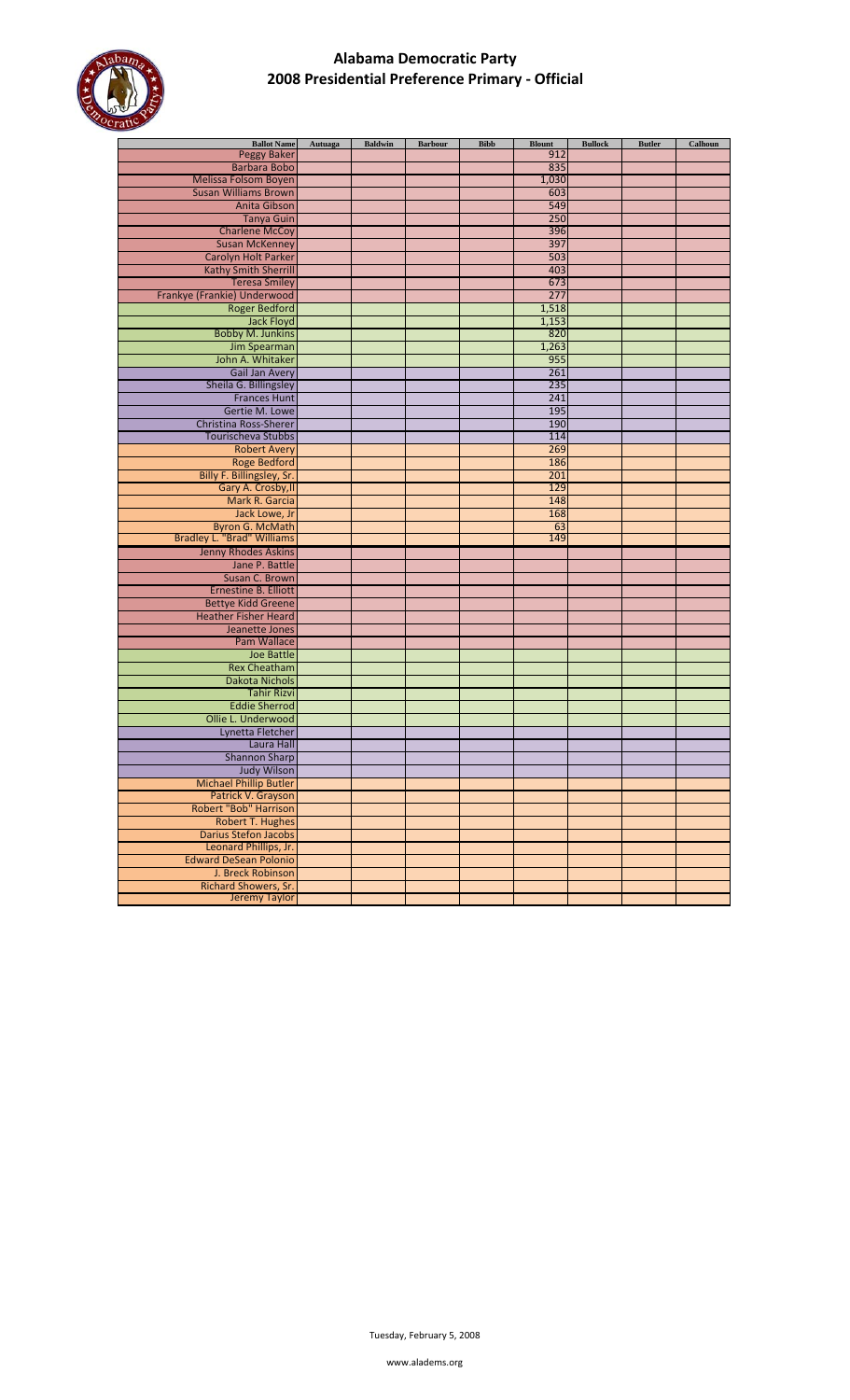

| <b>Ballot Name</b>                         | Autuaga | <b>Baldwin</b> | <b>Barbour</b> | <b>Bibb</b> | <b>Blount</b> | <b>Bullock</b> | <b>Butler</b> | Calhoun |
|--------------------------------------------|---------|----------------|----------------|-------------|---------------|----------------|---------------|---------|
| <b>Brooke Tanner Battle</b>                |         |                |                | 296         |               |                |               |         |
| Jennifer Clarke                            |         |                |                | 373         |               |                |               |         |
| Jean H. Gerber                             |         |                |                | 183<br>292  |               |                |               |         |
| Linda Haynie Green<br>Karen Johnson-Parker |         |                |                | 292         |               |                |               |         |
| <b>Janis Martens</b>                       |         |                |                | 123         |               |                |               |         |
| Shannon E. Parks                           |         |                |                | 219         |               |                |               |         |
| Vi Parramore                               |         |                |                | 59          |               |                |               |         |
| Patricia Todd                              |         |                |                | 311         |               |                |               |         |
| <b>Charlie Adams</b>                       |         |                |                | 265         |               |                |               |         |
| <b>Louis Baxley</b>                        |         |                |                | 315         |               |                |               |         |
| Howard J. Bayless, III                     |         |                |                | 119         |               |                |               |         |
| Jerome Green                               |         |                |                | 151         |               |                |               |         |
| Raymond L. Johnson, Jr.                    |         |                |                | 164         |               |                |               |         |
| Bob Lichenstein, Jr.                       |         |                |                | 107         |               |                |               |         |
| <b>Maurice Mercer</b>                      |         |                |                | 59          |               |                |               |         |
| <b>John Saxon</b>                          |         |                |                | 210         |               |                |               |         |
| <b>Edward Scott</b>                        |         |                |                | 241         |               |                |               |         |
| <b>Holley Camp</b>                         |         |                |                | 158         |               |                |               |         |
| <b>Charlene Cannon</b>                     |         |                |                | 114         |               |                |               |         |
| <b>Connie Lewin Goldsby</b>                |         |                |                | 113         |               |                |               |         |
| Kathryn Kerchof                            |         |                |                | 87          |               |                |               |         |
| Raven P. McDonald                          |         |                |                | 79          |               |                |               |         |
| Joyce R. Rice                              |         |                |                | 574         |               |                |               |         |
| Terri A. Sewell                            |         |                |                | 79          |               |                |               |         |
| Catherine S. Stoddard                      |         |                |                | 119         |               |                |               |         |
| Melissa Y. Thomas                          |         |                |                | 114         |               |                |               |         |
| Linda Verin<br>Ba-Shen T. Welch            |         |                |                | 71<br>56    |               |                |               |         |
| <b>Chase Adcox</b>                         |         |                |                | 103         |               |                |               |         |
| <b>Jeff Beans</b>                          |         |                |                | 144         |               |                |               |         |
| Robert R. Binion                           |         |                |                | 115         |               |                |               |         |
| David R. Camp                              |         |                |                | 130         |               |                |               |         |
| <b>Roderick T. Cooks</b>                   |         |                |                | 125         |               |                |               |         |
| John Crenshaw                              |         |                |                | 153         |               |                |               |         |
| <b>Chris DeHaven</b>                       |         |                |                | 52          |               |                |               |         |
| <b>Alan Friday</b>                         |         |                |                | 87          |               |                |               |         |
| <b>Doug Gillett</b>                        |         |                |                | 45          |               |                |               |         |
| <b>Patrick Lynman</b>                      |         |                |                | 58          |               |                |               |         |
| Frank D. McPhillips                        |         |                |                | 54          |               |                |               |         |
| George "Doc" Munchus                       |         |                |                | 44          |               |                |               |         |
| <b>John Northrop</b>                       |         |                |                | 45          |               |                |               |         |
| <b>Thomas A. Stoddard</b>                  |         |                |                | 70          |               |                |               |         |
| <b>Tyrone Townsend</b>                     |         |                |                | 138         |               |                |               |         |
| John Paul Weber                            |         |                |                | 47          |               |                |               |         |
| Lee Winston                                |         |                |                | 38          |               |                |               |         |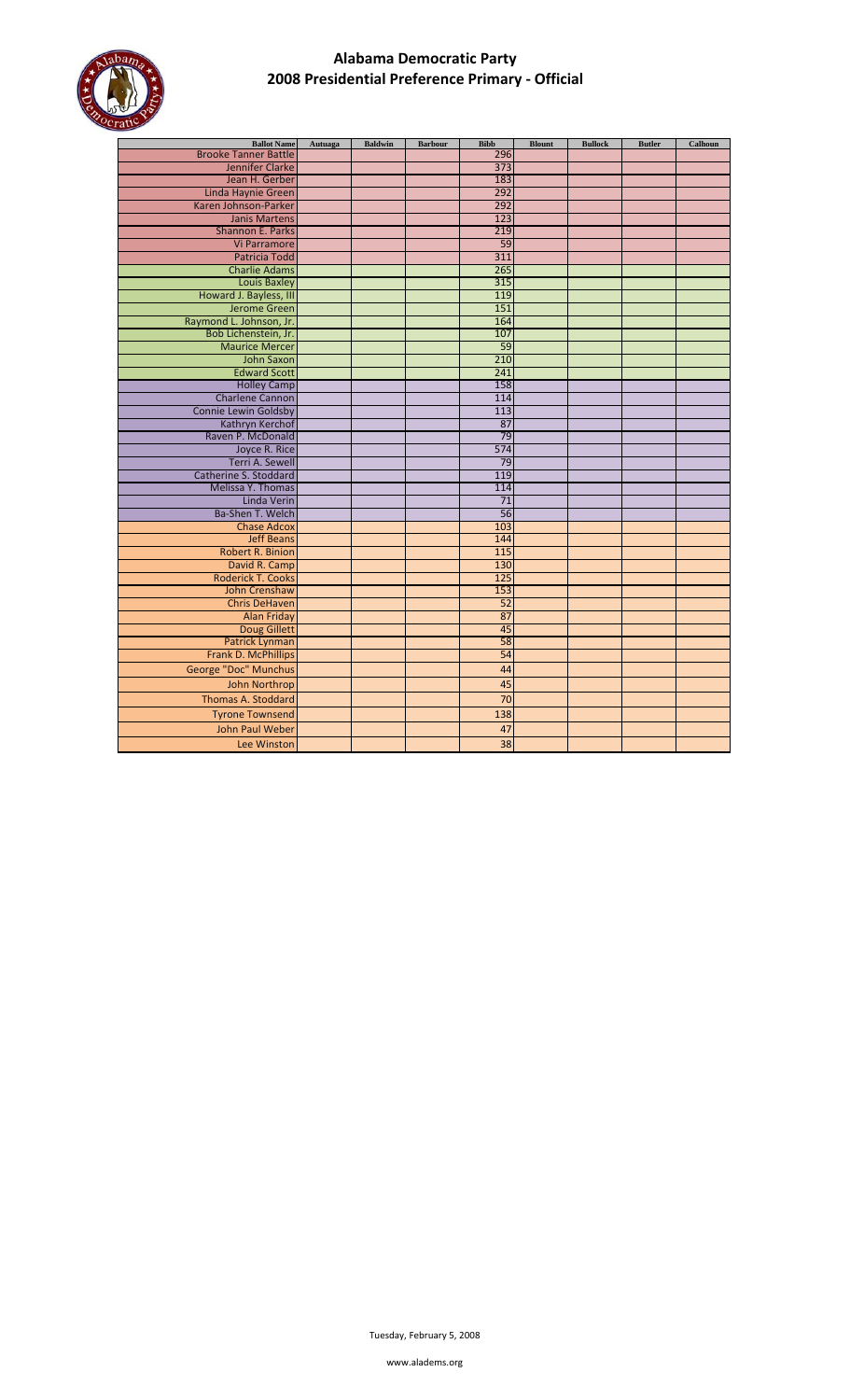

| <b>Ballot Name</b>               | Autuaga | <b>Baldwin</b> | <b>Barbour</b> | <b>Bibb</b> | <b>Blount</b> | <b>Bullock</b> | <b>Butler</b> | Calhoun |
|----------------------------------|---------|----------------|----------------|-------------|---------------|----------------|---------------|---------|
| Dale Moore Bryant                |         |                |                |             |               |                |               |         |
| <b>Helen Carter</b>              |         |                |                |             |               |                |               |         |
|                                  |         |                |                |             |               |                |               |         |
| Linda Coleman                    |         |                |                |             |               |                |               |         |
| <b>Sallie Cook</b>               |         |                |                |             |               |                |               |         |
| Priscilla Dunn                   |         |                |                |             |               |                |               |         |
| <b>Bethany Engle</b>             |         |                |                |             |               |                |               |         |
| <b>Sheila Crawford Hayes</b>     |         |                |                |             |               |                |               |         |
|                                  |         |                |                |             |               |                |               |         |
| Gail R. Maddox                   |         |                |                |             |               |                |               |         |
| Bettye R. Maye                   |         |                |                |             |               |                |               |         |
| <b>Wanda Shelby</b>              |         |                |                |             |               |                |               |         |
| <b>Shelia Smoot</b>              |         |                |                |             |               |                |               |         |
| <b>Grover Dunn</b>               |         |                |                |             |               |                |               |         |
|                                  |         |                |                |             |               |                |               |         |
| Earl F. Hilliard                 |         |                |                |             |               |                |               |         |
| Barrown D. Lankster              |         |                |                |             |               |                |               |         |
| Eric Major                       |         |                |                |             |               |                |               |         |
| E.B. McClain                     |         |                |                |             |               |                |               |         |
| Joseph M. Openshaw               |         |                |                |             |               |                |               |         |
|                                  |         |                |                |             |               |                |               |         |
| John "Average Guy" Sheffield     |         |                |                |             |               |                |               |         |
| Albert F. Turner, (Jr)           |         |                |                |             |               |                |               |         |
| <b>Eddison T. Walters</b>        |         |                |                |             |               |                |               |         |
| Tala M. Abdullah                 |         |                |                |             |               |                |               |         |
| Geri (Horn) Albright             |         |                |                |             |               |                |               |         |
| Louise Alexander                 |         |                |                |             |               |                |               |         |
|                                  |         |                |                |             |               |                |               |         |
| Katherine Baker                  |         |                |                |             |               |                |               |         |
| <b>Melanie Bouyer</b>            |         |                |                |             |               |                |               |         |
| LaKeisha M. Chestnut             |         |                |                |             |               |                |               |         |
| Merika Coleman                   |         |                |                |             |               |                |               |         |
|                                  |         |                |                |             |               |                |               |         |
| Daron Drew                       |         |                |                |             |               |                |               |         |
| Millie Lee Dulaney               |         |                |                |             |               |                |               |         |
| Patricia Evans                   |         |                |                |             |               |                |               |         |
| Georgia Gray Hampton             |         |                |                |             |               |                |               |         |
| Patricia Bozeman Henderson       |         |                |                |             |               |                |               |         |
| <b>Gaynell Hendricks</b>         |         |                |                |             |               |                |               |         |
|                                  |         |                |                |             |               |                |               |         |
| Lorraine Holifield               |         |                |                |             |               |                |               |         |
| Mildred D. Horn                  |         |                |                |             |               |                |               |         |
| Cora A. Jones                    |         |                |                |             |               |                |               |         |
| Kendra Key                       |         |                |                |             |               |                |               |         |
| <b>Toni McElroy</b>              |         |                |                |             |               |                |               |         |
| Anna Owen                        |         |                |                |             |               |                |               |         |
| Synethia "C.C." Perkins Pettaway |         |                |                |             |               |                |               |         |
|                                  |         |                |                |             |               |                |               |         |
| Jo Celeste Pettway               |         |                |                |             |               |                |               |         |
| <b>Isabel Rubio</b>              |         |                |                |             |               |                |               |         |
| Terry W. Banks                   |         |                |                |             |               |                |               |         |
| Calvin L. Beale                  |         |                |                |             |               |                |               |         |
| <b>Mitchell Congress</b>         |         |                |                |             |               |                |               |         |
| <b>Bill Dawson</b>               |         |                |                |             |               |                |               |         |
| <b>Chris England</b>             |         |                |                |             |               |                |               |         |
|                                  |         |                |                |             |               |                |               |         |
| Ralph W. Ervin                   |         |                |                |             |               |                |               |         |
| <b>Alex Flachsbart</b>           |         |                |                |             |               |                |               |         |
| <b>David Harris</b>              |         |                |                |             |               |                |               |         |
| <b>Robert Harris</b>             |         |                |                |             |               |                |               |         |
| Earl Hilliard, Jr.               |         |                |                |             |               |                |               |         |
|                                  |         |                |                |             |               |                |               |         |
| <b>Fred Horn</b>                 |         |                |                |             |               |                |               |         |
| <b>Horace Huntley</b>            |         |                |                |             |               |                |               |         |
| <b>Michael Jackson</b>           |         |                |                |             |               |                |               |         |
| Thomas E. Jackson                |         |                |                |             |               |                |               |         |
| Anthony A. Johnson               |         |                |                |             |               |                |               |         |
| Michael A. Lavender              |         |                |                |             |               |                |               |         |
| Kobi Little                      |         |                |                |             |               |                |               |         |
|                                  |         |                |                |             |               |                |               |         |
| <b>Wendell Major</b>             |         |                |                |             |               |                |               |         |
| Jemichael Manora                 |         |                |                |             |               |                |               |         |
| <b>Edward E. May</b>             |         |                |                |             |               |                |               |         |
| Artis (A.J.) McCampbell          |         |                |                |             |               |                |               |         |
| John Meehan                      |         |                |                |             |               |                |               |         |
| <b>Christopher Mosley</b>        |         |                |                |             |               |                |               |         |
| Sherman L. Norfleet              |         |                |                |             |               |                |               |         |
|                                  |         |                |                |             |               |                |               |         |
| <b>David Russell</b>             |         |                |                |             |               |                |               |         |
| <b>Yusuf Abdus Salaam</b>        |         |                |                |             |               |                |               |         |
| <b>Marquelon Sigler</b>          |         |                |                |             |               |                |               |         |
| <b>Bobby Singleton</b>           |         |                |                |             |               |                |               |         |
| Gene "Face" Smith                |         |                |                |             |               |                |               |         |
| Thurston S. Smith                |         |                |                |             |               |                |               |         |
| James L. Thomas                  |         |                |                |             |               |                |               |         |
|                                  |         |                |                |             |               |                |               |         |
| Damon T. Watson                  |         |                |                |             |               |                |               |         |
| <b>Iva Williams</b>              |         |                |                |             |               |                |               |         |
| Lawrence Wofford                 |         |                |                |             |               |                |               |         |
| <b>Antwon Bernard Womack</b>     |         |                |                |             |               |                |               |         |
|                                  |         |                |                |             |               |                |               |         |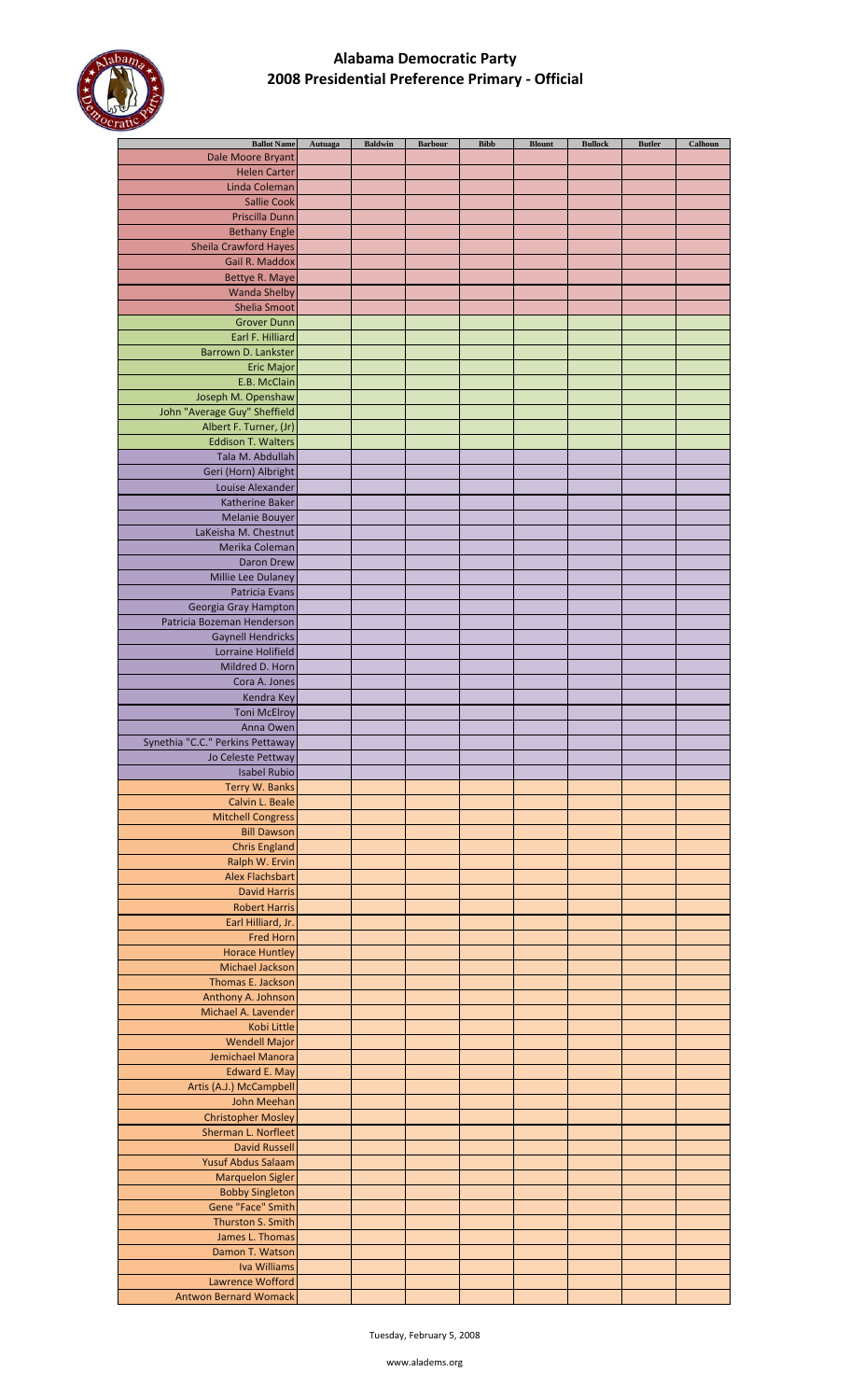

| <b>Ballot Name</b>                               | <b>Chambers</b> | <b>Cherokee</b> | <b>Chilton</b> | Choctaw | Clarke | Clay | <b>Cleburne</b> | <b>Coffee</b> | <b>Colbert</b> | Conecuh  |
|--------------------------------------------------|-----------------|-----------------|----------------|---------|--------|------|-----------------|---------------|----------------|----------|
| <b>Pamela Modling Baker</b>                      |                 |                 |                |         | 223    |      |                 |               |                |          |
| Lynda Malone                                     |                 |                 |                |         | 472    |      |                 |               |                |          |
| <b>Brenda Ellis McMillian</b>                    |                 |                 |                |         | 253    |      |                 |               |                |          |
| Barbara L. Turner                                |                 |                 |                |         | 229    |      |                 |               |                |          |
| <b>Skip Brutkiewicz</b>                          |                 |                 |                |         | 151    |      |                 |               |                |          |
| James E. Buskey                                  |                 |                 |                |         | 265    |      |                 |               |                |          |
| William "Bill" Clark                             |                 |                 |                |         | 296    |      |                 |               |                |          |
| Louis A. Ladnier                                 |                 |                 |                |         | 155    |      |                 |               |                |          |
| Herbert V. Stallworth                            |                 |                 |                |         | 158    |      |                 |               |                |          |
| Elaine M. Buker                                  |                 |                 |                |         | 324    |      |                 |               |                |          |
| Helen C. Camp                                    |                 |                 |                |         | 387    |      |                 |               |                |          |
| Patricia Lewis                                   |                 |                 |                |         | 452    |      |                 |               |                |          |
| <b>Cleon Bolden</b>                              |                 |                 |                |         | 255    |      |                 |               |                |          |
| <b>Frank Camp</b>                                |                 |                 |                |         | 123    |      |                 |               |                |          |
| Thomas E. Jackson                                |                 |                 |                |         | 643    |      |                 |               |                |          |
| Lorenzo A. Martin                                |                 |                 |                |         | 183    |      |                 |               |                |          |
| Ronald J. Shirley                                |                 |                 |                |         | 135    |      |                 |               |                |          |
| <b>Bradley Warren</b>                            |                 |                 |                |         | 119    |      |                 |               |                |          |
| <b>Beatrice Brooks</b>                           |                 |                 |                |         |        |      |                 | 807           |                | 234      |
| Tyna D. Davis                                    |                 |                 |                |         |        |      |                 | 755           |                | 231      |
| Ann Hubbert                                      |                 |                 |                |         |        |      |                 | 902           |                | 252      |
| Mary S. King                                     |                 |                 |                |         |        |      |                 | 786           |                | 203      |
| <b>Peggy Mobley</b>                              |                 |                 |                |         |        |      |                 | 826           |                | 220      |
| Paul "Fetch" Carnes                              |                 |                 |                |         |        |      |                 | 256           |                | 69       |
| Joe Cottle                                       |                 |                 |                |         |        |      |                 | 334           |                | 102      |
| <b>Warren Davis</b>                              |                 |                 |                |         |        |      |                 | 490           |                | 121      |
| Terance "Watch Dog" Dawson                       |                 |                 |                |         |        |      |                 | 336           |                | 107      |
| Douglas Freeman                                  |                 |                 |                |         |        |      |                 | 311           |                | 98       |
| <b>Larry Grewelle</b>                            |                 |                 |                |         |        |      |                 | 106           |                | 56       |
| <b>Ronnie Helms</b>                              |                 |                 |                |         |        |      |                 | 537           |                | 92       |
| Al Henley                                        |                 |                 |                |         |        |      |                 | 204           |                | 69       |
| <b>Herbert Ivery</b>                             |                 |                 |                |         |        |      |                 | 142           |                | 56       |
| <b>Daniel Robinson</b>                           |                 |                 |                |         |        |      |                 | 254           |                | 65       |
| Glen Zorn                                        |                 |                 |                |         |        |      |                 | 276           |                | 48       |
| Shemika D. Brown                                 |                 |                 |                |         |        |      |                 | 503           |                | 157      |
| Maxine H. Ervin                                  |                 |                 |                |         |        |      |                 | 265           |                | 741      |
| Tamara "Tammy Knight" Fleming                    |                 |                 |                |         |        |      |                 | 493           |                | 125      |
| Donna K. Franklin                                |                 |                 |                |         |        |      |                 | 212           |                | 78<br>63 |
| Shelia P. Garrison                               |                 |                 |                |         |        |      |                 | 170<br>266    |                | 138      |
| Evonne M. Jackson<br>Rebecca M. Jackson          |                 |                 |                |         |        |      |                 | 208           |                | 123      |
|                                                  |                 |                 |                |         |        |      |                 |               |                |          |
| Jean C. Jones                                    |                 |                 |                |         |        |      |                 | 243<br>133    |                | 70<br>54 |
| Candace Kimble                                   |                 |                 |                |         |        |      |                 |               |                | 73       |
| Melissa J. McNeil<br><b>Harriett Ivory Means</b> |                 |                 |                |         |        |      |                 | 137<br>106    |                | 130      |
| Sonya Smith                                      |                 |                 |                |         |        |      |                 | 218           |                | 135      |
| Cynthia L. Walker                                |                 |                 |                |         |        |      |                 | 208           |                | 109      |
| Alma Lois West                                   |                 |                 |                |         |        |      |                 | 428           |                | 517      |
| Lorenza M. Bedgood                               |                 |                 |                |         |        |      |                 | 270           |                | 107      |
| <b>Oscar Berry, III</b>                          |                 |                 |                |         |        |      |                 | 238           |                | 85       |
| <b>Bernest Brooks</b>                            |                 |                 |                |         |        |      |                 | 830           |                | 58       |
| <b>Jerome Gray</b>                               |                 |                 |                |         |        |      |                 | 358           |                | 872      |
| <b>Curtis Harvey</b>                             |                 |                 |                |         |        |      |                 | 246           |                | 145      |
| Roy Hightower, II                                |                 |                 |                |         |        |      |                 | 211           |                | 67       |
| Andre F. Howard                                  |                 |                 |                |         |        |      |                 | 101           |                | 74       |
| Curtis Jernigan                                  |                 |                 |                |         |        |      |                 | 147           |                | 56       |
| <b>Tracy Larkin</b>                              |                 |                 |                |         |        |      |                 | 364           |                | 194      |
| Larry E. Matthews                                |                 |                 |                |         |        |      |                 | 177           |                | 147      |
| Brandon L. McGee, Jr.                            |                 |                 |                |         |        |      |                 | 110           |                | 31       |
| John McGowan                                     |                 |                 |                |         |        |      |                 | 199           |                | 62       |
| <b>Elbert Lee Means</b>                          |                 |                 |                |         |        |      |                 | 79            |                | 67       |
| <b>Maverick D. Roberts</b>                       |                 |                 |                |         |        |      |                 | 96            |                | 495      |
| <b>Jerome Upshaw</b>                             |                 |                 |                |         |        |      |                 | 257           |                | 79       |
|                                                  |                 |                 |                |         |        |      |                 |               |                |          |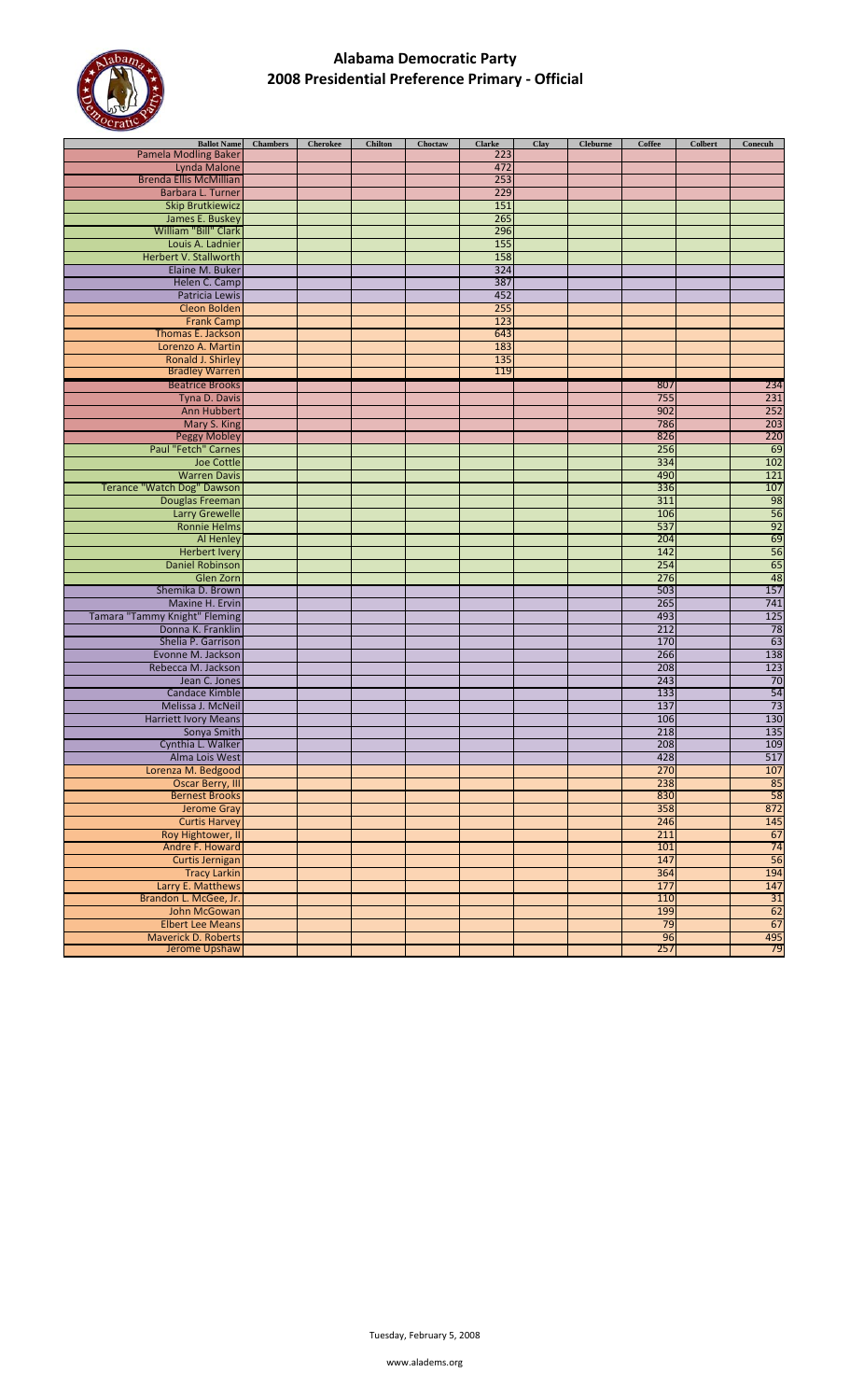

| <b>Ballot Name</b>            | <b>Chambers</b> | <b>Cherokee</b> | <b>Chilton</b> | Choctaw | <b>Clarke</b> | Clay            | <b>Cleburne</b> | <b>Coffee</b> | <b>Colbert</b> | Conecuh |
|-------------------------------|-----------------|-----------------|----------------|---------|---------------|-----------------|-----------------|---------------|----------------|---------|
| Doris S. Barron               | 825             | 995             |                |         |               | 452             | 309             |               |                |         |
| Ella B. Bell                  | 690             | 864             |                |         |               | 410             | 282             |               |                |         |
| <b>Judy West Bell</b>         | 736             | 970             |                |         |               | 417             | 301             |               |                |         |
| <b>Janet Thomas May</b>       | 723             | 896             |                |         |               | 402             | 256             |               |                |         |
| Lydia Satcher                 | 451             | 491             |                |         |               | 249             | 166             |               |                |         |
| <b>Sharon Wheeler</b>         | 712             | 883             |                |         |               | 482             | 289             |               |                |         |
| Ronald J. Caldwell            | 663             | 1,127           |                |         |               | 425             | 355             |               |                |         |
| Fred Gray, Jr.                | 729             | 1,031           |                |         |               | 398             | 314             |               |                |         |
| <b>Tom Radney</b>             | 660             | 970             |                |         |               | 527             | 303             |               |                |         |
| <b>Joe Reed</b>               | 823             | 1,112           |                |         |               | 434             | 346             |               |                |         |
| <b>Barbara Bigsby Boyd</b>    | 880             | 176             |                |         |               | 221             | 95              |               |                |         |
| Christine R. Bradshaw         | 421             | 71              |                |         |               | 85              | 44              |               |                |         |
| Janet Y. Buskey               | 532             | 54              |                |         |               | 64              | 26              |               |                |         |
| Suzanne M. Cade               | 187             | 115             |                |         |               | 65              | 24              |               |                |         |
| Sharon R. Calhoun             | 560             | 75              |                |         |               | 97              | 35              |               |                |         |
| Charlotte A. Clark-Frieson    | 714             | 83              |                |         |               | 63              | 16              |               |                |         |
| <b>Kristin Dionne Frazier</b> | 266             | 49              |                |         |               | 41              | $\overline{15}$ |               |                |         |
| Robin Chelsie Garrison        | 169             | 33              |                |         |               | 29              | 15              |               |                |         |
| Jer'Donna Harper              | 230             | 39              |                |         |               | 39              | 9               |               |                |         |
| <b>Barbara Howard</b>         | 471             | 65              |                |         |               | 134             | 31              |               |                |         |
| Arielle Jackson               | 322             | 39              |                |         |               | 60              | 20              |               |                |         |
| Jacqueline Larry-Whitfield    | 198             | $\overline{32}$ |                |         |               | $\overline{36}$ | 9               |               |                |         |
| <b>Rebecca Marion</b>         | 148             | 36              |                |         |               | 111             | 17              |               |                |         |
| <b>Carolyn Millender</b>      | 87              | 86              |                |         |               | $\overline{35}$ | $\overline{12}$ |               |                |         |
| Sabrina Sumbry                | 193             | 29              |                |         |               | $\overline{32}$ | 8               |               |                |         |
| Connie L. Taylor              | 338             | 62              |                |         |               | 90              | $\overline{32}$ |               |                |         |
| Pebblin W. Warren             | 109             | 29              |                |         |               | 16              | 10              |               |                |         |
| Glenn L. Allen                | 422             | 165             |                |         |               | 107             | 62              |               |                |         |
| <b>Albert Bell</b>            | 774             | 99              |                |         |               | 236             | 53              |               |                |         |
| William "Bill" Brown, Jr.     | 393             | 78              |                |         |               | 86              | 53              |               |                |         |
| Arthur L. Dowdell             | 451             | 48              |                |         |               | 115             | 28              |               |                |         |
| Gyasi O. Fitch                | 146             | 30              |                |         |               | 17              | 9               |               |                |         |
| Aubrey Ford, Jr.              | 365             | 125             |                |         |               | 78              | 25              |               |                |         |
| <b>John Andrew Harris</b>     | 592             | 50              |                |         |               | $\overline{75}$ | 26              |               |                |         |
| <b>Unzell Kelley</b>          | 132             | 97              |                |         |               | 95              | 12              |               |                |         |
| Frank H. Lee                  | 263             | 55              |                |         |               | 56              | 21              |               |                |         |
| <b>Julian McPhillips</b>      | 252             | 46              |                |         |               | $\overline{33}$ | 15              |               |                |         |
| Harold D. Powell              | 314             | 68              |                |         |               | 82              | 23              |               |                |         |
| Quinton T. Ross, Jr.          | 620             | 104             |                |         |               | 58              | $\overline{27}$ |               |                |         |
| Jefferson Underwood, III      | 151             | 52              |                |         |               | 42              | 14              |               |                |         |
| David B. Washington           | 207             | 50              |                |         |               | 30              | 17              |               |                |         |
| <b>John Roger Zellars</b>     | 277             | 33              |                |         |               | 24              | 20              |               |                |         |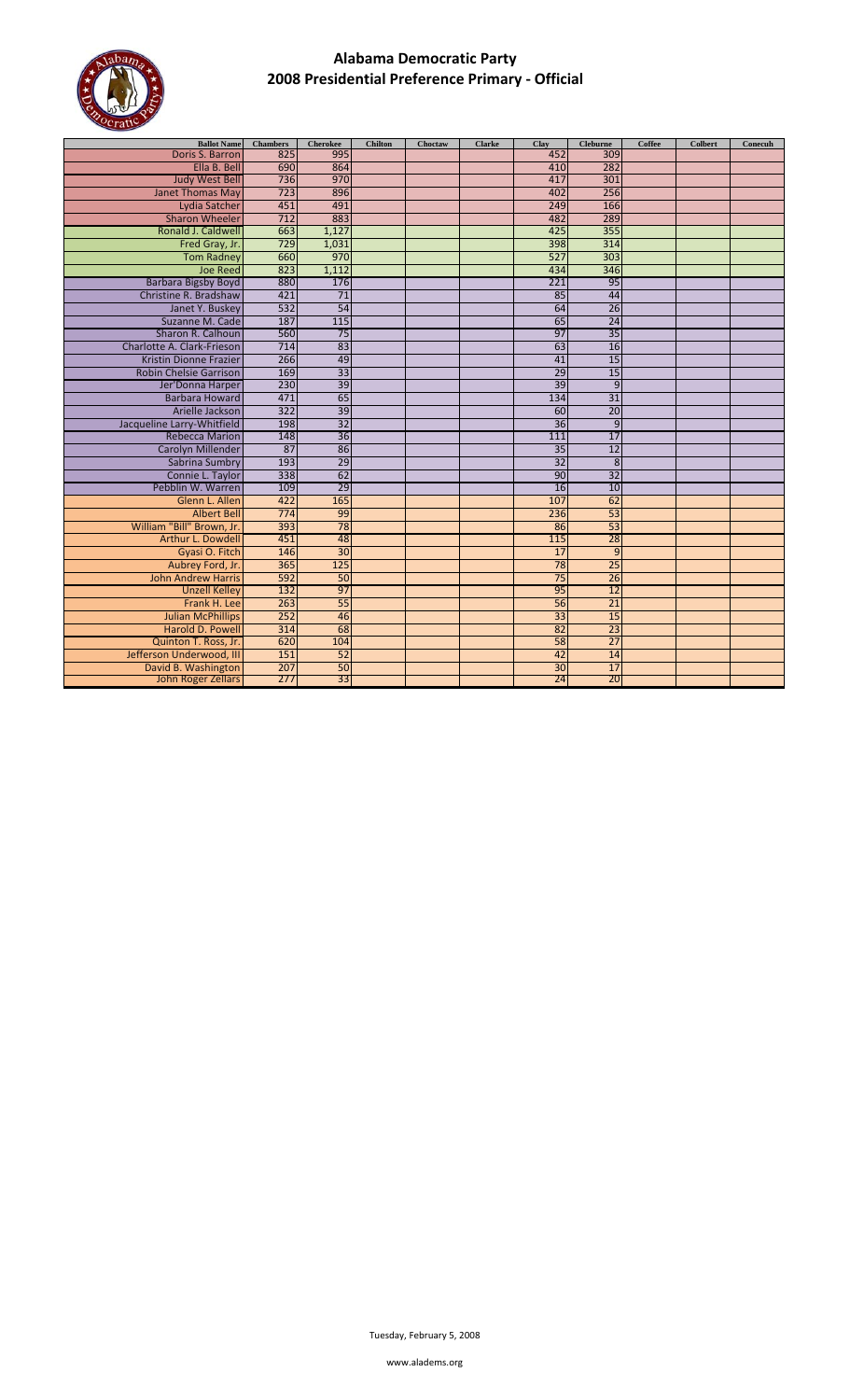

| <b>Ballot Name</b>                | <b>Chambers</b> | <b>Cherokee</b> | <b>Chilton</b> | Choctaw | <b>Clarke</b> | Clay | <b>Cleburne</b> | <b>Coffee</b> | <b>Colbert</b> | Conecuh |
|-----------------------------------|-----------------|-----------------|----------------|---------|---------------|------|-----------------|---------------|----------------|---------|
| <b>Peggy Baker</b>                |                 |                 |                |         |               |      |                 |               |                |         |
| Barbara Bobo                      |                 |                 |                |         |               |      |                 |               |                |         |
| Melissa Folsom Boyen              |                 |                 |                |         |               |      |                 |               |                |         |
| <b>Susan Williams Brown</b>       |                 |                 |                |         |               |      |                 |               |                |         |
| <b>Anita Gibson</b>               |                 |                 |                |         |               |      |                 |               |                |         |
| <b>Tanya Guin</b>                 |                 |                 |                |         |               |      |                 |               |                |         |
| <b>Charlene McCoy</b>             |                 |                 |                |         |               |      |                 |               |                |         |
|                                   |                 |                 |                |         |               |      |                 |               |                |         |
| <b>Susan McKenney</b>             |                 |                 |                |         |               |      |                 |               |                |         |
| Carolyn Holt Parker               |                 |                 |                |         |               |      |                 |               |                |         |
| <b>Kathy Smith Sherrill</b>       |                 |                 |                |         |               |      |                 |               |                |         |
| <b>Teresa Smiley</b>              |                 |                 |                |         |               |      |                 |               |                |         |
| Frankye (Frankie) Underwood       |                 |                 |                |         |               |      |                 |               |                |         |
| <b>Roger Bedford</b>              |                 |                 |                |         |               |      |                 |               |                |         |
| Jack Floyd                        |                 |                 |                |         |               |      |                 |               |                |         |
| <b>Bobby M. Junkins</b>           |                 |                 |                |         |               |      |                 |               |                |         |
| Jim Spearman                      |                 |                 |                |         |               |      |                 |               |                |         |
| John A. Whitaker                  |                 |                 |                |         |               |      |                 |               |                |         |
| <b>Gail Jan Avery</b>             |                 |                 |                |         |               |      |                 |               |                |         |
| Sheila G. Billingsley             |                 |                 |                |         |               |      |                 |               |                |         |
| <b>Frances Hunt</b>               |                 |                 |                |         |               |      |                 |               |                |         |
| Gertie M. Lowe                    |                 |                 |                |         |               |      |                 |               |                |         |
| Christina Ross-Sherer             |                 |                 |                |         |               |      |                 |               |                |         |
| Tourischeva Stubbs                |                 |                 |                |         |               |      |                 |               |                |         |
|                                   |                 |                 |                |         |               |      |                 |               |                |         |
| <b>Robert Avery</b>               |                 |                 |                |         |               |      |                 |               |                |         |
| <b>Roge Bedford</b>               |                 |                 |                |         |               |      |                 |               |                |         |
| Billy F. Billingsley, Sr.         |                 |                 |                |         |               |      |                 |               |                |         |
| Gary A. Crosby, II                |                 |                 |                |         |               |      |                 |               |                |         |
| Mark R. Garcia                    |                 |                 |                |         |               |      |                 |               |                |         |
| Jack Lowe, Jr                     |                 |                 |                |         |               |      |                 |               |                |         |
| Byron G. McMath                   |                 |                 |                |         |               |      |                 |               |                |         |
| <b>Bradley L. "Brad" Williams</b> |                 |                 |                |         |               |      |                 |               |                |         |
| Jenny Rhodes Askins               |                 |                 |                |         |               |      |                 |               | 1,380          |         |
| Jane P. Battle                    |                 |                 |                |         |               |      |                 |               | 1,804          |         |
| Susan C. Brown                    |                 |                 |                |         |               |      |                 |               | 1,940          |         |
| <b>Ernestine B. Elliott</b>       |                 |                 |                |         |               |      |                 |               | 916            |         |
| <b>Bettye Kidd Greene</b>         |                 |                 |                |         |               |      |                 |               | 1,038          |         |
| <b>Heather Fisher Heard</b>       |                 |                 |                |         |               |      |                 |               | 964            |         |
| Jeanette Jones                    |                 |                 |                |         |               |      |                 |               | 1,188          |         |
| Pam Wallace                       |                 |                 |                |         |               |      |                 |               | 1,973          |         |
| Joe Battle                        |                 |                 |                |         |               |      |                 |               | 2,154          |         |
| <b>Rex Cheatham</b>               |                 |                 |                |         |               |      |                 |               | 1,710          |         |
| Dakota Nichols                    |                 |                 |                |         |               |      |                 |               |                |         |
| <b>Tahir Rizvi</b>                |                 |                 |                |         |               |      |                 |               | 1,289          |         |
|                                   |                 |                 |                |         |               |      |                 |               | 352            |         |
| <b>Eddie Sherrod</b>              |                 |                 |                |         |               |      |                 |               | 1,656          |         |
| Ollie L. Underwood                |                 |                 |                |         |               |      |                 |               | 1,681          |         |
| Lynetta Fletcher                  |                 |                 |                |         |               |      |                 |               | 2,038          |         |
| Laura Hall                        |                 |                 |                |         |               |      |                 |               | 2,053          |         |
| <b>Shannon Sharp</b>              |                 |                 |                |         |               |      |                 |               | 1,889          |         |
| <b>Judy Wilson</b>                |                 |                 |                |         |               |      |                 |               | 1,865          |         |
| <b>Michael Phillip Butler</b>     |                 |                 |                |         |               |      |                 |               | 730            |         |
| Patrick V. Grayson                |                 |                 |                |         |               |      |                 |               | 1,357          |         |
| Robert "Bob" Harrison             |                 |                 |                |         |               |      |                 |               | 1,514          |         |
| <b>Robert T. Hughes</b>           |                 |                 |                |         |               |      |                 |               | 1,659          |         |
| <b>Darius Stefon Jacobs</b>       |                 |                 |                |         |               |      |                 |               | 431            |         |
| Leonard Phillips, Jr.             |                 |                 |                |         |               |      |                 |               | 373            |         |
| <b>Edward DeSean Polonio</b>      |                 |                 |                |         |               |      |                 |               | 230            |         |
| J. Breck Robinson                 |                 |                 |                |         |               |      |                 |               | 290            |         |
| Richard Showers, Sr.              |                 |                 |                |         |               |      |                 |               | 1,248          |         |
| Jeremy Taylor                     |                 |                 |                |         |               |      |                 |               | 450            |         |
|                                   |                 |                 |                |         |               |      |                 |               |                |         |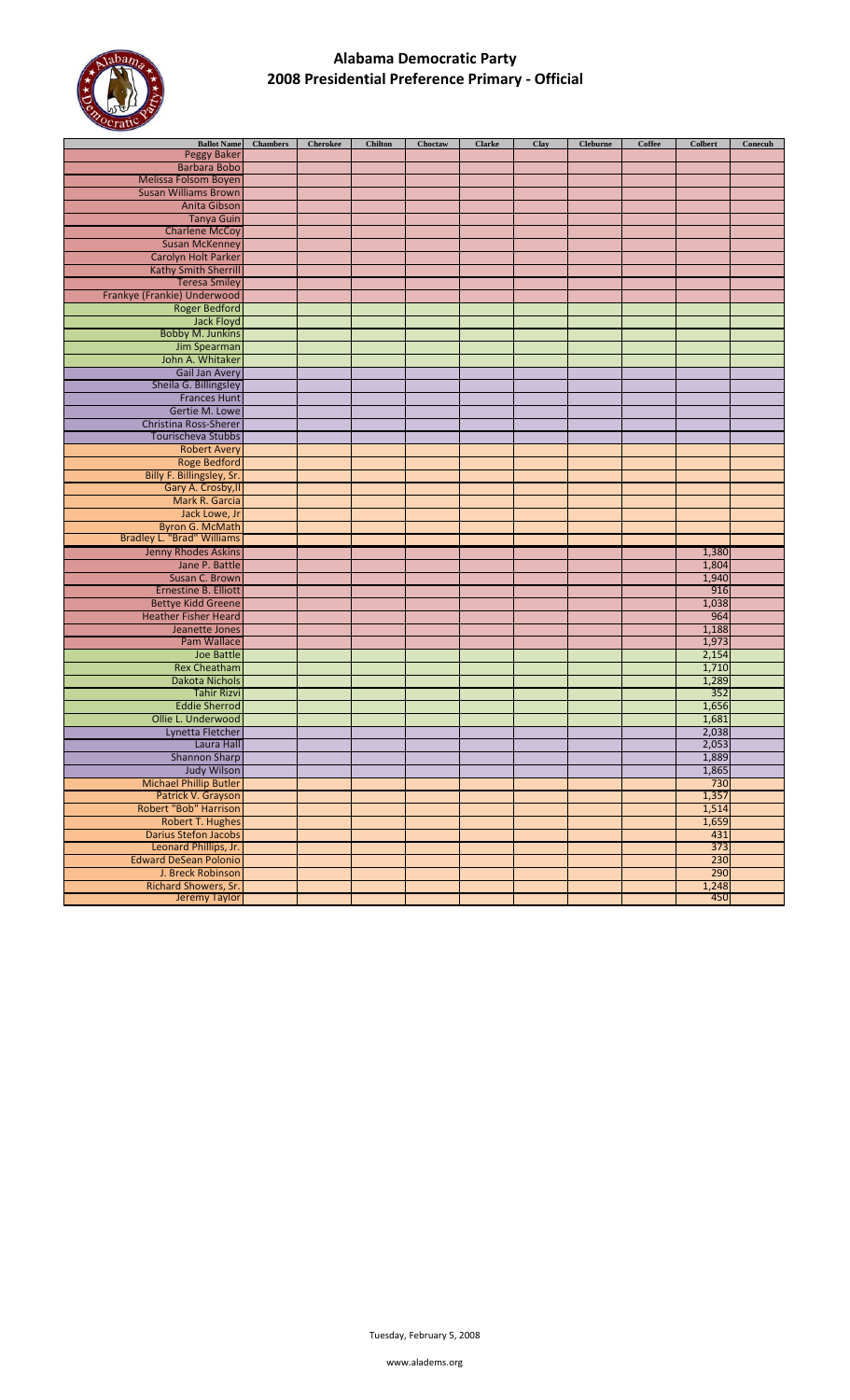

| <b>Ballot Name</b><br><b>Brooke Tanner Battle</b>     | <b>Chambers</b> | <b>Cherokee</b> | <b>Chilton</b><br>854 | Choctaw | <b>Clarke</b> | Clay | <b>Cleburne</b> | <b>Coffee</b> | <b>Colbert</b> | Conecuh |
|-------------------------------------------------------|-----------------|-----------------|-----------------------|---------|---------------|------|-----------------|---------------|----------------|---------|
| Jennifer Clarke                                       |                 |                 | 1,043                 |         |               |      |                 |               |                |         |
| Jean H. Gerber                                        |                 |                 | 655                   |         |               |      |                 |               |                |         |
| Linda Haynie Green                                    |                 |                 | 828                   |         |               |      |                 |               |                |         |
| Karen Johnson-Parker                                  |                 |                 | 711                   |         |               |      |                 |               |                |         |
| <b>Janis Martens</b>                                  |                 |                 | 353                   |         |               |      |                 |               |                |         |
| Shannon E. Parks                                      |                 |                 | 705                   |         |               |      |                 |               |                |         |
| Vi Parramore                                          |                 |                 | 159                   |         |               |      |                 |               |                |         |
| <b>Patricia Todd</b>                                  |                 |                 | 737                   |         |               |      |                 |               |                |         |
| <b>Charlie Adams</b>                                  |                 |                 | 856                   |         |               |      |                 |               |                |         |
| Louis Baxley                                          |                 |                 | 1,022                 |         |               |      |                 |               |                |         |
| Howard J. Bayless, III                                |                 |                 | 571                   |         |               |      |                 |               |                |         |
| Jerome Green                                          |                 |                 | 647                   |         |               |      |                 |               |                |         |
| Raymond L. Johnson, Jr.                               |                 |                 | 489                   |         |               |      |                 |               |                |         |
| Bob Lichenstein, Jr.                                  |                 |                 | 326                   |         |               |      |                 |               |                |         |
| <b>Maurice Mercer</b>                                 |                 |                 | 340                   |         |               |      |                 |               |                |         |
| John Saxon                                            |                 |                 | 639                   |         |               |      |                 |               |                |         |
| <b>Edward Scott</b>                                   |                 |                 | 661                   |         |               |      |                 |               |                |         |
| <b>Holley Camp</b>                                    |                 |                 | 411<br>428            |         |               |      |                 |               |                |         |
| <b>Charlene Cannon</b><br><b>Connie Lewin Goldsby</b> |                 |                 | 332                   |         |               |      |                 |               |                |         |
| Kathryn Kerchof                                       |                 |                 | 286                   |         |               |      |                 |               |                |         |
| Raven P. McDonald                                     |                 |                 | 249                   |         |               |      |                 |               |                |         |
| Joyce R. Rice                                         |                 |                 | 525                   |         |               |      |                 |               |                |         |
| <b>Terri A. Sewell</b>                                |                 |                 | 268                   |         |               |      |                 |               |                |         |
| Catherine S. Stoddard                                 |                 |                 | 199                   |         |               |      |                 |               |                |         |
| Melissa Y. Thomas                                     |                 |                 | 245                   |         |               |      |                 |               |                |         |
| Linda Verin                                           |                 |                 | 162                   |         |               |      |                 |               |                |         |
| Ba-Shen T. Welch                                      |                 |                 | 143                   |         |               |      |                 |               |                |         |
| <b>Chase Adcox</b>                                    |                 |                 | 228                   |         |               |      |                 |               |                |         |
| <b>Jeff Beans</b>                                     |                 |                 | 246                   |         |               |      |                 |               |                |         |
| <b>Robert R. Binion</b>                               |                 |                 | 606                   |         |               |      |                 |               |                |         |
| David R. Camp                                         |                 |                 | 267                   |         |               |      |                 |               |                |         |
| <b>Roderick T. Cooks</b>                              |                 |                 | 303                   |         |               |      |                 |               |                |         |
| John Crenshaw                                         |                 |                 | 264                   |         |               |      |                 |               |                |         |
| <b>Chris DeHaven</b>                                  |                 |                 | 110                   |         |               |      |                 |               |                |         |
| <b>Alan Friday</b>                                    |                 |                 | 191<br>110            |         |               |      |                 |               |                |         |
| <b>Doug Gillett</b>                                   |                 |                 | 88                    |         |               |      |                 |               |                |         |
| Patrick Lynman<br>Frank D. McPhillips                 |                 |                 | 137                   |         |               |      |                 |               |                |         |
| George "Doc" Munchus                                  |                 |                 | 97                    |         |               |      |                 |               |                |         |
|                                                       |                 |                 |                       |         |               |      |                 |               |                |         |
| John Northrop                                         |                 |                 | 97                    |         |               |      |                 |               |                |         |
| Thomas A. Stoddard                                    |                 |                 | 133                   |         |               |      |                 |               |                |         |
| <b>Tyrone Townsend</b>                                |                 |                 | 205                   |         |               |      |                 |               |                |         |
| John Paul Weber                                       |                 |                 | 118                   |         |               |      |                 |               |                |         |
| Lee Winston                                           |                 |                 | 145                   |         |               |      |                 |               |                |         |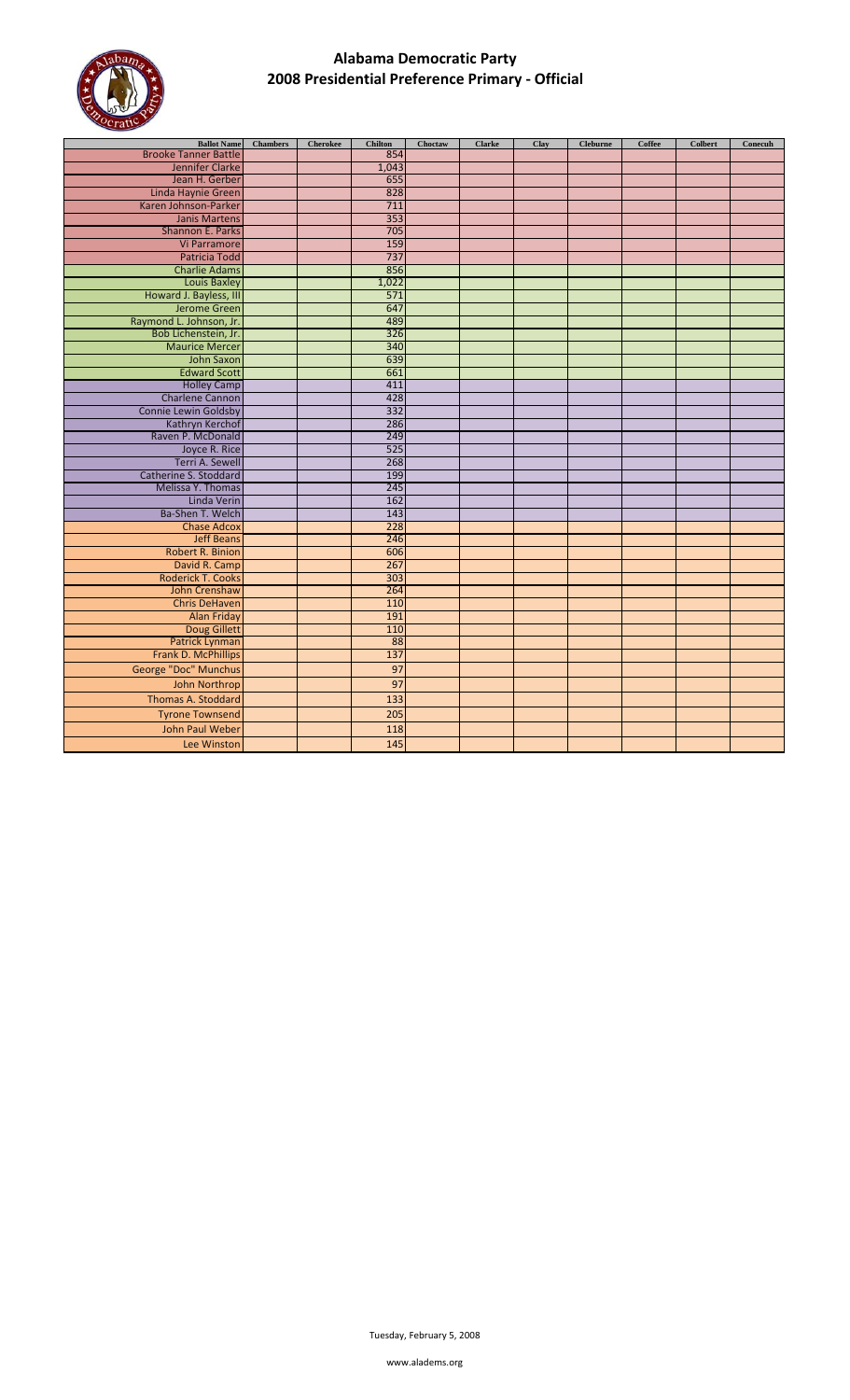

| <b>Ballot Name</b>               | <b>Chambers</b> | <b>Cherokee</b> | <b>Chilton</b> | Choctaw                 | <b>Clarke</b>   | Clay | <b>Cleburne</b> | Coffee | <b>Colbert</b> | Conecuh |
|----------------------------------|-----------------|-----------------|----------------|-------------------------|-----------------|------|-----------------|--------|----------------|---------|
| Dale Moore Bryant                |                 |                 |                | 148                     | 138             |      |                 |        |                |         |
| <b>Helen Carter</b>              |                 |                 |                | 248                     | 154             |      |                 |        |                |         |
| Linda Coleman                    |                 |                 |                | 216                     | 195             |      |                 |        |                |         |
|                                  |                 |                 |                |                         |                 |      |                 |        |                |         |
| <b>Sallie Cook</b>               |                 |                 |                | 270                     | 160             |      |                 |        |                |         |
| Priscilla Dunn                   |                 |                 |                | 145                     | 101             |      |                 |        |                |         |
| <b>Bethany Engle</b>             |                 |                 |                | 80                      | 38              |      |                 |        |                |         |
| <b>Sheila Crawford Hayes</b>     |                 |                 |                | 104                     | 69              |      |                 |        |                |         |
| Gail R. Maddox                   |                 |                 |                | 131                     | 87              |      |                 |        |                |         |
|                                  |                 |                 |                | 138                     | 53              |      |                 |        |                |         |
| Bettye R. Maye                   |                 |                 |                |                         |                 |      |                 |        |                |         |
| <b>Wanda Shelby</b>              |                 |                 |                | 164                     | 99              |      |                 |        |                |         |
| <b>Shelia Smoot</b>              |                 |                 |                | 103                     | 28              |      |                 |        |                |         |
| <b>Grover Dunn</b>               |                 |                 |                | 170                     | 149             |      |                 |        |                |         |
| Earl F. Hilliard                 |                 |                 |                | 278                     | 157             |      |                 |        |                |         |
| Barrown D. Lankster              |                 |                 |                | 121                     | 78              |      |                 |        |                |         |
|                                  |                 |                 |                |                         |                 |      |                 |        |                |         |
| <b>Eric Major</b>                |                 |                 |                | 175                     | 92              |      |                 |        |                |         |
| E.B. McClain                     |                 |                 |                | 136                     | 104             |      |                 |        |                |         |
| Joseph M. Openshaw               |                 |                 |                | 107                     | 25              |      |                 |        |                |         |
| John "Average Guy" Sheffield     |                 |                 |                | 103                     | 85              |      |                 |        |                |         |
| Albert F. Turner, (Jr)           |                 |                 |                | 204                     | 114             |      |                 |        |                |         |
| <b>Eddison T. Walters</b>        |                 |                 |                |                         |                 |      |                 |        |                |         |
|                                  |                 |                 |                | 79                      | 71              |      |                 |        |                |         |
| Tala M. Abdullah                 |                 |                 |                | 89                      | 76              |      |                 |        |                |         |
| Geri (Horn) Albright             |                 |                 |                | 75                      | 88              |      |                 |        |                |         |
| Louise Alexander                 |                 |                 |                | 105                     | 90              |      |                 |        |                |         |
| Katherine Baker                  |                 |                 |                | 188                     | 168             |      |                 |        |                |         |
|                                  |                 |                 |                |                         |                 |      |                 |        |                |         |
| <b>Melanie Bouyer</b>            |                 |                 |                | 44                      | 54              |      |                 |        |                |         |
| LaKeisha M. Chestnut             |                 |                 |                | 216                     | 236             |      |                 |        |                |         |
| Merika Coleman                   |                 |                 |                | 229                     | 310             |      |                 |        |                |         |
| Daron Drew                       |                 |                 |                | 46                      | 28              |      |                 |        |                |         |
|                                  |                 |                 |                |                         |                 |      |                 |        |                |         |
| Millie Lee Dulaney               |                 |                 |                | 54                      | 32              |      |                 |        |                |         |
| Patricia Evans                   |                 |                 |                | 154                     | 215             |      |                 |        |                |         |
| Georgia Gray Hampton             |                 |                 |                | 81                      | 48              |      |                 |        |                |         |
| Patricia Bozeman Henderson       |                 |                 |                | 152                     | 273             |      |                 |        |                |         |
|                                  |                 |                 |                |                         |                 |      |                 |        |                |         |
| <b>Gaynell Hendricks</b>         |                 |                 |                | 137                     | 30              |      |                 |        |                |         |
| Lorraine Holifield               |                 |                 |                | 52                      | 57              |      |                 |        |                |         |
| Mildred D. Horn                  |                 |                 |                | 111                     | 121             |      |                 |        |                |         |
| Cora A. Jones                    |                 |                 |                | 57                      | 87              |      |                 |        |                |         |
|                                  |                 |                 |                |                         |                 |      |                 |        |                |         |
| Kendra Key                       |                 |                 |                | 75                      | 251             |      |                 |        |                |         |
| <b>Toni McElroy</b>              |                 |                 |                | 26                      | 19              |      |                 |        |                |         |
| Anna Owen                        |                 |                 |                | 40                      | 64              |      |                 |        |                |         |
| Synethia "C.C." Perkins Pettaway |                 |                 |                | 204                     | 209             |      |                 |        |                |         |
|                                  |                 |                 |                | 71                      | 371             |      |                 |        |                |         |
| Jo Celeste Pettway               |                 |                 |                |                         |                 |      |                 |        |                |         |
| <b>Isabel Rubio</b>              |                 |                 |                | 25                      | 17              |      |                 |        |                |         |
| Terry W. Banks                   |                 |                 |                | 93                      | 138             |      |                 |        |                |         |
| Calvin L. Beale                  |                 |                 |                | $\overline{32}$         | 46              |      |                 |        |                |         |
| <b>Mitchell Congress</b>         |                 |                 |                | 26                      | 39              |      |                 |        |                |         |
|                                  |                 |                 |                |                         |                 |      |                 |        |                |         |
| <b>Bill Dawson</b>               |                 |                 |                | 28                      | 51              |      |                 |        |                |         |
| <b>Chris England</b>             |                 |                 |                | 37                      | 62              |      |                 |        |                |         |
| Ralph W. Ervin                   |                 |                 |                | 125                     | 332             |      |                 |        |                |         |
| <b>Alex Flachsbart</b>           |                 |                 |                | 12                      | 14              |      |                 |        |                |         |
| <b>David Harris</b>              |                 |                 |                | 34                      | 46              |      |                 |        |                |         |
|                                  |                 |                 |                |                         |                 |      |                 |        |                |         |
| <b>Robert Harris</b>             |                 |                 |                | 42                      | 47              |      |                 |        |                |         |
| Earl Hilliard, Jr.               |                 |                 |                | 260                     | 351             |      |                 |        |                |         |
| <b>Fred Horn</b>                 |                 |                 |                | 43                      | 85              |      |                 |        |                |         |
| <b>Horace Huntley</b>            |                 |                 |                | 14                      | $\overline{23}$ |      |                 |        |                |         |
| Michael Jackson                  |                 |                 |                | 53                      | 124             |      |                 |        |                |         |
|                                  |                 |                 |                |                         |                 |      |                 |        |                |         |
| Thomas E. Jackson                |                 |                 |                | 428                     | 898             |      |                 |        |                |         |
| Anthony A. Johnson               |                 |                 |                | 42                      | 52              |      |                 |        |                |         |
| Michael A. Lavender              |                 |                 |                | $\bf 8$                 | $\overline{c}$  |      |                 |        |                |         |
| Kobi Little                      |                 |                 |                | $\overline{34}$         | 22              |      |                 |        |                |         |
|                                  |                 |                 |                |                         |                 |      |                 |        |                |         |
| <b>Wendell Major</b>             |                 |                 |                | 19                      | 15              |      |                 |        |                |         |
| Jemichael Manora                 |                 |                 |                | 10                      | 12              |      |                 |        |                |         |
| <b>Edward E. May</b>             |                 |                 |                | 33                      | 28              |      |                 |        |                |         |
| Artis (A.J.) McCampbell          |                 |                 |                | 24                      | 25              |      |                 |        |                |         |
|                                  |                 |                 |                | 10                      | 10              |      |                 |        |                |         |
| John Meehan                      |                 |                 |                |                         |                 |      |                 |        |                |         |
| <b>Christopher Mosley</b>        |                 |                 |                | 11                      | 31              |      |                 |        |                |         |
| Sherman L. Norfleet              |                 |                 |                | 5                       | 9               |      |                 |        |                |         |
| <b>David Russell</b>             |                 |                 |                | 15                      | 19              |      |                 |        |                |         |
| Yusuf Abdus Salaam               |                 |                 |                | 19                      | 17              |      |                 |        |                |         |
|                                  |                 |                 |                |                         |                 |      |                 |        |                |         |
| <b>Marquelon Sigler</b>          |                 |                 |                | $\overline{4}$          | 5               |      |                 |        |                |         |
| <b>Bobby Singleton</b>           |                 |                 |                | 298                     | 41              |      |                 |        |                |         |
| Gene "Face" Smith                |                 |                 |                | $\overline{7}$          | 5               |      |                 |        |                |         |
| Thurston S. Smith                |                 |                 |                | $\bf 8$                 | 11              |      |                 |        |                |         |
|                                  |                 |                 |                |                         |                 |      |                 |        |                |         |
| James L. Thomas                  |                 |                 |                | 68                      | 300             |      |                 |        |                |         |
| Damon T. Watson                  |                 |                 |                | $\boldsymbol{6}$        | 8               |      |                 |        |                |         |
| <b>Iva Williams</b>              |                 |                 |                | $\bf 8$                 | 11              |      |                 |        |                |         |
| Lawrence Wofford                 |                 |                 |                | $\overline{\mathbf{3}}$ | $\bf 8$         |      |                 |        |                |         |
| <b>Antwon Bernard Womack</b>     |                 |                 |                |                         |                 |      |                 |        |                |         |
|                                  |                 |                 |                | 19                      | 26              |      |                 |        |                |         |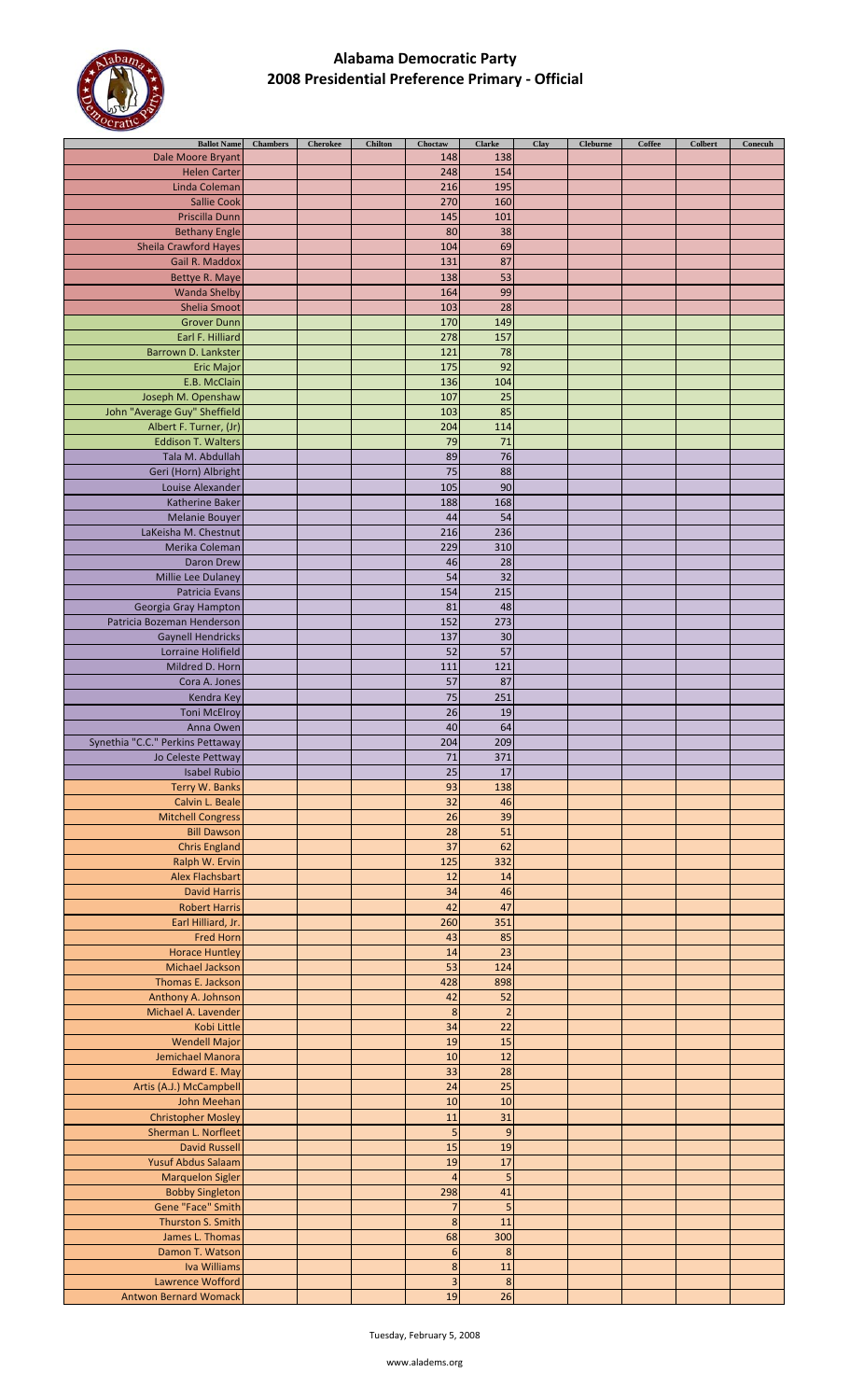

| <b>Ballot Name</b>            | Coosa | Covington | Crenshaw | <b>Cullman</b> | <b>Dale</b> | <b>Dallas</b> | <b>DeKalb</b> | <b>Elmore</b> | <b>Escambia</b> | Etowah |
|-------------------------------|-------|-----------|----------|----------------|-------------|---------------|---------------|---------------|-----------------|--------|
| <b>Pamela Modling Baker</b>   |       |           |          |                |             |               |               |               | 724             |        |
| <b>Lynda Malone</b>           |       |           |          |                |             |               |               |               | 872             |        |
| <b>Brenda Ellis McMillian</b> |       |           |          |                |             |               |               |               | 846             |        |
| Barbara L. Turner             |       |           |          |                |             |               |               |               | 787             |        |
| <b>Skip Brutkiewicz</b>       |       |           |          |                |             |               |               |               | 457             |        |
| James E. Buskey               |       |           |          |                |             |               |               |               | 785             |        |
| William "Bill" Clark          |       |           |          |                |             |               |               |               | 850             |        |
| Louis A. Ladnier              |       |           |          |                |             |               |               |               | 490             |        |
| Herbert V. Stallworth         |       |           |          |                |             |               |               |               | 466             |        |
|                               |       |           |          |                |             |               |               |               |                 |        |
| Elaine M. Buker               |       |           |          |                |             |               |               |               | 678             |        |
| Helen C. Camp                 |       |           |          |                |             |               |               |               | 688             |        |
| Patricia Lewis                |       |           |          |                |             |               |               |               | 767             |        |
| <b>Cleon Bolden</b>           |       |           |          |                |             |               |               |               | 453             |        |
| <b>Frank Camp</b>             |       |           |          |                |             |               |               |               | 408             |        |
| Thomas E. Jackson             |       |           |          |                |             |               |               |               | 675             |        |
| Lorenzo A. Martin             |       |           |          |                |             |               |               |               | 481             |        |
| Ronald J. Shirley             |       |           |          |                |             |               |               |               | 316             |        |
| <b>Bradley Warren</b>         |       |           |          |                |             |               |               |               | 334             |        |
| <b>Beatrice Brooks</b>        |       | 584       | 305      |                | 633         |               |               | 1,098         |                 |        |
| Tyna D. Davis                 |       | 582       | 276      |                | 604         |               |               | 1,064         |                 |        |
| Ann Hubbert                   |       | 646       | 322      |                | 696         |               |               | 1,279         |                 |        |
| Mary S. King                  |       | 613       | 328      |                | 632         |               |               | 1,060         |                 |        |
| <b>Peggy Mobley</b>           |       | 676       | 259      |                | 641         |               |               | 1,052         |                 |        |
| <b>Paul "Fetch" Carnes</b>    |       | 133       | 105      |                | 220         |               |               | 382           |                 |        |
| <b>Joe Cottle</b>             |       | 380       | 127      |                | 294         |               |               | 706           |                 |        |
| <b>Warren Davis</b>           |       | 283       | 139      |                | 374         |               |               | 637           |                 |        |
| Terance "Watch Dog" Dawson    |       | 209       | 155      |                | 321         |               |               | 515           |                 |        |
| Douglas Freeman               |       | 173       | 117      |                | 277         |               |               | 464           |                 |        |
| <b>Larry Grewelle</b>         |       | 77        | 52       |                | 93          |               |               | 225           |                 |        |
| <b>Ronnie Helms</b>           |       | 288       | 161      |                | 465         |               |               | 538           |                 |        |
| Al Henley                     |       | 169       | 70       |                | 147         |               |               | 385           |                 |        |
| <b>Herbert Ivery</b>          |       | 102       | 39       |                | 134         |               |               | 198           |                 |        |
| <b>Daniel Robinson</b>        |       | 131       | 68       |                | 189         |               |               | 311           |                 |        |
| Glen Zorn                     |       | 514       | 67       |                | 184         |               |               | 318           |                 |        |
| Shemika D. Brown              |       | 278       | 242      |                | 475         |               |               | 907           |                 |        |
| Maxine H. Ervin               |       | 135       | 88       |                | 212         |               |               | 424           |                 |        |
| Tamara "Tammy Knight" Fleming |       | 202       | 180      |                | 364         |               |               | 674           |                 |        |
| Donna K. Franklin             |       | 142       | 127      |                | 240         |               |               | 442           |                 |        |
| Shelia P. Garrison            |       | 86        | 66       |                | 185         |               |               | 295           |                 |        |
| Evonne M. Jackson             |       | 146       | 116      |                | 323         |               |               | 590           |                 |        |
|                               |       | 133       | 115      |                | 234         |               |               | 500           |                 |        |
| Rebecca M. Jackson            |       |           |          |                |             |               |               |               |                 |        |
| Jean C. Jones                 |       | 113       | 92       |                | 198         |               |               | 278           |                 |        |
| Candace Kimble                |       | 85        | 53       |                | 156         |               |               | 376           |                 |        |
| Melissa J. McNeil             |       | 108       | 60       |                | 123         |               |               | 259           |                 |        |
| <b>Harriett Ivory Means</b>   |       | 69        | 68       |                | 144         |               |               | 298           |                 |        |
| Sonya Smith                   |       | 134       | 76       |                | 248         |               |               | 418           |                 |        |
| Cynthia L. Walker             |       | 94        | 95       |                | 242         |               |               | 496           |                 |        |
| Alma Lois West                |       | 54        | 33       |                | 153         |               |               | 239           |                 |        |
| Lorenza M. Bedgood            |       | 169       | 179      |                | 188         |               |               | 375           |                 |        |
| <b>Oscar Berry, III</b>       |       | 156       | 77       |                | 191         |               |               | 473           |                 |        |
| <b>Bernest Brooks</b>         |       | 125       | 76       |                | 365         |               |               | 272           |                 |        |
| <b>Jerome Gray</b>            |       | 204       | 178      |                | 412         |               |               | 665           |                 |        |
| <b>Curtis Harvey</b>          |       | 97        | 57       |                | 381         |               |               | 379           |                 |        |
| Roy Hightower, II             |       | 140       | 91       |                | 207         |               |               | 421           |                 |        |
| Andre F. Howard               |       | 53        | 56       |                | 115         |               |               | 309           |                 |        |
| Curtis Jernigan               |       | 64        | 35       |                | 145         |               |               | 233           |                 |        |
| <b>Tracy Larkin</b>           |       | 272       | 326      |                | 324         |               |               | 1,381         |                 |        |
| Larry E. Matthews             |       | 104       | 68       |                | 358         |               |               | 262           |                 |        |
| Brandon L. McGee, Jr.         |       | 67        | 68       |                | 108         |               |               | 230           |                 |        |
| John McGowan                  |       | 92        | 58       |                | 172         |               |               | 306           |                 |        |
| <b>Elbert Lee Means</b>       |       | 52        | 59       |                | 65          |               |               | 259           |                 |        |
| <b>Maverick D. Roberts</b>    |       | 32        | 32       |                | 87          |               |               | 200           |                 |        |
| Jerome Upshaw                 |       | 144       | 88       |                | 243         |               |               | 438           |                 |        |
|                               |       |           |          |                |             |               |               |               |                 |        |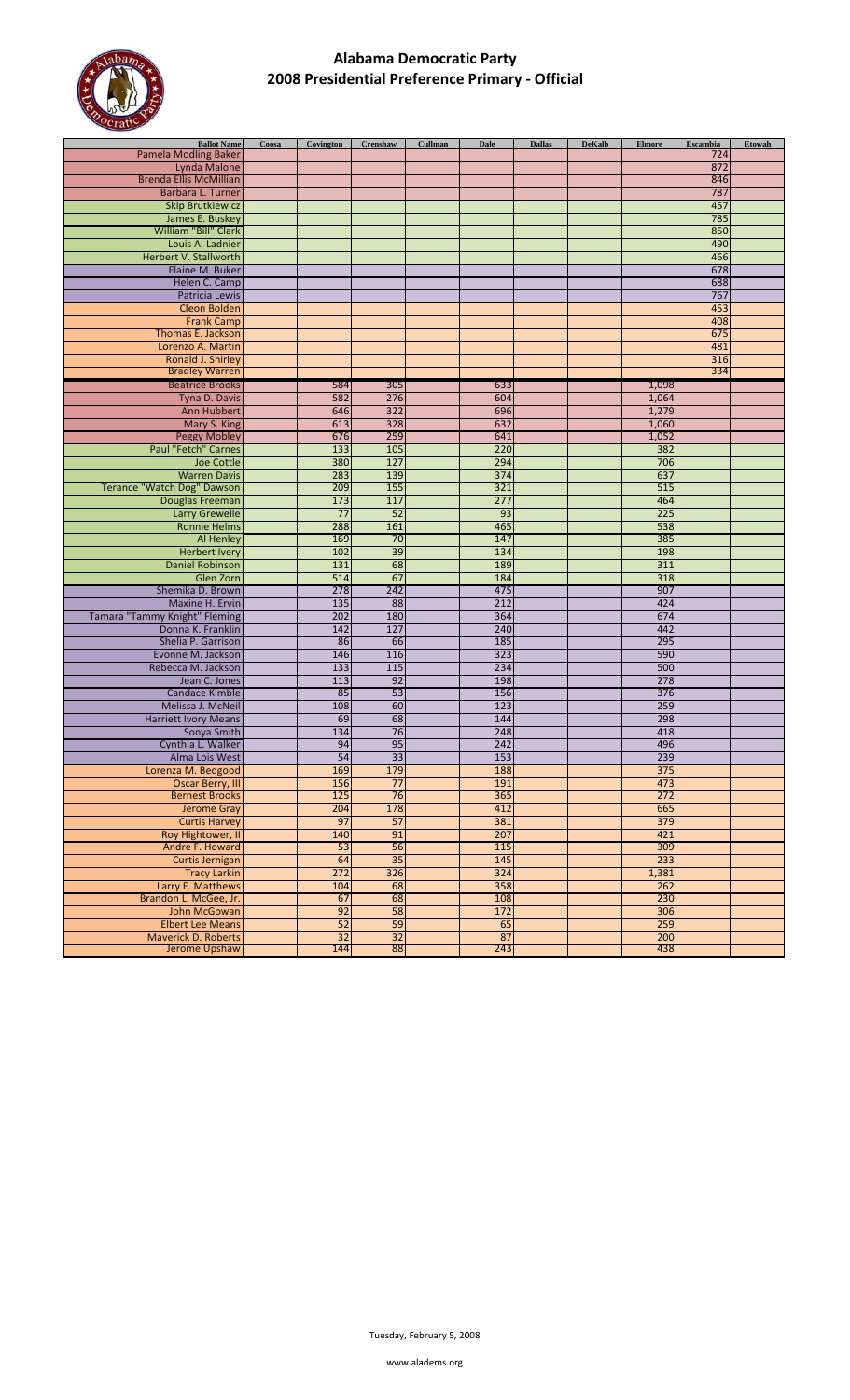

| <b>Ballot Name</b>            | Coosa           | Covington | Crenshaw | <b>Cullman</b> | <b>Dale</b> | <b>Dallas</b> | <b>DeKalb</b> | <b>Elmore</b> | <b>Escambia</b> | <b>Etowah</b> |
|-------------------------------|-----------------|-----------|----------|----------------|-------------|---------------|---------------|---------------|-----------------|---------------|
| Doris S. Barron               | 177             |           |          |                |             |               |               |               |                 |               |
| Ella B. Bell                  | 160             |           |          |                |             |               |               |               |                 |               |
| <b>Judy West Bell</b>         | 145             |           |          |                |             |               |               |               |                 |               |
| <b>Janet Thomas May</b>       | 155             |           |          |                |             |               |               |               |                 |               |
| Lydia Satcher                 | 92              |           |          |                |             |               |               |               |                 |               |
| <b>Sharon Wheeler</b>         | 174             |           |          |                |             |               |               |               |                 |               |
| Ronald J. Caldwell            | 180             |           |          |                |             |               |               |               |                 |               |
| Fred Gray, Jr.                | 185             |           |          |                |             |               |               |               |                 |               |
| <b>Tom Radney</b>             | 233             |           |          |                |             |               |               |               |                 |               |
| <b>Joe Reed</b>               | 172             |           |          |                |             |               |               |               |                 |               |
| <b>Barbara Bigsby Boyd</b>    | 298             |           |          |                |             |               |               |               |                 |               |
| Christine R. Bradshaw         | 113             |           |          |                |             |               |               |               |                 |               |
| Janet Y. Buskey               | 187             |           |          |                |             |               |               |               |                 |               |
| Suzanne M. Cade               | 63              |           |          |                |             |               |               |               |                 |               |
| Sharon R. Calhoun             | 163             |           |          |                |             |               |               |               |                 |               |
| Charlotte A. Clark-Frieson    | 45              |           |          |                |             |               |               |               |                 |               |
| <b>Kristin Dionne Frazier</b> | 55              |           |          |                |             |               |               |               |                 |               |
| <b>Robin Chelsie Garrison</b> | 44              |           |          |                |             |               |               |               |                 |               |
| Jer'Donna Harper              | 64              |           |          |                |             |               |               |               |                 |               |
| <b>Barbara Howard</b>         | 256             |           |          |                |             |               |               |               |                 |               |
| Arielle Jackson               | 100             |           |          |                |             |               |               |               |                 |               |
| Jacqueline Larry-Whitfield    | 50              |           |          |                |             |               |               |               |                 |               |
| <b>Rebecca Marion</b>         | 414             |           |          |                |             |               |               |               |                 |               |
| <b>Carolyn Millender</b>      | 126             |           |          |                |             |               |               |               |                 |               |
| Sabrina Sumbry                | $\overline{37}$ |           |          |                |             |               |               |               |                 |               |
| Connie L. Taylor              | 125             |           |          |                |             |               |               |               |                 |               |
| Pebblin W. Warren             | $\overline{70}$ |           |          |                |             |               |               |               |                 |               |
| Glenn L. Allen                | 91              |           |          |                |             |               |               |               |                 |               |
| <b>Albert Bell</b>            | 186             |           |          |                |             |               |               |               |                 |               |
| William "Bill" Brown, Jr.     | 97              |           |          |                |             |               |               |               |                 |               |
| Arthur L. Dowdell             | 126             |           |          |                |             |               |               |               |                 |               |
| Gyasi O. Fitch                | 25              |           |          |                |             |               |               |               |                 |               |
| Aubrey Ford, Jr.              | 85              |           |          |                |             |               |               |               |                 |               |
| <b>John Andrew Harris</b>     | 189             |           |          |                |             |               |               |               |                 |               |
| <b>Unzell Kelley</b>          | 804             |           |          |                |             |               |               |               |                 |               |
| Frank H. Lee                  | 54              |           |          |                |             |               |               |               |                 |               |
| <b>Julian McPhillips</b>      | 216             |           |          |                |             |               |               |               |                 |               |
| Harold D. Powell              | 76              |           |          |                |             |               |               |               |                 |               |
| Quinton T. Ross, Jr.          | 241             |           |          |                |             |               |               |               |                 |               |
| Jefferson Underwood, III      | 51              |           |          |                |             |               |               |               |                 |               |
| David B. Washington           | 38              |           |          |                |             |               |               |               |                 |               |
| John Roger Zellars            | 29              |           |          |                |             |               |               |               |                 |               |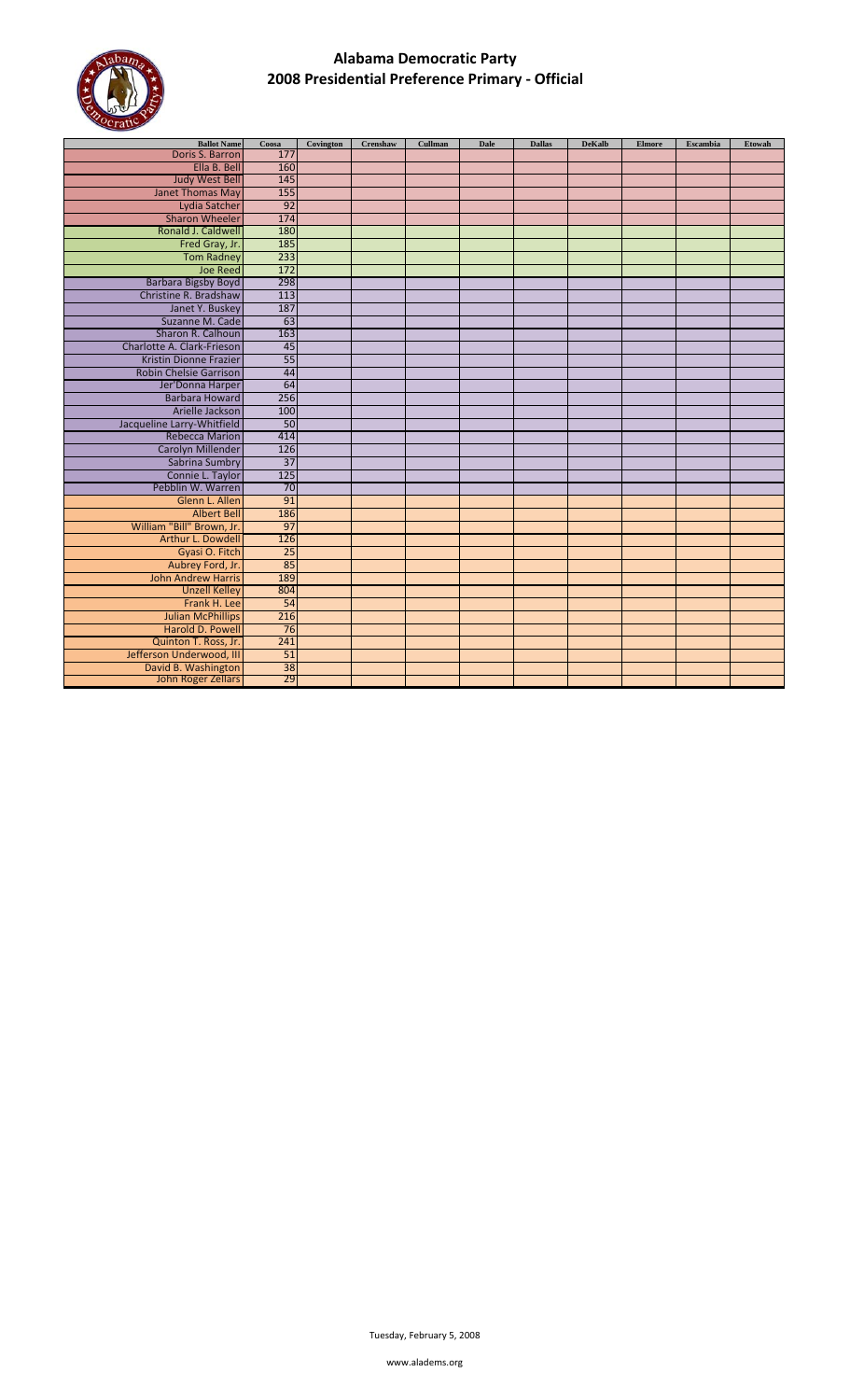

| <b>Ballot Name</b>                | Coosa | Covington | Crenshaw | Cullman | <b>Dale</b> | <b>Dallas</b> | <b>DeKalb</b> | <b>Elmore</b> | Escambia | Etowah |
|-----------------------------------|-------|-----------|----------|---------|-------------|---------------|---------------|---------------|----------|--------|
| <b>Peggy Baker</b>                |       |           |          | 1,713   |             |               | 1,500         |               |          | 2,117  |
| <b>Barbara Bobo</b>               |       |           |          | 1,461   |             |               | 1,684         |               |          | 2,355  |
| Melissa Folsom Boyen              |       |           |          | 2,754   |             |               | 1,361         |               |          | 2,318  |
| <b>Susan Williams Brown</b>       |       |           |          | 1,225   |             |               | 941           |               |          | 1,989  |
| <b>Anita Gibson</b>               |       |           |          | 928     |             |               | 1,307         |               |          | 1,403  |
| <b>Tanya Guin</b>                 |       |           |          | 561     |             |               | 368           |               |          | 684    |
|                                   |       |           |          |         |             |               |               |               |          |        |
| <b>Charlene McCoy</b>             |       |           |          | 765     |             |               | 450           |               |          | 1,519  |
| <b>Susan McKenney</b>             |       |           |          | 873     |             |               | 745           |               |          | 1,095  |
| Carolyn Holt Parker               |       |           |          | 1,029   |             |               | 734           |               |          | 1,321  |
| <b>Kathy Smith Sherrill</b>       |       |           |          | 628     |             |               | 386           |               |          | 2,542  |
| <b>Teresa Smiley</b>              |       |           |          | 707     |             |               | 493           |               |          | 900    |
| Frankye (Frankie) Underwood       |       |           |          | 681     |             |               | 479           |               |          | 886    |
| <b>Roger Bedford</b>              |       |           |          | 2,909   |             |               | 2,015         |               |          | 3,410  |
| Jack Floyd                        |       |           |          | 2,083   |             |               | 1,625         |               |          | 4,020  |
| <b>Bobby M. Junkins</b>           |       |           |          | 1,706   |             |               | 1,321         |               |          | 5,403  |
| Jim Spearman                      |       |           |          | 2,228   |             |               | 1,495         |               |          | 2,242  |
| John A. Whitaker                  |       |           |          | 2,017   |             |               | 1,350         |               |          | 2,343  |
| Gail Jan Avery                    |       |           |          | 535     |             |               | 431           |               |          | 2,756  |
|                                   |       |           |          |         |             |               |               |               |          |        |
| Sheila G. Billingsley             |       |           |          | 507     |             |               | 386           |               |          | 2,349  |
| <b>Frances Hunt</b>               |       |           |          | 540     |             |               | 412           |               |          | 848    |
| Gertie M. Lowe                    |       |           |          | 377     |             |               | 320           |               |          | 2,652  |
| Christina Ross-Sherer             |       |           |          | 359     |             |               | 228           |               |          | 475    |
| Tourischeva Stubbs                |       |           |          | 221     |             |               | 176           |               |          | 381    |
| <b>Robert Avery</b>               |       |           |          | 467     |             |               | 403           |               |          | 3,186  |
| Roge Bedford                      |       |           |          | 420     |             |               | 267           |               |          | 542    |
| Billy F. Billingsley, Sr.         |       |           |          | 380     |             |               | 282           |               |          | 2,190  |
| Gary A. Crosby, II                |       |           |          | 325     |             |               | 243           |               |          | 373    |
| Mark R. Garcia                    |       |           |          | 298     |             |               | 168           |               |          | 423    |
| Jack Lowe, Jr                     |       |           |          | 358     |             |               | 273           |               |          | 2,511  |
| <b>Byron G. McMath</b>            |       |           |          | 169     |             |               | 105           |               |          | 206    |
| <b>Bradley L. "Brad" Williams</b> |       |           |          | 391     |             |               | 240           |               |          | 524    |
|                                   |       |           |          |         |             |               |               |               |          |        |
| Jenny Rhodes Askins               |       |           |          |         |             |               |               |               |          |        |
| Jane P. Battle                    |       |           |          |         |             |               |               |               |          |        |
| Susan C. Brown                    |       |           |          |         |             |               |               |               |          |        |
| <b>Ernestine B. Elliott</b>       |       |           |          |         |             |               |               |               |          |        |
| <b>Bettye Kidd Greene</b>         |       |           |          |         |             |               |               |               |          |        |
| <b>Heather Fisher Heard</b>       |       |           |          |         |             |               |               |               |          |        |
| Jeanette Jones                    |       |           |          |         |             |               |               |               |          |        |
| Pam Wallace                       |       |           |          |         |             |               |               |               |          |        |
| Joe Battle                        |       |           |          |         |             |               |               |               |          |        |
| <b>Rex Cheatham</b>               |       |           |          |         |             |               |               |               |          |        |
| <b>Dakota Nichols</b>             |       |           |          |         |             |               |               |               |          |        |
| <b>Tahir Rizvi</b>                |       |           |          |         |             |               |               |               |          |        |
| <b>Eddie Sherrod</b>              |       |           |          |         |             |               |               |               |          |        |
| Ollie L. Underwood                |       |           |          |         |             |               |               |               |          |        |
|                                   |       |           |          |         |             |               |               |               |          |        |
| Lynetta Fletcher                  |       |           |          |         |             |               |               |               |          |        |
| Laura Hall                        |       |           |          |         |             |               |               |               |          |        |
| <b>Shannon Sharp</b>              |       |           |          |         |             |               |               |               |          |        |
| <b>Judy Wilson</b>                |       |           |          |         |             |               |               |               |          |        |
| <b>Michael Phillip Butler</b>     |       |           |          |         |             |               |               |               |          |        |
| Patrick V. Grayson                |       |           |          |         |             |               |               |               |          |        |
| Robert "Bob" Harrison             |       |           |          |         |             |               |               |               |          |        |
| <b>Robert T. Hughes</b>           |       |           |          |         |             |               |               |               |          |        |
| <b>Darius Stefon Jacobs</b>       |       |           |          |         |             |               |               |               |          |        |
| Leonard Phillips, Jr.             |       |           |          |         |             |               |               |               |          |        |
| <b>Edward DeSean Polonio</b>      |       |           |          |         |             |               |               |               |          |        |
| J. Breck Robinson                 |       |           |          |         |             |               |               |               |          |        |
| Richard Showers, Sr.              |       |           |          |         |             |               |               |               |          |        |
| Jeremy Taylor                     |       |           |          |         |             |               |               |               |          |        |
|                                   |       |           |          |         |             |               |               |               |          |        |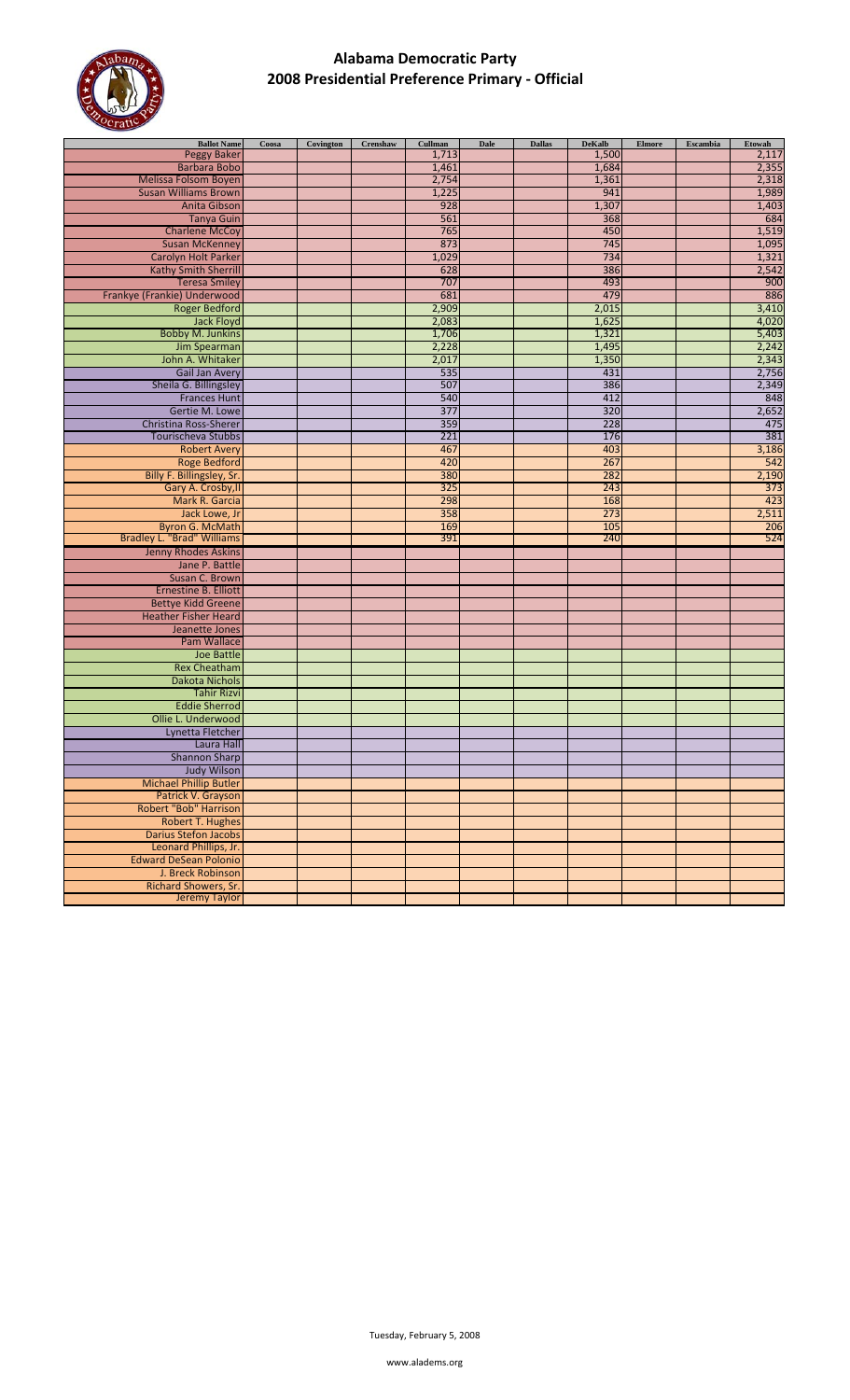

| <b>Ballot Name</b>                         | Coosa                            | Covington | Crenshaw | <b>Cullman</b> | <b>Dale</b> | <b>Dallas</b> | <b>DeKalb</b> | <b>Elmore</b> | Escambia | <b>Etowah</b> |
|--------------------------------------------|----------------------------------|-----------|----------|----------------|-------------|---------------|---------------|---------------|----------|---------------|
| <b>Brooke Tanner Battle</b>                | 57                               |           |          |                |             |               |               |               |          |               |
| Jennifer Clarke                            | 72                               |           |          |                |             |               |               |               |          |               |
| Jean H. Gerber                             | 45                               |           |          |                |             |               |               |               |          |               |
| Linda Haynie Green                         | 61                               |           |          |                |             |               |               |               |          |               |
| Karen Johnson-Parker                       | 60                               |           |          |                |             |               |               |               |          |               |
| <b>Janis Martens</b>                       | $\overline{27}$                  |           |          |                |             |               |               |               |          |               |
| Shannon E. Parks                           | 45                               |           |          |                |             |               |               |               |          |               |
| <b>Vi Parramore</b>                        | $\overline{5}$                   |           |          |                |             |               |               |               |          |               |
| Patricia Todd                              | 60                               |           |          |                |             |               |               |               |          |               |
| <b>Charlie Adams</b>                       | 67                               |           |          |                |             |               |               |               |          |               |
| <b>Louis Baxley</b>                        | 68                               |           |          |                |             |               |               |               |          |               |
| Howard J. Bayless, III                     | 27                               |           |          |                |             |               |               |               |          |               |
| <b>Jerome Green</b>                        | 45                               |           |          |                |             |               |               |               |          |               |
| Raymond L. Johnson, Jr.                    | 40                               |           |          |                |             |               |               |               |          |               |
| Bob Lichenstein, Jr.                       | 18                               |           |          |                |             |               |               |               |          |               |
| <b>Maurice Mercer</b>                      | 20                               |           |          |                |             |               |               |               |          |               |
| John Saxon                                 | 49                               |           |          |                |             |               |               |               |          |               |
| <b>Edward Scott</b>                        | 48                               |           |          |                |             |               |               |               |          |               |
| <b>Holley Camp</b>                         | $\overline{4}$                   |           |          |                |             |               |               |               |          |               |
| <b>Charlene Cannon</b>                     | $\overline{4}$                   |           |          |                |             |               |               |               |          |               |
| <b>Connie Lewin Goldsby</b>                | $\mathbf{1}$                     |           |          |                |             |               |               |               |          |               |
| Kathryn Kerchof                            | $\overline{2}$                   |           |          |                |             |               |               |               |          |               |
| Raven P. McDonald                          | $\overline{0}$                   |           |          |                |             |               |               |               |          |               |
| Joyce R. Rice                              | 5                                |           |          |                |             |               |               |               |          |               |
| Terri A. Sewell                            | $\mathbf 0$                      |           |          |                |             |               |               |               |          |               |
| Catherine S. Stoddard<br>Melissa Y. Thomas | $\overline{2}$<br>$\overline{5}$ |           |          |                |             |               |               |               |          |               |
| Linda Verin                                | $\overline{0}$                   |           |          |                |             |               |               |               |          |               |
| Ba-Shen T. Welch                           | $\overline{2}$                   |           |          |                |             |               |               |               |          |               |
| <b>Chase Adcox</b>                         | $\mathbf{1}$                     |           |          |                |             |               |               |               |          |               |
| <b>Jeff Beans</b>                          | $\mathbf{1}$                     |           |          |                |             |               |               |               |          |               |
| <b>Robert R. Binion</b>                    | $\overline{2}$                   |           |          |                |             |               |               |               |          |               |
| David R. Camp                              | $\overline{3}$                   |           |          |                |             |               |               |               |          |               |
| <b>Roderick T. Cooks</b>                   | 5                                |           |          |                |             |               |               |               |          |               |
| John Crenshaw                              | $\overline{2}$                   |           |          |                |             |               |               |               |          |               |
| <b>Chris DeHaven</b>                       | $\mathbf{1}$                     |           |          |                |             |               |               |               |          |               |
| <b>Alan Friday</b>                         | $\overline{0}$                   |           |          |                |             |               |               |               |          |               |
| <b>Doug Gillett</b>                        | $\overline{2}$                   |           |          |                |             |               |               |               |          |               |
| Patrick Lynman                             | $\overline{0}$                   |           |          |                |             |               |               |               |          |               |
| Frank D. McPhillips                        | $\overline{0}$                   |           |          |                |             |               |               |               |          |               |
| George "Doc" Munchus                       | $\mathbf{1}$                     |           |          |                |             |               |               |               |          |               |
| John Northrop                              | $\overline{0}$                   |           |          |                |             |               |               |               |          |               |
|                                            |                                  |           |          |                |             |               |               |               |          |               |
| <b>Thomas A. Stoddard</b>                  | $\mathbf{1}$                     |           |          |                |             |               |               |               |          |               |
| <b>Tyrone Townsend</b>                     | $6\phantom{1}6$                  |           |          |                |             |               |               |               |          |               |
| John Paul Weber                            | $\mathbf 0$                      |           |          |                |             |               |               |               |          |               |
| Lee Winston                                | $\overline{1}$                   |           |          |                |             |               |               |               |          |               |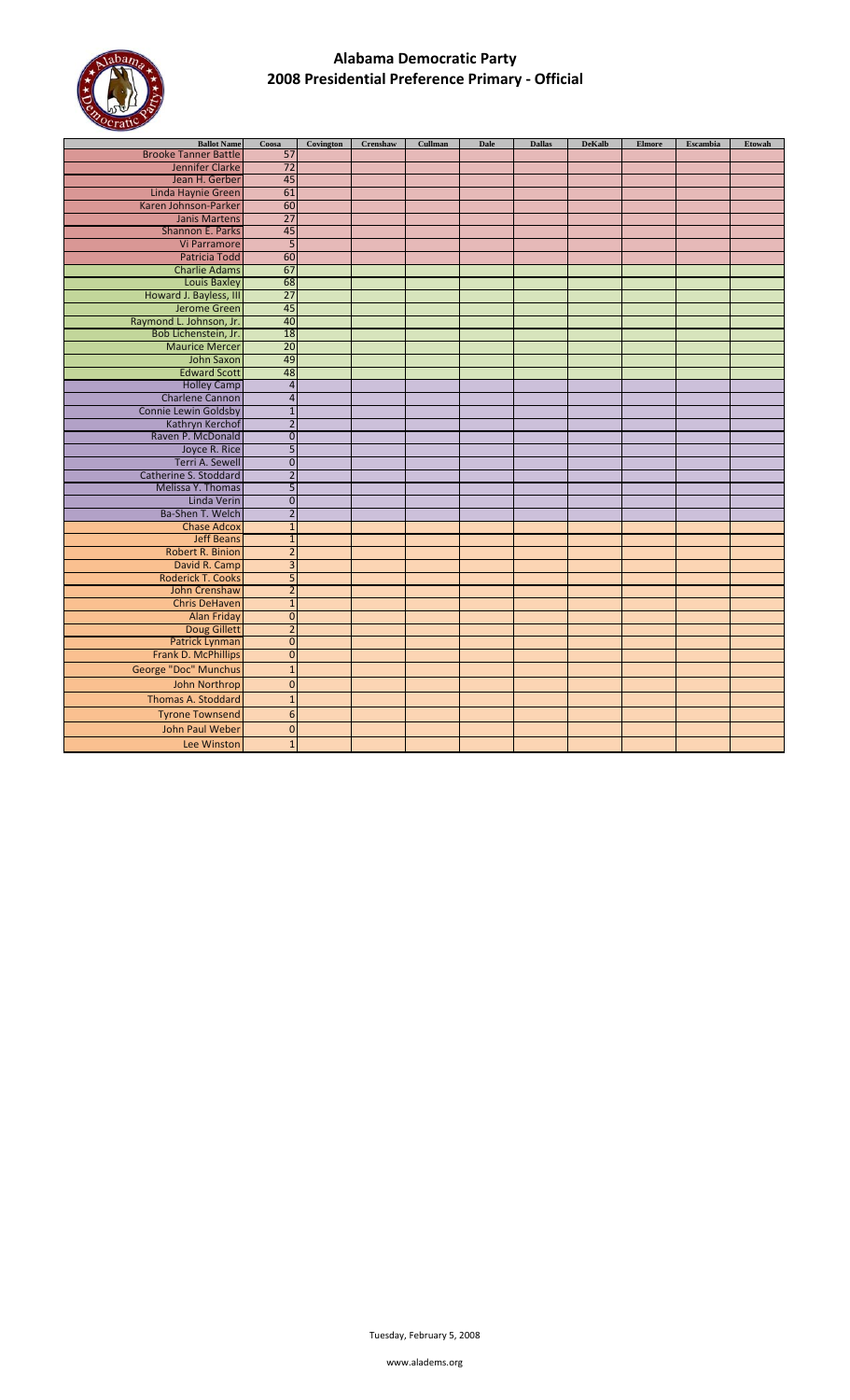

| <b>Ballot Name</b>               | Coosa | Covington | Crenshaw | Cullman | <b>Dale</b> | <b>Dallas</b> | <b>DeKalb</b> | <b>Elmore</b> | Escambia | Etowah |
|----------------------------------|-------|-----------|----------|---------|-------------|---------------|---------------|---------------|----------|--------|
| Dale Moore Bryant                |       |           |          |         |             | 777           |               |               |          |        |
| <b>Helen Carter</b>              |       |           |          |         |             | 560           |               |               |          |        |
| Linda Coleman                    |       |           |          |         |             | 497           |               |               |          |        |
| <b>Sallie Cook</b>               |       |           |          |         |             | 607           |               |               |          |        |
|                                  |       |           |          |         |             |               |               |               |          |        |
| Priscilla Dunn                   |       |           |          |         |             | 282           |               |               |          |        |
| <b>Bethany Engle</b>             |       |           |          |         |             | 151           |               |               |          |        |
| <b>Sheila Crawford Hayes</b>     |       |           |          |         |             | 376           |               |               |          |        |
| Gail R. Maddox                   |       |           |          |         |             | 380           |               |               |          |        |
| Bettye R. Maye                   |       |           |          |         |             | 222           |               |               |          |        |
| <b>Wanda Shelby</b>              |       |           |          |         |             | 344           |               |               |          |        |
| <b>Shelia Smoot</b>              |       |           |          |         |             | 329           |               |               |          |        |
| <b>Grover Dunn</b>               |       |           |          |         |             | 403           |               |               |          |        |
| Earl F. Hilliard                 |       |           |          |         |             | 846           |               |               |          |        |
|                                  |       |           |          |         |             |               |               |               |          |        |
| Barrown D. Lankster              |       |           |          |         |             | 190           |               |               |          |        |
| <b>Eric Major</b>                |       |           |          |         |             | 450           |               |               |          |        |
| E.B. McClain                     |       |           |          |         |             | 388           |               |               |          |        |
| Joseph M. Openshaw               |       |           |          |         |             | 189           |               |               |          |        |
| John "Average Guy" Sheffield     |       |           |          |         |             | 239           |               |               |          |        |
| Albert F. Turner, (Jr)           |       |           |          |         |             | 665           |               |               |          |        |
| <b>Eddison T. Walters</b>        |       |           |          |         |             | 199           |               |               |          |        |
| Tala M. Abdullah                 |       |           |          |         |             | 330           |               |               |          |        |
| Geri (Horn) Albright             |       |           |          |         |             | 536           |               |               |          |        |
| Louise Alexander                 |       |           |          |         |             | 1,126         |               |               |          |        |
|                                  |       |           |          |         |             |               |               |               |          |        |
| <b>Katherine Baker</b>           |       |           |          |         |             | 388           |               |               |          |        |
| <b>Melanie Bouyer</b>            |       |           |          |         |             | 131           |               |               |          |        |
| LaKeisha M. Chestnut             |       |           |          |         |             | 1,689         |               |               |          |        |
| Merika Coleman                   |       |           |          |         |             | 1,862         |               |               |          |        |
| <b>Daron Drew</b>                |       |           |          |         |             | 101           |               |               |          |        |
| Millie Lee Dulaney               |       |           |          |         |             | 290           |               |               |          |        |
| Patricia Evans                   |       |           |          |         |             | 893           |               |               |          |        |
| Georgia Gray Hampton             |       |           |          |         |             | 163           |               |               |          |        |
| Patricia Bozeman Henderson       |       |           |          |         |             | 1,802         |               |               |          |        |
|                                  |       |           |          |         |             |               |               |               |          |        |
| <b>Gaynell Hendricks</b>         |       |           |          |         |             | 935           |               |               |          |        |
| Lorraine Holifield               |       |           |          |         |             | 270           |               |               |          |        |
| Mildred D. Horn                  |       |           |          |         |             | 169           |               |               |          |        |
| Cora A. Jones                    |       |           |          |         |             | 278           |               |               |          |        |
| Kendra Key                       |       |           |          |         |             | 134           |               |               |          |        |
| <b>Toni McElroy</b>              |       |           |          |         |             | 137           |               |               |          |        |
| Anna Owen                        |       |           |          |         |             | 155           |               |               |          |        |
| Synethia "C.C." Perkins Pettaway |       |           |          |         |             | 3,490         |               |               |          |        |
| Jo Celeste Pettway               |       |           |          |         |             | 1,447         |               |               |          |        |
| <b>Isabel Rubio</b>              |       |           |          |         |             | 67            |               |               |          |        |
| Terry W. Banks                   |       |           |          |         |             | 325           |               |               |          |        |
| Calvin L. Beale                  |       |           |          |         |             | 143           |               |               |          |        |
| <b>Mitchell Congress</b>         |       |           |          |         |             | 119           |               |               |          |        |
| <b>Bill Dawson</b>               |       |           |          |         |             | 205           |               |               |          |        |
|                                  |       |           |          |         |             |               |               |               |          |        |
| <b>Chris England</b>             |       |           |          |         |             | 277           |               |               |          |        |
| Ralph W. Ervin                   |       |           |          |         |             | 1,152         |               |               |          |        |
| <b>Alex Flachsbart</b>           |       |           |          |         |             | 54            |               |               |          |        |
| <b>David Harris</b>              |       |           |          |         |             | 151           |               |               |          |        |
| <b>Robert Harris</b>             |       |           |          |         |             | 152           |               |               |          |        |
| Earl Hilliard, Jr.               |       |           |          |         |             | 2,580         |               |               |          |        |
| <b>Fred Horn</b>                 |       |           |          |         |             | 95            |               |               |          |        |
| <b>Horace Huntley</b>            |       |           |          |         |             | 58            |               |               |          |        |
| <b>Michael Jackson</b>           |       |           |          |         |             | 2,965         |               |               |          |        |
| Thomas E. Jackson                |       |           |          |         |             | 166           |               |               |          |        |
| Anthony A. Johnson               |       |           |          |         |             | 149           |               |               |          |        |
|                                  |       |           |          |         |             |               |               |               |          |        |
| Michael A. Lavender              |       |           |          |         |             | 58            |               |               |          |        |
| Kobi Little                      |       |           |          |         |             | 1,613         |               |               |          |        |
| <b>Wendell Major</b>             |       |           |          |         |             | 72            |               |               |          |        |
| Jemichael Manora                 |       |           |          |         |             | 47            |               |               |          |        |
| <b>Edward E. May</b>             |       |           |          |         |             | 89            |               |               |          |        |
| Artis (A.J.) McCampbell          |       |           |          |         |             | 60            |               |               |          |        |
| John Meehan                      |       |           |          |         |             | 28            |               |               |          |        |
| <b>Christopher Mosley</b>        |       |           |          |         |             | 97            |               |               |          |        |
| Sherman L. Norfleet              |       |           |          |         |             | 118           |               |               |          |        |
| <b>David Russell</b>             |       |           |          |         |             | 74            |               |               |          |        |
| <b>Yusuf Abdus Salaam</b>        |       |           |          |         |             | 2,170         |               |               |          |        |
| <b>Marquelon Sigler</b>          |       |           |          |         |             | 41            |               |               |          |        |
|                                  |       |           |          |         |             | 1,915         |               |               |          |        |
| <b>Bobby Singleton</b>           |       |           |          |         |             |               |               |               |          |        |
| Gene "Face" Smith                |       |           |          |         |             | 36            |               |               |          |        |
| Thurston S. Smith                |       |           |          |         |             | 37            |               |               |          |        |
| James L. Thomas                  |       |           |          |         |             | 1,274         |               |               |          |        |
| Damon T. Watson                  |       |           |          |         |             | 34            |               |               |          |        |
| Iva Williams                     |       |           |          |         |             | 113           |               |               |          |        |
| Lawrence Wofford                 |       |           |          |         |             | 453           |               |               |          |        |
| <b>Antwon Bernard Womack</b>     |       |           |          |         |             | 90            |               |               |          |        |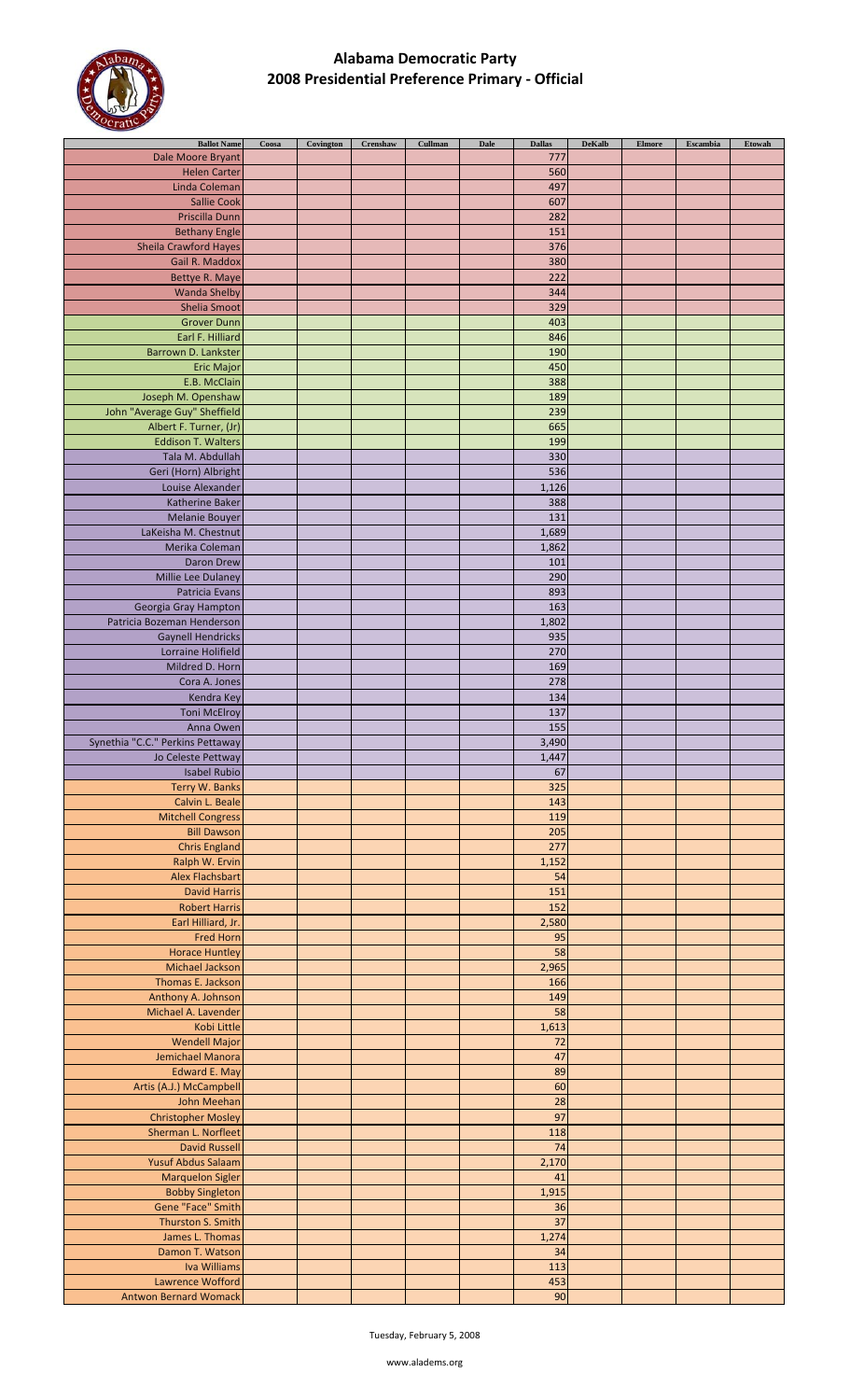

| <b>Ballot Name</b>                         | Fayette | Franklin | Geneva          | Greene | Hale | <b>Henry</b>    | Houston    | <b>Jackson</b> | Jefferson |
|--------------------------------------------|---------|----------|-----------------|--------|------|-----------------|------------|----------------|-----------|
| <b>Pamela Modling Baker</b>                |         |          |                 |        |      |                 |            |                |           |
| Lynda Malone                               |         |          |                 |        |      |                 |            |                |           |
| <b>Brenda Ellis McMillian</b>              |         |          |                 |        |      |                 |            |                |           |
| Barbara L. Turner                          |         |          |                 |        |      |                 |            |                |           |
| <b>Skip Brutkiewicz</b>                    |         |          |                 |        |      |                 |            |                |           |
| James E. Buskey                            |         |          |                 |        |      |                 |            |                |           |
| William "Bill" Clark                       |         |          |                 |        |      |                 |            |                |           |
| Louis A. Ladnier                           |         |          |                 |        |      |                 |            |                |           |
| Herbert V. Stallworth                      |         |          |                 |        |      |                 |            |                |           |
| Elaine M. Buker                            |         |          |                 |        |      |                 |            |                |           |
| Helen C. Camp                              |         |          |                 |        |      |                 |            |                |           |
| Patricia Lewis                             |         |          |                 |        |      |                 |            |                |           |
| <b>Cleon Bolden</b><br><b>Frank Camp</b>   |         |          |                 |        |      |                 |            |                |           |
| <b>Thomas E. Jackson</b>                   |         |          |                 |        |      |                 |            |                |           |
| Lorenzo A. Martin                          |         |          |                 |        |      |                 |            |                |           |
| Ronald J. Shirley                          |         |          |                 |        |      |                 |            |                |           |
| <b>Bradley Warren</b>                      |         |          |                 |        |      |                 |            |                |           |
| <b>Beatrice Brooks</b>                     |         |          | 373             |        |      | 175             | 1,149      |                |           |
| Tyna D. Davis                              |         |          | 348             |        |      | 183             | 1,158      |                |           |
| Ann Hubbert                                |         |          | 420             |        |      | 234             | 1,393      |                |           |
| Mary S. King                               |         |          | 366             |        |      | 180             | 1,275      |                |           |
| <b>Peggy Mobley</b>                        |         |          | 415             |        |      | 273             | 1,313      |                |           |
| Paul "Fetch" Carnes                        |         |          | 119             |        |      | 56              | 483        |                |           |
| <b>Joe Cottle</b>                          |         |          | 123             |        |      | 101             | 576        |                |           |
| <b>Warren Davis</b>                        |         |          | 238             |        |      | 100             | 696        |                |           |
| Terance "Watch Dog" Dawson                 |         |          | 150             |        |      | 63              | 638        |                |           |
| Douglas Freeman                            |         |          | 134             |        |      | 86              | 538        |                |           |
| <b>Larry Grewelle</b>                      |         |          | 50              |        |      | 29              | 154        |                |           |
| <b>Ronnie Helms</b>                        |         |          | 284             |        |      | 124             | 843        |                |           |
| Al Henley                                  |         |          | 79              |        |      | 65              | 281        |                |           |
| <b>Herbert Ivery</b>                       |         |          | 65              |        |      | 45              | 267        |                |           |
| <b>Daniel Robinson</b>                     |         |          | 88              |        |      | 50              | 388        |                |           |
| Glen Zorn                                  |         |          | 171             |        |      | 55              | 393        |                |           |
| Shemika D. Brown                           |         |          | 122             |        |      | 238             | 959        |                |           |
| Maxine H. Ervin                            |         |          | 67              |        |      | 83              | 393        |                |           |
| Tamara "Tammy Knight" Fleming              |         |          | 110             |        |      | 258             | 903        |                |           |
| Donna K. Franklin                          |         |          | 65              |        |      | 79              | 408        |                |           |
| Shelia P. Garrison                         |         |          | 65              |        |      | 64              | 320        |                |           |
| Evonne M. Jackson                          |         |          | 72              |        |      | 166             | 560        |                |           |
| Rebecca M. Jackson                         |         |          | 74              |        |      | 143             | 439        |                |           |
| Jean C. Jones                              |         |          | 59              |        |      | 76              | 359        |                |           |
| Candace Kimble                             |         |          | 47              |        |      | 61              | 527        |                |           |
| Melissa J. McNeil                          |         |          | 49              |        |      | 36              | 309        |                |           |
| <b>Harriett Ivory Means</b>                |         |          | $\overline{37}$ |        |      | $\overline{51}$ | 302        |                |           |
| Sonya Smith                                |         |          | 157             |        |      | 124             | 617        |                |           |
| Cynthia L. Walker                          |         |          | 54              |        |      | 129             | 533        |                |           |
| Alma Lois West                             |         |          | 131             |        |      | 36              | 405        |                |           |
| Lorenza M. Bedgood                         |         |          | 51              |        |      | 93              | 295        |                |           |
| <b>Oscar Berry, III</b>                    |         |          | 67<br>201       |        |      | 78              | 375<br>408 |                |           |
| <b>Bernest Brooks</b>                      |         |          | 179             |        |      | 146<br>185      | 553        |                |           |
| <b>Jerome Gray</b><br><b>Curtis Harvey</b> |         |          | 236             |        |      | 387             | 1,795      |                |           |
| Roy Hightower, II                          |         |          | 84              |        |      | 62              | 373        |                |           |
| Andre F. Howard                            |         |          | 29              |        |      | 51              | 217        |                |           |
| Curtis Jernigan                            |         |          | 39              |        |      | 58              | 290        |                |           |
| <b>Tracy Larkin</b>                        |         |          | 109             |        |      | 93              | 385        |                |           |
| Larry E. Matthews                          |         |          | 102             |        |      | 181             | 1,493      |                |           |
| Brandon L. McGee, Jr.                      |         |          | 32              |        |      | 39              | 197        |                |           |
| John McGowan                               |         |          | 54              |        |      | 65              | 351        |                |           |
| <b>Elbert Lee Means</b>                    |         |          | 28              |        |      | 40              | 173        |                |           |
| <b>Maverick D. Roberts</b>                 |         |          | 30              |        |      | 19              | 151        |                |           |
| Jerome Upshaw                              |         |          | 52              |        |      | 119             | 408        |                |           |
|                                            |         |          |                 |        |      |                 |            |                |           |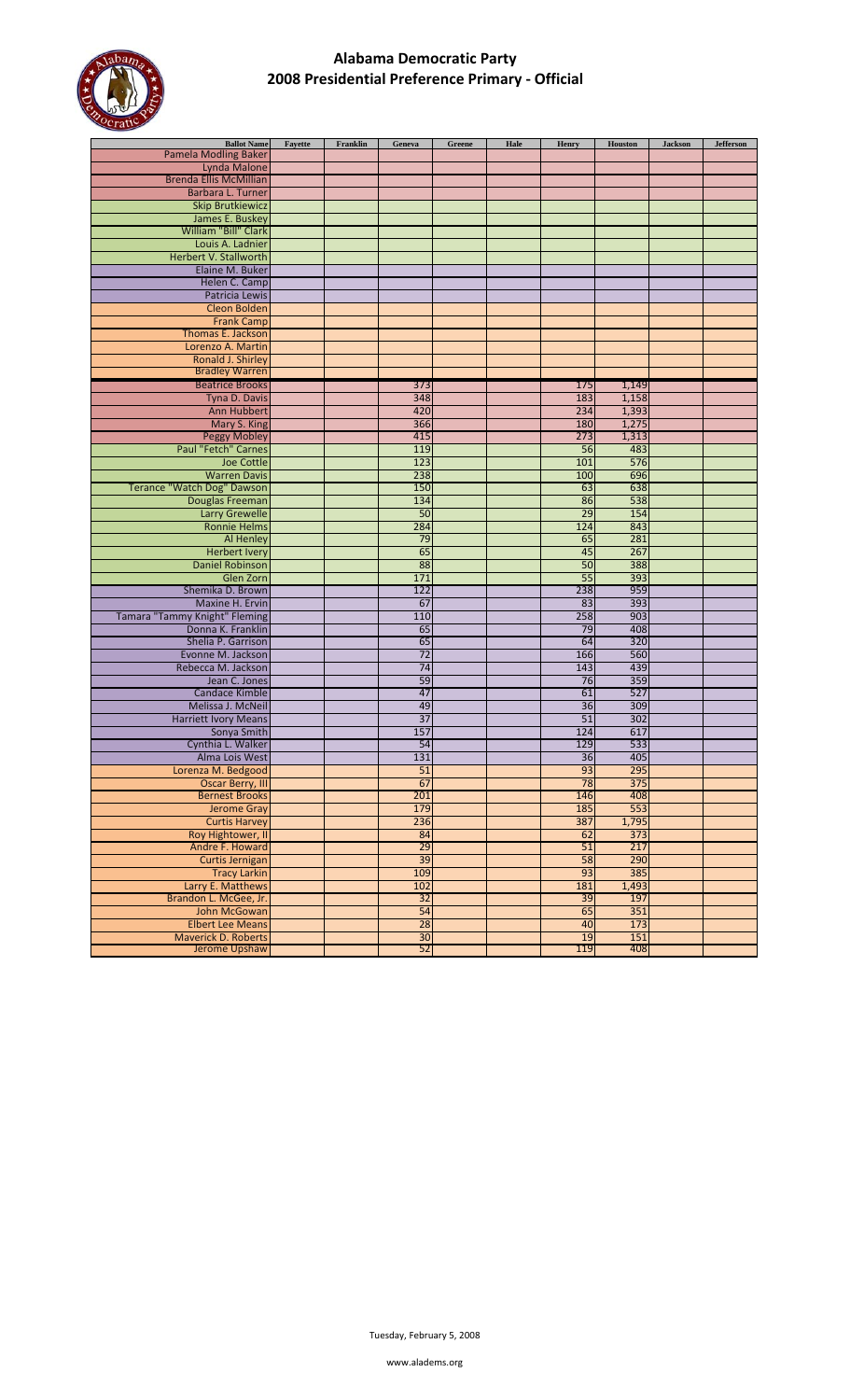

| <b>Ballot Name</b>            | Fayette | Franklin | Geneva | Greene | Hale | Henry | Houston | <b>Jackson</b> | <b>Jefferson</b> |
|-------------------------------|---------|----------|--------|--------|------|-------|---------|----------------|------------------|
| Doris S. Barron               |         |          |        |        |      |       |         |                |                  |
| Ella B. Bell                  |         |          |        |        |      |       |         |                |                  |
| <b>Judy West Bell</b>         |         |          |        |        |      |       |         |                |                  |
| <b>Janet Thomas May</b>       |         |          |        |        |      |       |         |                |                  |
| Lydia Satcher                 |         |          |        |        |      |       |         |                |                  |
| <b>Sharon Wheeler</b>         |         |          |        |        |      |       |         |                |                  |
| Ronald J. Caldwell            |         |          |        |        |      |       |         |                |                  |
| Fred Gray, Jr.                |         |          |        |        |      |       |         |                |                  |
| <b>Tom Radney</b>             |         |          |        |        |      |       |         |                |                  |
| <b>Joe Reed</b>               |         |          |        |        |      |       |         |                |                  |
| <b>Barbara Bigsby Boyd</b>    |         |          |        |        |      |       |         |                |                  |
| Christine R. Bradshaw         |         |          |        |        |      |       |         |                |                  |
| Janet Y. Buskey               |         |          |        |        |      |       |         |                |                  |
| Suzanne M. Cade               |         |          |        |        |      |       |         |                |                  |
| Sharon R. Calhoun             |         |          |        |        |      |       |         |                |                  |
| Charlotte A. Clark-Frieson    |         |          |        |        |      |       |         |                |                  |
| <b>Kristin Dionne Frazier</b> |         |          |        |        |      |       |         |                |                  |
| Robin Chelsie Garrison        |         |          |        |        |      |       |         |                |                  |
| Jer'Donna Harper              |         |          |        |        |      |       |         |                |                  |
| <b>Barbara Howard</b>         |         |          |        |        |      |       |         |                |                  |
| Arielle Jackson               |         |          |        |        |      |       |         |                |                  |
| Jacqueline Larry-Whitfield    |         |          |        |        |      |       |         |                |                  |
| <b>Rebecca Marion</b>         |         |          |        |        |      |       |         |                |                  |
| <b>Carolyn Millender</b>      |         |          |        |        |      |       |         |                |                  |
| Sabrina Sumbry                |         |          |        |        |      |       |         |                |                  |
| Connie L. Taylor              |         |          |        |        |      |       |         |                |                  |
| Pebblin W. Warren             |         |          |        |        |      |       |         |                |                  |
| Glenn L. Allen                |         |          |        |        |      |       |         |                |                  |
| <b>Albert Bell</b>            |         |          |        |        |      |       |         |                |                  |
| William "Bill" Brown, Jr.     |         |          |        |        |      |       |         |                |                  |
| Arthur L. Dowdell             |         |          |        |        |      |       |         |                |                  |
| Gyasi O. Fitch                |         |          |        |        |      |       |         |                |                  |
| Aubrey Ford, Jr.              |         |          |        |        |      |       |         |                |                  |
| <b>John Andrew Harris</b>     |         |          |        |        |      |       |         |                |                  |
| <b>Unzell Kelley</b>          |         |          |        |        |      |       |         |                |                  |
| Frank H. Lee                  |         |          |        |        |      |       |         |                |                  |
| <b>Julian McPhillips</b>      |         |          |        |        |      |       |         |                |                  |
| Harold D. Powell              |         |          |        |        |      |       |         |                |                  |
| Quinton T. Ross, Jr.          |         |          |        |        |      |       |         |                |                  |
| Jefferson Underwood, III      |         |          |        |        |      |       |         |                |                  |
| David B. Washington           |         |          |        |        |      |       |         |                |                  |
| John Roger Zellars            |         |          |        |        |      |       |         |                |                  |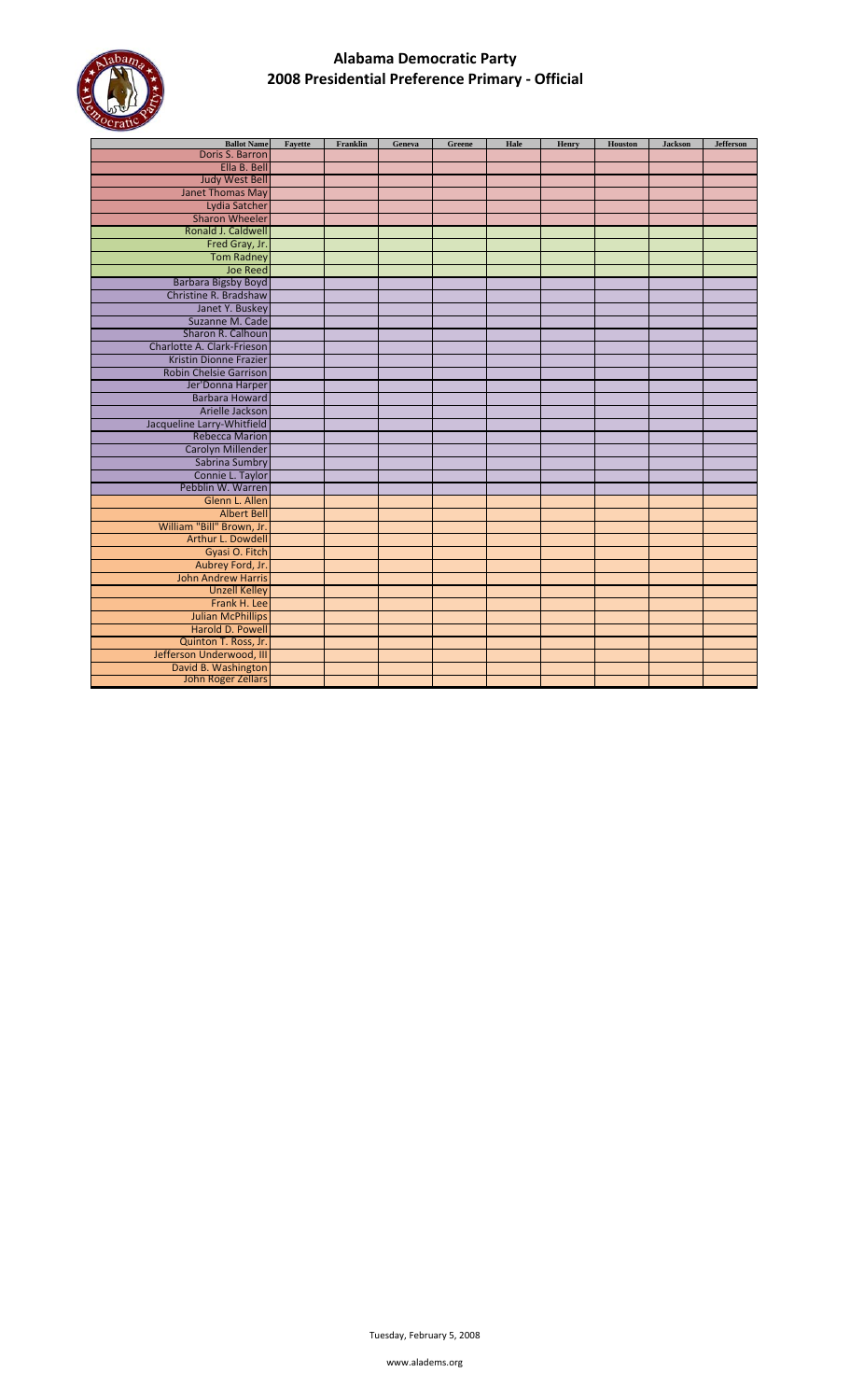

| <b>Ballot Name</b>                | Fayette | Franklin | Geneva | Greene | Hale | Henry | Houston | <b>Jackson</b> | <b>Jefferson</b> |
|-----------------------------------|---------|----------|--------|--------|------|-------|---------|----------------|------------------|
| <b>Peggy Baker</b>                | 380     | 961      |        |        |      |       |         |                |                  |
| <b>Barbara Bobo</b>               | 582     | 739      |        |        |      |       |         |                |                  |
| Melissa Folsom Boyen              | 452     | 890      |        |        |      |       |         |                |                  |
| <b>Susan Williams Brown</b>       | 252     | 533      |        |        |      |       |         |                |                  |
| Anita Gibson                      | 298     | 466      |        |        |      |       |         |                |                  |
| <b>Tanya Guin</b>                 | 208     | 325      |        |        |      |       |         |                |                  |
| <b>Charlene McCoy</b>             | 110     | 218      |        |        |      |       |         |                |                  |
| <b>Susan McKenney</b>             | 172     | 405      |        |        |      |       |         |                |                  |
| Carolyn Holt Parker               | 151     | 371      |        |        |      |       |         |                |                  |
| Kathy Smith Sherrill              | 134     | 401      |        |        |      |       |         |                |                  |
| <b>Teresa Smiley</b>              | 165     | 198      |        |        |      |       |         |                |                  |
| Frankye (Frankie) Underwood       | 170     | 287      |        |        |      |       |         |                |                  |
|                                   | 920     | 2,087    |        |        |      |       |         |                |                  |
| <b>Roger Bedford</b>              | 395     | 865      |        |        |      |       |         |                |                  |
| <b>Jack Floyd</b>                 |         |          |        |        |      |       |         |                |                  |
| <b>Bobby M. Junkins</b>           | 450     | 598      |        |        |      |       |         |                |                  |
| Jim Spearman                      | 555     | 914      |        |        |      |       |         |                |                  |
| John A. Whitaker                  | 332     | 723      |        |        |      |       |         |                |                  |
| <b>Gail Jan Avery</b>             | 235     | 249      |        |        |      |       |         |                |                  |
| Sheila G. Billingsley             | 235     | 201      |        |        |      |       |         |                |                  |
| <b>Frances Hunt</b>               | 215     | 246      |        |        |      |       |         |                |                  |
| Gertie M. Lowe                    | 235     | 157      |        |        |      |       |         |                |                  |
| <b>Christina Ross-Sherer</b>      | 104     | 147      |        |        |      |       |         |                |                  |
| Tourischeva Stubbs                | 89      | 88       |        |        |      |       |         |                |                  |
| <b>Robert Avery</b>               | 186     | 163      |        |        |      |       |         |                |                  |
| <b>Roge Bedford</b>               | 342     | 456      |        |        |      |       |         |                |                  |
| Billy F. Billingsley, Sr.         | 146     | 114      |        |        |      |       |         |                |                  |
| Gary A. Crosby, II                | 116     | 113      |        |        |      |       |         |                |                  |
| Mark R. Garcia                    | 88      | 88       |        |        |      |       |         |                |                  |
| Jack Lowe, Jr                     | 166     | 107      |        |        |      |       |         |                |                  |
| <b>Byron G. McMath</b>            | 93      | 38       |        |        |      |       |         |                |                  |
| <b>Bradley L. "Brad" Williams</b> | 84      | 123      |        |        |      |       |         |                |                  |
| <b>Jenny Rhodes Askins</b>        |         |          |        |        |      |       |         | 1,623          |                  |
| Jane P. Battle                    |         |          |        |        |      |       |         | 1,689          |                  |
| Susan C. Brown                    |         |          |        |        |      |       |         | 2,305          |                  |
| <b>Ernestine B. Elliott</b>       |         |          |        |        |      |       |         | 1,109          |                  |
| <b>Bettye Kidd Greene</b>         |         |          |        |        |      |       |         | 1,140          |                  |
| <b>Heather Fisher Heard</b>       |         |          |        |        |      |       |         | 1,012          |                  |
| Jeanette Jones                    |         |          |        |        |      |       |         | 1,252          |                  |
| <b>Pam Wallace</b>                |         |          |        |        |      |       |         | 1,917          |                  |
| <b>Joe Battle</b>                 |         |          |        |        |      |       |         | 2,689          |                  |
| <b>Rex Cheatham</b>               |         |          |        |        |      |       |         | 1,856          |                  |
| Dakota Nichols                    |         |          |        |        |      |       |         | 1,915          |                  |
| <b>Tahir Rizvi</b>                |         |          |        |        |      |       |         | 659            |                  |
| <b>Eddie Sherrod</b>              |         |          |        |        |      |       |         | 1,645          |                  |
| Ollie L. Underwood                |         |          |        |        |      |       |         | 1,916          |                  |
| Lynetta Fletcher                  |         |          |        |        |      |       |         | 514            |                  |
| Laura Hall                        |         |          |        |        |      |       |         | 572            |                  |
| <b>Shannon Sharp</b>              |         |          |        |        |      |       |         | 486            |                  |
| <b>Judy Wilson</b>                |         |          |        |        |      |       |         | 482            |                  |
| <b>Michael Phillip Butler</b>     |         |          |        |        |      |       |         | 311            |                  |
| Patrick V. Grayson                |         |          |        |        |      |       |         | 242            |                  |
| Robert "Bob" Harrison             |         |          |        |        |      |       |         | 331            |                  |
| <b>Robert T. Hughes</b>           |         |          |        |        |      |       |         | 273            |                  |
| Darius Stefon Jacobs              |         |          |        |        |      |       |         | 146            |                  |
| Leonard Phillips, Jr.             |         |          |        |        |      |       |         | 168            |                  |
| <b>Edward DeSean Polonio</b>      |         |          |        |        |      |       |         | 117            |                  |
| J. Breck Robinson                 |         |          |        |        |      |       |         | 168            |                  |
| <b>Richard Showers, Sr.</b>       |         |          |        |        |      |       |         | 170            |                  |
| Jeremy Taylor                     |         |          |        |        |      |       |         | 217            |                  |
|                                   |         |          |        |        |      |       |         |                |                  |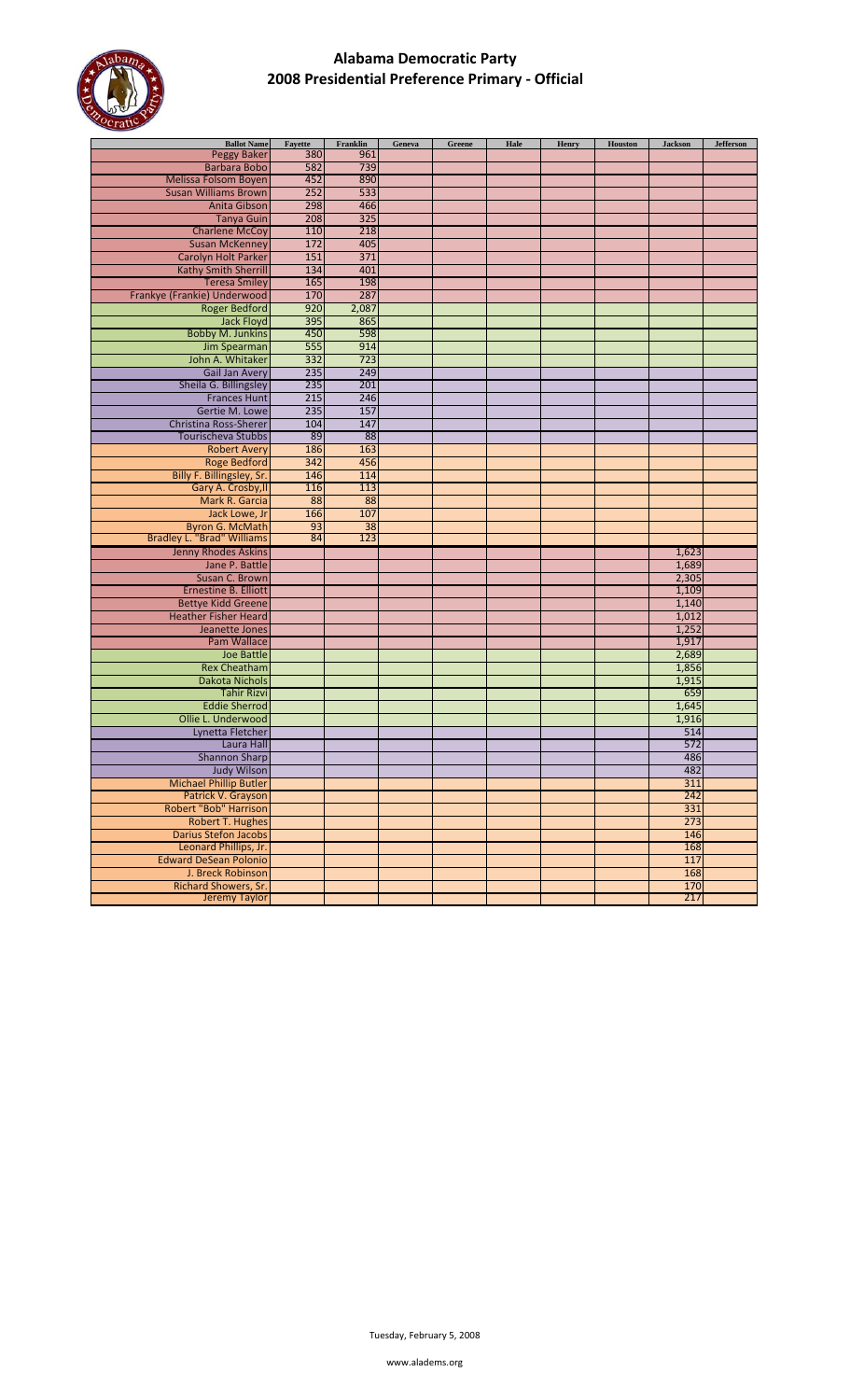

| <b>Ballot Name</b>          | Fayette | Franklin | Geneva | Greene | Hale | Henry | Houston | <b>Jackson</b> | Jefferson |
|-----------------------------|---------|----------|--------|--------|------|-------|---------|----------------|-----------|
| <b>Brooke Tanner Battle</b> |         |          |        |        |      |       |         |                | 5,476     |
| Jennifer Clarke             |         |          |        |        |      |       |         |                | 5,549     |
| Jean H. Gerber              |         |          |        |        |      |       |         |                | 3,334     |
| Linda Haynie Green          |         |          |        |        |      |       |         |                | 3,916     |
| Karen Johnson-Parker        |         |          |        |        |      |       |         |                | 4,496     |
| <b>Janis Martens</b>        |         |          |        |        |      |       |         |                | 2,423     |
| Shannon E. Parks            |         |          |        |        |      |       |         |                | 3,496     |
| Vi Parramore                |         |          |        |        |      |       |         |                | 2,557     |
| <b>Patricia Todd</b>        |         |          |        |        |      |       |         |                | 6,148     |
| <b>Charlie Adams</b>        |         |          |        |        |      |       |         |                | 4,825     |
| <b>Louis Baxley</b>         |         |          |        |        |      |       |         |                | 5,649     |
| Howard J. Bayless, III      |         |          |        |        |      |       |         |                | 3,800     |
| <b>Jerome Green</b>         |         |          |        |        |      |       |         |                | 3,050     |
| Raymond L. Johnson, Jr.     |         |          |        |        |      |       |         |                | 2,588     |
| Bob Lichenstein, Jr.        |         |          |        |        |      |       |         |                | 3,459     |
| <b>Maurice Mercer</b>       |         |          |        |        |      |       |         |                | 1,729     |
| John Saxon                  |         |          |        |        |      |       |         |                | 4,472     |
| <b>Edward Scott</b>         |         |          |        |        |      |       |         |                | 4,178     |
| <b>Holley Camp</b>          |         |          |        |        |      |       |         |                | 5,793     |
| <b>Charlene Cannon</b>      |         |          |        |        |      |       |         |                | 4,074     |
| <b>Connie Lewin Goldsby</b> |         |          |        |        |      |       |         |                | 4,271     |
| Kathryn Kerchof             |         |          |        |        |      |       |         |                | 3,843     |
| Raven P. McDonald           |         |          |        |        |      |       |         |                | 3,619     |
| Joyce R. Rice               |         |          |        |        |      |       |         |                | 4,580     |
| Terri A. Sewell             |         |          |        |        |      |       |         |                | 4,364     |
| Catherine S. Stoddard       |         |          |        |        |      |       |         |                | 3,870     |
| Melissa Y. Thomas           |         |          |        |        |      |       |         |                | 3,136     |
| Linda Verin                 |         |          |        |        |      |       |         |                | 3,204     |
| Ba-Shen T. Welch            |         |          |        |        |      |       |         |                | 2,735     |
| <b>Chase Adcox</b>          |         |          |        |        |      |       |         |                | 2,833     |
| <b>Jeff Beans</b>           |         |          |        |        |      |       |         |                | 2,483     |
| <b>Robert R. Binion</b>     |         |          |        |        |      |       |         |                | 2,408     |
| David R. Camp               |         |          |        |        |      |       |         |                | 3,828     |
| <b>Roderick T. Cooks</b>    |         |          |        |        |      |       |         |                | 2,931     |
| John Crenshaw               |         |          |        |        |      |       |         |                | 4,243     |
| <b>Chris DeHaven</b>        |         |          |        |        |      |       |         |                | 1,547     |
| <b>Alan Friday</b>          |         |          |        |        |      |       |         |                | 2,922     |
| <b>Doug Gillett</b>         |         |          |        |        |      |       |         |                | 1,284     |
| <b>Patrick Lynman</b>       |         |          |        |        |      |       |         |                | 1,660     |
| Frank D. McPhillips         |         |          |        |        |      |       |         |                | 2,142     |
| George "Doc" Munchus        |         |          |        |        |      |       |         |                | 2,421     |
| John Northrop               |         |          |        |        |      |       |         |                | 2,022     |
| <b>Thomas A. Stoddard</b>   |         |          |        |        |      |       |         |                | 2,846     |
| <b>Tyrone Townsend</b>      |         |          |        |        |      |       |         |                | 3,456     |
| John Paul Weber             |         |          |        |        |      |       |         |                | 1,922     |
| Lee Winston                 |         |          |        |        |      |       |         |                | 2,451     |
|                             |         |          |        |        |      |       |         |                |           |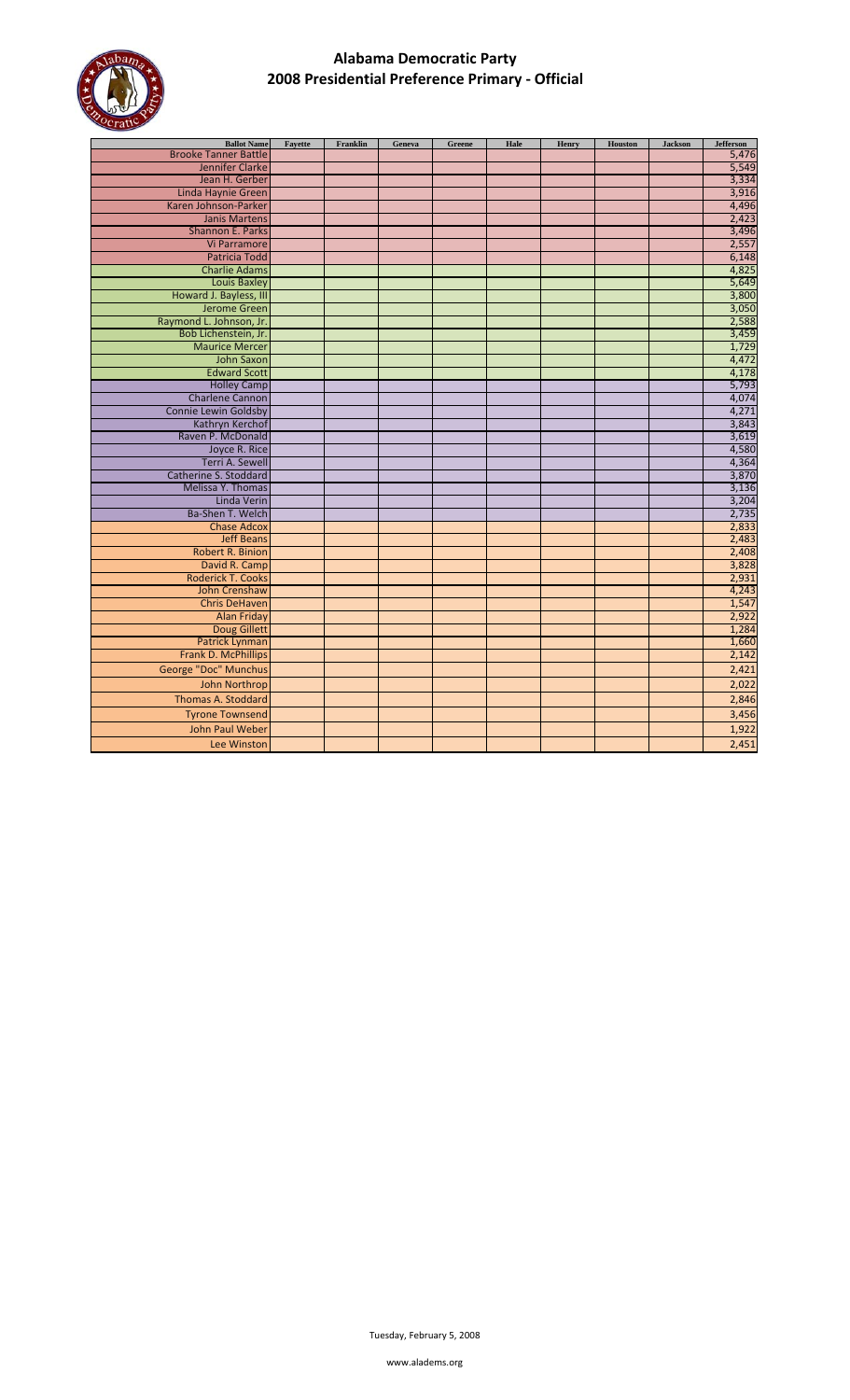

| <b>Ballot Name</b>                                     | Fayette | Franklin | Geneva | ${\bf Green}$   | Hale                  | Henry | Houston | <b>Jackson</b> | $\mathbf{Jefferson}$ |
|--------------------------------------------------------|---------|----------|--------|-----------------|-----------------------|-------|---------|----------------|----------------------|
| Dale Moore Bryant                                      |         |          |        | 53              | 158                   |       |         |                | 2,172                |
| <b>Helen Carter</b>                                    |         |          |        | 103             | 163                   |       |         |                | 3,034                |
| Linda Coleman                                          |         |          |        | 78              | 230                   |       |         |                | 7,172                |
| <b>Sallie Cook</b>                                     |         |          |        | 165             | 268                   |       |         |                | 2,473                |
| Priscilla Dunn                                         |         |          |        | 57              | 93                    |       |         |                | 5,144                |
| <b>Bethany Engle</b>                                   |         |          |        | 43              | 72                    |       |         |                | 832                  |
| <b>Sheila Crawford Hayes</b>                           |         |          |        | 61              | 117                   |       |         |                | 1,590                |
| Gail R. Maddox                                         |         |          |        | 70<br>99        | 209<br>74             |       |         |                | 2,289<br>1,671       |
| Bettye R. Maye<br><b>Wanda Shelby</b>                  |         |          |        | 47              | 93                    |       |         |                | 1,069                |
| <b>Shelia Smoot</b>                                    |         |          |        | 163             | 259                   |       |         |                | 8,853                |
| <b>Grover Dunn</b>                                     |         |          |        | 78              | 166                   |       |         |                | 5,473                |
| Earl F. Hilliard                                       |         |          |        | 166             | 259                   |       |         |                | 7,089                |
| Barrown D. Lankster                                    |         |          |        | 109             | 123                   |       |         |                | 1,443                |
| <b>Eric Major</b>                                      |         |          |        | 55              | 143                   |       |         |                | 5,378                |
| E.B. McClain                                           |         |          |        | 73              | 162                   |       |         |                | 5,049                |
| Joseph M. Openshaw                                     |         |          |        | 38              | 81                    |       |         |                | 1,363                |
| John "Average Guy" Sheffield                           |         |          |        | 39              | 94                    |       |         |                | 1,527                |
| Albert F. Turner, (Jr)                                 |         |          |        | 118             | 194                   |       |         |                | 3,134                |
| <b>Eddison T. Walters</b>                              |         |          |        | 51              | 77                    |       |         |                | 1,736                |
| Tala M. Abdullah                                       |         |          |        | 133             | 140                   |       |         |                | 6,946                |
| Geri (Horn) Albright                                   |         |          |        | 94              | 114                   |       |         |                | 7,941                |
| Louise Alexander                                       |         |          |        | 205             | 159                   |       |         |                | 14,513               |
| <b>Katherine Baker</b>                                 |         |          |        | 178             | 202                   |       |         |                | 7,653                |
| <b>Melanie Bouyer</b>                                  |         |          |        | 54              | 62                    |       |         |                | 3,404                |
| LaKeisha M. Chestnut                                   |         |          |        | 445             | 726                   |       |         |                | 8,528                |
| Merika Coleman                                         |         |          |        | 462             | 502                   |       |         |                | 19,777               |
| Daron Drew                                             |         |          |        | 53              | 48                    |       |         |                | 2,541                |
| Millie Lee Dulaney                                     |         |          |        | 61              | 54                    |       |         |                | 2,000                |
| Patricia Evans                                         |         |          |        | 210             | 316                   |       |         |                | 10,287               |
| Georgia Gray Hampton                                   |         |          |        | 68              | 71                    |       |         |                | 3,883                |
| Patricia Bozeman Henderson                             |         |          |        | 408             | 66                    |       |         |                | 5,602                |
| <b>Gaynell Hendricks</b>                               |         |          |        | 422             | 147                   |       |         |                | 12,415               |
| Lorraine Holifield                                     |         |          |        | 168             | 127                   |       |         |                | 3,797                |
| Mildred D. Horn                                        |         |          |        | 99              | 72                    |       |         |                | 9,905                |
| Cora A. Jones                                          |         |          |        | 127             | 136                   |       |         |                | 3,656                |
| Kendra Key                                             |         |          |        | 75              | 205                   |       |         |                | 3,413                |
| <b>Toni McElroy</b>                                    |         |          |        | 47              | 49                    |       |         |                | 2,254                |
| Anna Owen                                              |         |          |        | 54<br>538       | 72<br>551             |       |         |                | 2,489<br>5,278       |
| Synethia "C.C." Perkins Pettaway<br>Jo Celeste Pettway |         |          |        | 199             | 481                   |       |         |                |                      |
| <b>Isabel Rubio</b>                                    |         |          |        | 24              | 32                    |       |         |                | 2,273<br>2,627       |
| Terry W. Banks                                         |         |          |        | 120             | 165                   |       |         |                | 5,500                |
| Calvin L. Beale                                        |         |          |        | 133             | 63                    |       |         |                | 2,690                |
| <b>Mitchell Congress</b>                               |         |          |        | 99              | 91                    |       |         |                | 1,725                |
| <b>Bill Dawson</b>                                     |         |          |        | 56              | 72                    |       |         |                | 4,412                |
| <b>Chris England</b>                                   |         |          |        | 292             | 282                   |       |         |                | 2,578                |
| Ralph W. Ervin                                         |         |          |        | 311             | 55                    |       |         |                | 3,578                |
| <b>Alex Flachsbart</b>                                 |         |          |        | 24              | 12                    |       |         |                | 856                  |
| <b>David Harris</b>                                    |         |          |        | 50              | 47                    |       |         |                | 2,442                |
| <b>Robert Harris</b>                                   |         |          |        | 56              | 62                    |       |         |                | 2,088                |
| Earl Hilliard, Jr.                                     |         |          |        | 784             | 879                   |       |         |                | 23,698               |
| <b>Fred Horn</b>                                       |         |          |        | 66              | 52                    |       |         |                | 17,504               |
| <b>Horace Huntley</b>                                  |         |          |        | 20              | 16                    |       |         |                | 7,333                |
| <b>Michael Jackson</b>                                 |         |          |        | 88              | 328                   |       |         |                | 2,917                |
| Thomas E. Jackson                                      |         |          |        | 58              | 79                    |       |         |                | 1,552                |
| Anthony A. Johnson                                     |         |          |        | 36              | 36                    |       |         |                | 2,844                |
| Michael A. Lavender                                    |         |          |        | 45              | 32                    |       |         |                | 1,871                |
| Kobi Little                                            |         |          |        | 22              | 38                    |       |         |                | 1,755                |
| <b>Wendell Major</b>                                   |         |          |        | 22              | 25                    |       |         |                | 6,843                |
| Jemichael Manora                                       |         |          |        | 7               | 15                    |       |         |                | 842                  |
| <b>Edward E. May</b>                                   |         |          |        | 39              | 40                    |       |         |                | 12,056               |
| Artis (A.J.) McCampbell                                |         |          |        | 811             | 520                   |       |         |                | 1,087                |
| John Meehan                                            |         |          |        | 9               | 16                    |       |         |                | 1,082                |
| <b>Christopher Mosley</b>                              |         |          |        | 33              | 56                    |       |         |                | 2,146                |
| Sherman L. Norfleet                                    |         |          |        | 10              | 83                    |       |         |                | 634                  |
| <b>David Russell</b>                                   |         |          |        | 22              | 29                    |       |         |                | 3,413                |
| <b>Yusuf Abdus Salaam</b>                              |         |          |        | 27<br>5         | 38<br>$\overline{13}$ |       |         |                | 2,417                |
| <b>Marquelon Sigler</b>                                |         |          |        |                 |                       |       |         |                | 844                  |
| <b>Bobby Singleton</b><br>Gene "Face" Smith            |         |          |        | 959<br>16       | 1,219<br>16           |       |         |                | 4,250<br>679         |
| Thurston S. Smith                                      |         |          |        | 20              | 14                    |       |         |                | 709                  |
| James L. Thomas                                        |         |          |        | 275             | 31                    |       |         |                | 2,639                |
| Damon T. Watson                                        |         |          |        | 9               | $6\phantom{1}6$       |       |         |                | 1,421                |
| Iva Williams                                           |         |          |        | $6\phantom{1}6$ | 15                    |       |         |                | 2,533                |
| Lawrence Wofford                                       |         |          |        | 12              | 46                    |       |         |                | 649                  |
| <b>Antwon Bernard Womack</b>                           |         |          |        | 32              | 31                    |       |         |                | 2,355                |
|                                                        |         |          |        |                 |                       |       |         |                |                      |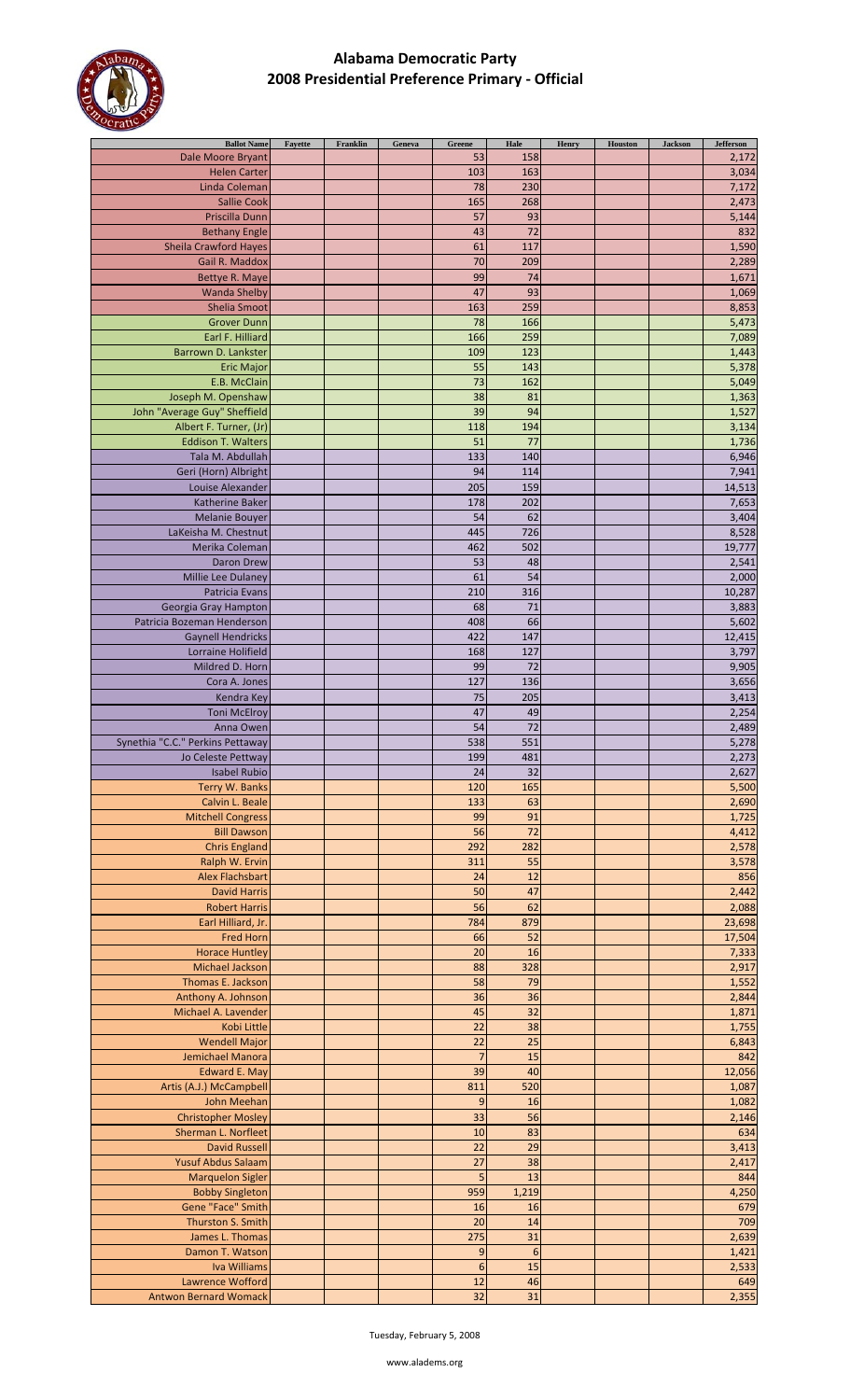

| <b>Ballot Name</b>                                 | Lamar | Lauderdale | Lawrence | Lee | Limestone | Lowndes    | Macon | <b>Madison</b> | Marengo |
|----------------------------------------------------|-------|------------|----------|-----|-----------|------------|-------|----------------|---------|
| <b>Pamela Modling Baker</b>                        |       |            |          |     |           |            |       |                |         |
| Lynda Malone                                       |       |            |          |     |           |            |       |                |         |
| <b>Brenda Ellis McMillian</b>                      |       |            |          |     |           |            |       |                |         |
| Barbara L. Turner                                  |       |            |          |     |           |            |       |                |         |
| <b>Skip Brutkiewicz</b>                            |       |            |          |     |           |            |       |                |         |
| James E. Buskey                                    |       |            |          |     |           |            |       |                |         |
| William "Bill" Clark                               |       |            |          |     |           |            |       |                |         |
| Louis A. Ladnier                                   |       |            |          |     |           |            |       |                |         |
| Herbert V. Stallworth                              |       |            |          |     |           |            |       |                |         |
| Elaine M. Buker                                    |       |            |          |     |           |            |       |                |         |
| Helen C. Camp                                      |       |            |          |     |           |            |       |                |         |
| Patricia Lewis                                     |       |            |          |     |           |            |       |                |         |
| Cleon Bolden                                       |       |            |          |     |           |            |       |                |         |
| <b>Frank Camp</b>                                  |       |            |          |     |           |            |       |                |         |
| Thomas E. Jackson                                  |       |            |          |     |           |            |       |                |         |
| Lorenzo A. Martin                                  |       |            |          |     |           |            |       |                |         |
| Ronald J. Shirley                                  |       |            |          |     |           |            |       |                |         |
| <b>Bradley Warren</b>                              |       |            |          |     |           |            |       |                |         |
| <b>Beatrice Brooks</b>                             |       |            |          |     |           | 245        |       |                |         |
| Tyna D. Davis                                      |       |            |          |     |           | 253        |       |                |         |
| Ann Hubbert                                        |       |            |          |     |           | 249        |       |                |         |
| Mary S. King                                       |       |            |          |     |           | 207        |       |                |         |
| <b>Peggy Mobley</b>                                |       |            |          |     |           | 171        |       |                |         |
| Paul "Fetch" Carnes                                |       |            |          |     |           | 100        |       |                |         |
| <b>Joe Cottle</b>                                  |       |            |          |     |           | 76         |       |                |         |
| <b>Warren Davis</b>                                |       |            |          |     |           | 151        |       |                |         |
| Terance "Watch Dog" Dawson                         |       |            |          |     |           | 89         |       |                |         |
| Douglas Freeman                                    |       |            |          |     |           | 125        |       |                |         |
| <b>Larry Grewelle</b>                              |       |            |          |     |           | 51         |       |                |         |
| <b>Ronnie Helms</b>                                |       |            |          |     |           | 91         |       |                |         |
| Al Henley                                          |       |            |          |     |           | 56         |       |                |         |
| <b>Herbert Ivery</b>                               |       |            |          |     |           | 52         |       |                |         |
| <b>Daniel Robinson</b>                             |       |            |          |     |           | 76         |       |                |         |
| Glen Zorn                                          |       |            |          |     |           | 37         |       |                |         |
| Shemika D. Brown                                   |       |            |          |     |           | 416        |       |                |         |
| Maxine H. Ervin                                    |       |            |          |     |           | 656        |       |                |         |
| Tamara "Tammy Knight" Fleming<br>Donna K. Franklin |       |            |          |     |           | 290<br>151 |       |                |         |
|                                                    |       |            |          |     |           | 598        |       |                |         |
| Shelia P. Garrison                                 |       |            |          |     |           | 282        |       |                |         |
| Evonne M. Jackson                                  |       |            |          |     |           | 641        |       |                |         |
| Rebecca M. Jackson                                 |       |            |          |     |           | 157        |       |                |         |
| Jean C. Jones<br><b>Candace Kimble</b>             |       |            |          |     |           | 134        |       |                |         |
| Melissa J. McNeil                                  |       |            |          |     |           | 111        |       |                |         |
| <b>Harriett Ivory Means</b>                        |       |            |          |     |           | 935        |       |                |         |
|                                                    |       |            |          |     |           | 189        |       |                |         |
| Sonya Smith<br>Cynthia L. Walker                   |       |            |          |     |           | 231        |       |                |         |
| Alma Lois West                                     |       |            |          |     |           | 53         |       |                |         |
| Lorenza M. Bedgood                                 |       |            |          |     |           | 288        |       |                |         |
| <b>Oscar Berry, III</b>                            |       |            |          |     |           | 124        |       |                |         |
| <b>Bernest Brooks</b>                              |       |            |          |     |           | 124        |       |                |         |
| <b>Jerome Gray</b>                                 |       |            |          |     |           | 764        |       |                |         |
| <b>Curtis Harvey</b>                               |       |            |          |     |           | 167        |       |                |         |
| Roy Hightower, II                                  |       |            |          |     |           | 141        |       |                |         |
| Andre F. Howard                                    |       |            |          |     |           | 159        |       |                |         |
| Curtis Jernigan                                    |       |            |          |     |           | 553        |       |                |         |
| <b>Tracy Larkin</b>                                |       |            |          |     |           | 1,236      |       |                |         |
| Larry E. Matthews                                  |       |            |          |     |           | 73         |       |                |         |
| Brandon L. McGee, Jr.                              |       |            |          |     |           | 79         |       |                |         |
| John McGowan                                       |       |            |          |     |           | 80         |       |                |         |
| <b>Elbert Lee Means</b>                            |       |            |          |     |           | 1,076      |       |                |         |
| <b>Maverick D. Roberts</b>                         |       |            |          |     |           | 41         |       |                |         |
| Jerome Upshaw                                      |       |            |          |     |           | 102        |       |                |         |
|                                                    |       |            |          |     |           |            |       |                |         |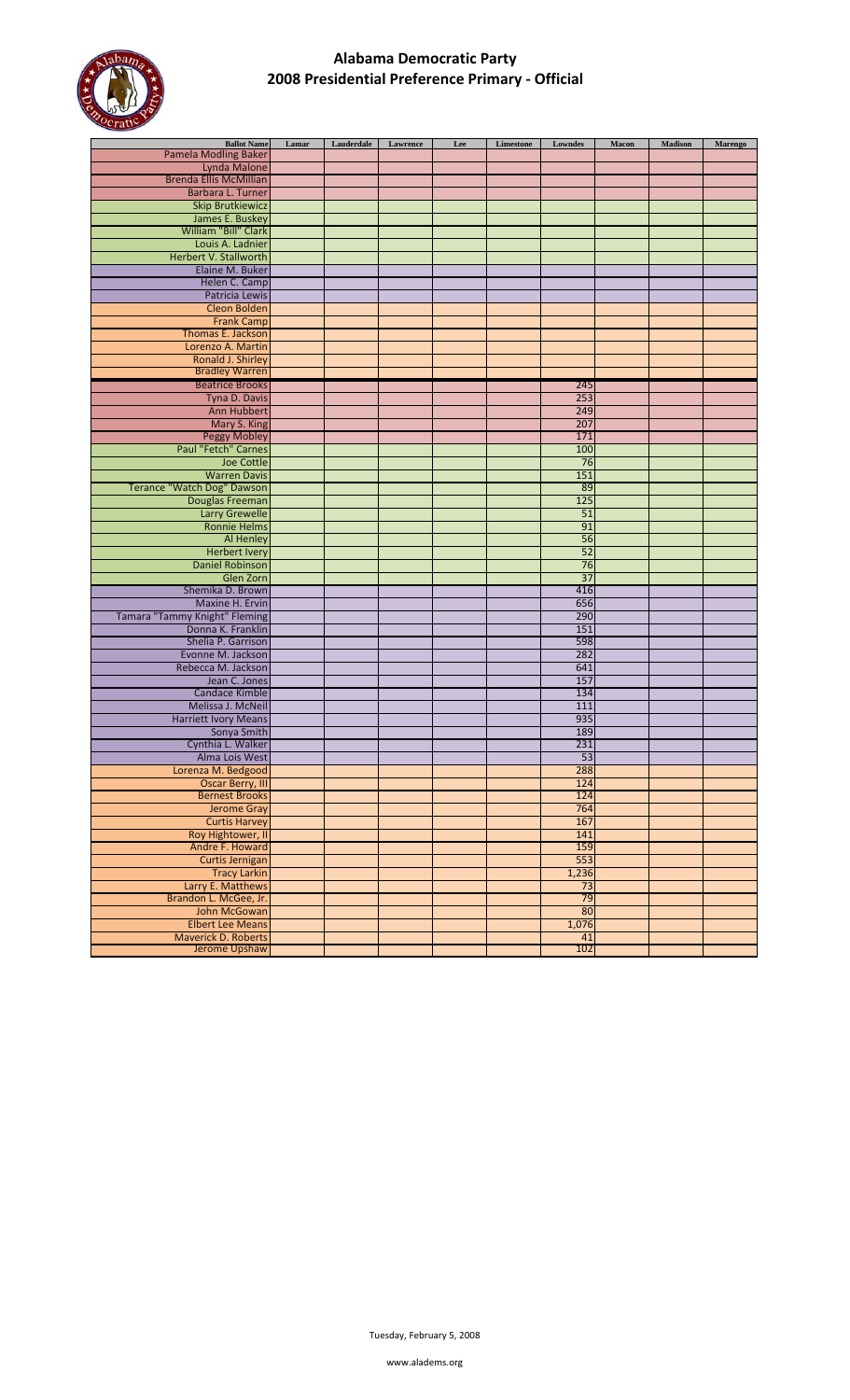

| <b>Ballot Name</b>            | Lamar | Lauderdale | <b>Lawrence</b> | Lee   | Limestone | <b>Lowndes</b> | Macon | <b>Madison</b> | Marengo |
|-------------------------------|-------|------------|-----------------|-------|-----------|----------------|-------|----------------|---------|
| Doris S. Barron               |       |            |                 | 1.793 |           |                | 397   |                |         |
| Ella B. Bell                  |       |            |                 | 1,564 |           |                | 517   |                |         |
| <b>Judy West Bell</b>         |       |            |                 | 1,827 |           |                | 269   |                |         |
| <b>Janet Thomas May</b>       |       |            |                 | 1,876 |           |                | 435   |                |         |
| Lydia Satcher                 |       |            |                 | 1,255 |           |                | 181   |                |         |
| <b>Sharon Wheeler</b>         |       |            |                 | 1,823 |           |                | 310   |                |         |
| Ronald J. Caldwell            |       |            |                 | 2,202 |           |                | 335   |                |         |
| Fred Gray, Jr.                |       |            |                 | 2,263 |           |                | 624   |                |         |
| <b>Tom Radney</b>             |       |            |                 | 2,098 |           |                | 353   |                |         |
| <b>Joe Reed</b>               |       |            |                 | 2,188 |           |                | 434   |                |         |
| <b>Barbara Bigsby Boyd</b>    |       |            |                 | 1,688 |           |                | 1,320 |                |         |
| Christine R. Bradshaw         |       |            |                 | 2,256 |           |                | 311   |                |         |
| Janet Y. Buskey               |       |            |                 | 1,027 |           |                | 988   |                |         |
| Suzanne M. Cade               |       |            |                 | 743   |           |                | 942   |                |         |
| Sharon R. Calhoun             |       |            |                 | 1,093 |           |                | 647   |                |         |
| Charlotte A. Clark-Frieson    |       |            |                 | 698   |           |                | 145   |                |         |
| <b>Kristin Dionne Frazier</b> |       |            |                 | 747   |           |                | 737   |                |         |
| Robin Chelsie Garrison        |       |            |                 | 400   |           |                | 482   |                |         |
| Jer'Donna Harper              |       |            |                 | 619   |           |                | 402   |                |         |
| <b>Barbara Howard</b>         |       |            |                 | 2,002 |           |                | 2,996 |                |         |
| Arielle Jackson               |       |            |                 | 824   |           |                | 326   |                |         |
| Jacqueline Larry-Whitfield    |       |            |                 | 555   |           |                | 242   |                |         |
| <b>Rebecca Marion</b>         |       |            |                 | 956   |           |                | 155   |                |         |
| <b>Carolyn Millender</b>      |       |            |                 | 335   |           |                | 117   |                |         |
| Sabrina Sumbry                |       |            |                 | 846   |           |                | 169   |                |         |
| Connie L. Taylor              |       |            |                 | 1,884 |           |                | 313   |                |         |
| Pebblin W. Warren             |       |            |                 | 1,445 |           |                | 2,753 |                |         |
| Glenn L. Allen                |       |            |                 | 1,072 |           |                | 256   |                |         |
| <b>Albert Bell</b>            |       |            |                 | 1,383 |           |                | 451   |                |         |
| William "Bill" Brown, Jr.     |       |            |                 | 1,106 |           |                | 349   |                |         |
| Arthur L. Dowdell             |       |            |                 | 2,475 |           |                | 305   |                |         |
| Gyasi O. Fitch                |       |            |                 | 1,107 |           |                | 105   |                |         |
| Aubrey Ford, Jr.              |       |            |                 | 1,020 |           |                | 3,115 |                |         |
| John Andrew Harris            |       |            |                 | 2,839 |           |                | 475   |                |         |
| <b>Unzell Kelley</b>          |       |            |                 | 623   |           |                | 144   |                |         |
| Frank H. Lee                  |       |            |                 | 669   |           |                | 1,615 |                |         |
| <b>Julian McPhillips</b>      |       |            |                 | 1,359 |           |                | 804   |                |         |
| Harold D. Powell              |       |            |                 | 726   |           |                | 1,824 |                |         |
| Quinton T. Ross, Jr.          |       |            |                 | 1,258 |           |                | 1,438 |                |         |
| Jefferson Underwood, III      |       |            |                 | 598   |           |                | 1,032 |                |         |
| David B. Washington           |       |            |                 | 615   |           |                | 353   |                |         |
| John Roger Zellars            |       |            |                 | 1,741 |           |                | 608   |                |         |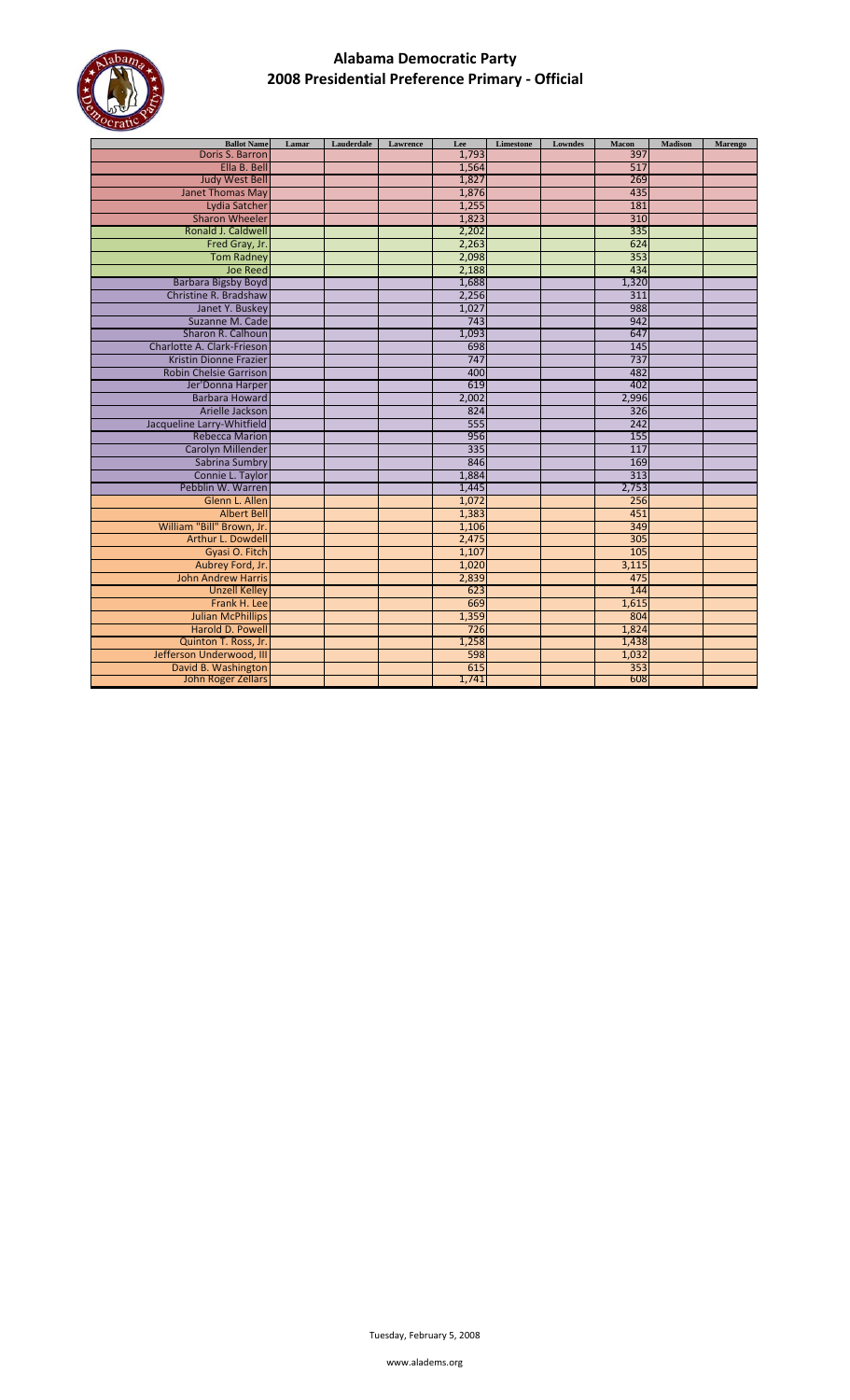

| <b>Ballot Name</b>                | Lamar | Lauderdale | Lawrence | Lee | Limestone | Lowndes | Macon | <b>Madison</b> | Marengo |
|-----------------------------------|-------|------------|----------|-----|-----------|---------|-------|----------------|---------|
| <b>Peggy Baker</b>                | 267   |            |          |     |           |         |       |                |         |
| <b>Barbara Bobo</b>               | 514   |            |          |     |           |         |       |                |         |
| <b>Melissa Folsom Boyen</b>       | 283   |            |          |     |           |         |       |                |         |
| <b>Susan Williams Brown</b>       | 201   |            |          |     |           |         |       |                |         |
| Anita Gibson                      | 165   |            |          |     |           |         |       |                |         |
| <b>Tanya Guin</b>                 | 140   |            |          |     |           |         |       |                |         |
| <b>Charlene McCoy</b>             | 95    |            |          |     |           |         |       |                |         |
| <b>Susan McKenney</b>             | 158   |            |          |     |           |         |       |                |         |
| Carolyn Holt Parker               | 108   |            |          |     |           |         |       |                |         |
| <b>Kathy Smith Sherrill</b>       | 83    |            |          |     |           |         |       |                |         |
| <b>Teresa Smiley</b>              | 90    |            |          |     |           |         |       |                |         |
| Frankye (Frankie) Underwood       | 93    |            |          |     |           |         |       |                |         |
| <b>Roger Bedford</b>              | 654   |            |          |     |           |         |       |                |         |
| <b>Jack Floyd</b>                 | 258   |            |          |     |           |         |       |                |         |
| <b>Bobby M. Junkins</b>           | 258   |            |          |     |           |         |       |                |         |
| Jim Spearman                      | 499   |            |          |     |           |         |       |                |         |
| John A. Whitaker                  | 209   |            |          |     |           |         |       |                |         |
| <b>Gail Jan Avery</b>             | 133   |            |          |     |           |         |       |                |         |
| Sheila G. Billingsley             | 146   |            |          |     |           |         |       |                |         |
| <b>Frances Hunt</b>               | 107   |            |          |     |           |         |       |                |         |
| Gertie M. Lowe                    | 105   |            |          |     |           |         |       |                |         |
| Christina Ross-Sherer             | 70    |            |          |     |           |         |       |                |         |
| Tourischeva Stubbs                | 40    |            |          |     |           |         |       |                |         |
|                                   | 106   |            |          |     |           |         |       |                |         |
| <b>Robert Avery</b>               |       |            |          |     |           |         |       |                |         |
| <b>Roge Bedford</b>               | 186   |            |          |     |           |         |       |                |         |
| Billy F. Billingsley, Sr.         | 83    |            |          |     |           |         |       |                |         |
| Gary A. Crosby, II                | 70    |            |          |     |           |         |       |                |         |
| Mark R. Garcia                    | 49    |            |          |     |           |         |       |                |         |
| Jack Lowe, Jr                     | 70    |            |          |     |           |         |       |                |         |
| <b>Byron G. McMath</b>            | 41    |            |          |     |           |         |       |                |         |
| <b>Bradley L. "Brad" Williams</b> | 54    |            |          |     |           |         |       |                |         |
| <b>Jenny Rhodes Askins</b>        |       | 2,257      | 629      |     | 1,319     |         |       | 5,110          |         |
| Jane P. Battle                    |       | 2,642      | 838      |     | 1,730     |         |       | 6,507          |         |
| Susan C. Brown                    |       | 3,036      | 1,182    |     | 2,062     |         |       | 6,919          |         |
| <b>Ernestine B. Elliott</b>       |       | 1,505      | 622      |     | 921       |         |       | 3,396          |         |
| <b>Bettye Kidd Greene</b>         |       | 1,573      | 1,135    |     | 1,032     |         |       | 3,791          |         |
| <b>Heather Fisher Heard</b>       |       | 1,337      | 398      |     | 869       |         |       | 3,399          |         |
| Jeanette Jones                    |       | 1,840      | 657      |     | 1,159     |         |       | 4,398          |         |
| Pam Wallace                       |       | 2,780      | 1,520    |     | 1,940     |         |       | 5,501          |         |
| <b>Joe Battle</b>                 |       | 3,864      | 1,309    |     | 2,466     |         |       | 8,711          |         |
| <b>Rex Cheatham</b>               |       | 2,774      | 1,512    |     | 2,185     |         |       | 6,531          |         |
| <b>Dakota Nichols</b>             |       | 2,232      | 1,161    |     | 1,428     |         |       | 5,287          |         |
| <b>Tahir Rizvi</b>                |       | 803        | 208      |     | 527       |         |       | 2,929          |         |
| <b>Eddie Sherrod</b>              |       | 2,796      | 901      |     | 1,604     |         |       | 6,056          |         |
| Ollie L. Underwood                |       | 2,762      | 1,202    |     | 1,675     |         |       | 5,674          |         |
| Lynetta Fletcher                  |       | 2,011      | 669      |     | 1,763     |         |       | 11,073         |         |
| Laura Hall                        |       | 2,136      | 723      |     | 1,906     |         |       | 18,171         |         |
| <b>Shannon Sharp</b>              |       | 1,951      | 554      |     | 1,468     |         |       | 10,467         |         |
| <b>Judy Wilson</b>                |       | 1,956      | 554      |     | 1,464     |         |       | 11,603         |         |
| <b>Michael Phillip Butler</b>     |       | 1,065      | 287      |     | 955       |         |       | 5,857          |         |
| Patrick V. Grayson                |       | 1,012      | 383      |     | 716       |         |       | 7,483          |         |
| Robert "Bob" Harrison             |       | 1,317      | 434      |     | 1,069     |         |       | 10,520         |         |
| <b>Robert T. Hughes</b>           |       | 1,613      | 317      |     | 794       |         |       | 4,673          |         |
| <b>Darius Stefon Jacobs</b>       |       | 564        | 171      |     | 549       |         |       | 3,529          |         |
| Leonard Phillips, Jr.             |       | 548        | 175      |     | 437       |         |       | 3,023          |         |
| <b>Edward DeSean Polonio</b>      |       | 391        | 90       |     | 307       |         |       | 2,374          |         |
| J. Breck Robinson                 |       | 442        | 154      |     | 364       |         |       | 2,124          |         |
| Richard Showers, Sr.              |       | 874        | 481      |     | 1,278     |         |       | 13,103         |         |
| <b>Jeremy Taylor</b>              |       | 623        | 231      |     | 583       |         |       | 3,612          |         |
|                                   |       |            |          |     |           |         |       |                |         |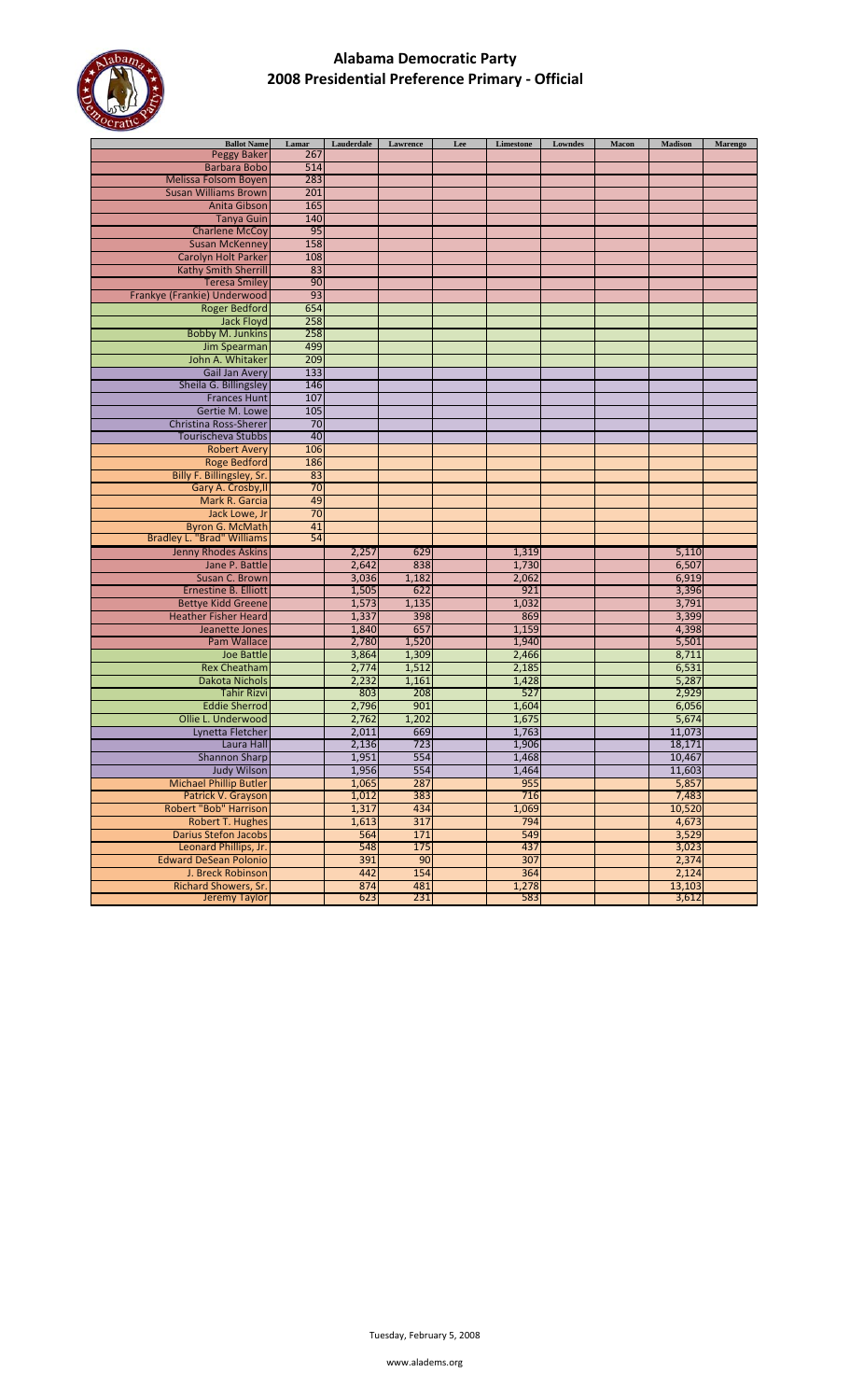

| <b>Ballot Name</b>                    | Lamar | Lauderdale | Lawrence | Lee | Limestone | <b>Lowndes</b> | Macon | Madison | Marengo |
|---------------------------------------|-------|------------|----------|-----|-----------|----------------|-------|---------|---------|
| <b>Brooke Tanner Battle</b>           |       |            |          |     |           |                |       |         |         |
| <b>Jennifer Clarke</b>                |       |            |          |     |           |                |       |         |         |
| Jean H. Gerber                        |       |            |          |     |           |                |       |         |         |
| Linda Haynie Green                    |       |            |          |     |           |                |       |         |         |
| Karen Johnson-Parker                  |       |            |          |     |           |                |       |         |         |
| <b>Janis Martens</b>                  |       |            |          |     |           |                |       |         |         |
| Shannon E. Parks                      |       |            |          |     |           |                |       |         |         |
| Vi Parramore                          |       |            |          |     |           |                |       |         |         |
| <b>Patricia Todd</b>                  |       |            |          |     |           |                |       |         |         |
| <b>Charlie Adams</b>                  |       |            |          |     |           |                |       |         |         |
| <b>Louis Baxley</b>                   |       |            |          |     |           |                |       |         |         |
| Howard J. Bayless, III                |       |            |          |     |           |                |       |         |         |
| <b>Jerome Green</b>                   |       |            |          |     |           |                |       |         |         |
| Raymond L. Johnson, Jr.               |       |            |          |     |           |                |       |         |         |
| Bob Lichenstein, Jr.                  |       |            |          |     |           |                |       |         |         |
| <b>Maurice Mercer</b>                 |       |            |          |     |           |                |       |         |         |
| John Saxon                            |       |            |          |     |           |                |       |         |         |
| <b>Edward Scott</b>                   |       |            |          |     |           |                |       |         |         |
| <b>Holley Camp</b>                    |       |            |          |     |           |                |       |         |         |
| <b>Charlene Cannon</b>                |       |            |          |     |           |                |       |         |         |
| <b>Connie Lewin Goldsby</b>           |       |            |          |     |           |                |       |         |         |
| Kathryn Kerchof                       |       |            |          |     |           |                |       |         |         |
| Raven P. McDonald                     |       |            |          |     |           |                |       |         |         |
| Joyce R. Rice                         |       |            |          |     |           |                |       |         |         |
| Terri A. Sewell                       |       |            |          |     |           |                |       |         |         |
| Catherine S. Stoddard                 |       |            |          |     |           |                |       |         |         |
| Melissa Y. Thomas                     |       |            |          |     |           |                |       |         |         |
| Linda Verin                           |       |            |          |     |           |                |       |         |         |
| Ba-Shen T. Welch                      |       |            |          |     |           |                |       |         |         |
| <b>Chase Adcox</b>                    |       |            |          |     |           |                |       |         |         |
| <b>Jeff Beans</b>                     |       |            |          |     |           |                |       |         |         |
| <b>Robert R. Binion</b>               |       |            |          |     |           |                |       |         |         |
| David R. Camp                         |       |            |          |     |           |                |       |         |         |
| <b>Roderick T. Cooks</b>              |       |            |          |     |           |                |       |         |         |
| John Crenshaw<br><b>Chris DeHaven</b> |       |            |          |     |           |                |       |         |         |
|                                       |       |            |          |     |           |                |       |         |         |
| <b>Alan Friday</b>                    |       |            |          |     |           |                |       |         |         |
| <b>Doug Gillett</b><br>Patrick Lynman |       |            |          |     |           |                |       |         |         |
| Frank D. McPhillips                   |       |            |          |     |           |                |       |         |         |
|                                       |       |            |          |     |           |                |       |         |         |
| George "Doc" Munchus                  |       |            |          |     |           |                |       |         |         |
| John Northrop                         |       |            |          |     |           |                |       |         |         |
| <b>Thomas A. Stoddard</b>             |       |            |          |     |           |                |       |         |         |
| <b>Tyrone Townsend</b>                |       |            |          |     |           |                |       |         |         |
| John Paul Weber                       |       |            |          |     |           |                |       |         |         |
| Lee Winston                           |       |            |          |     |           |                |       |         |         |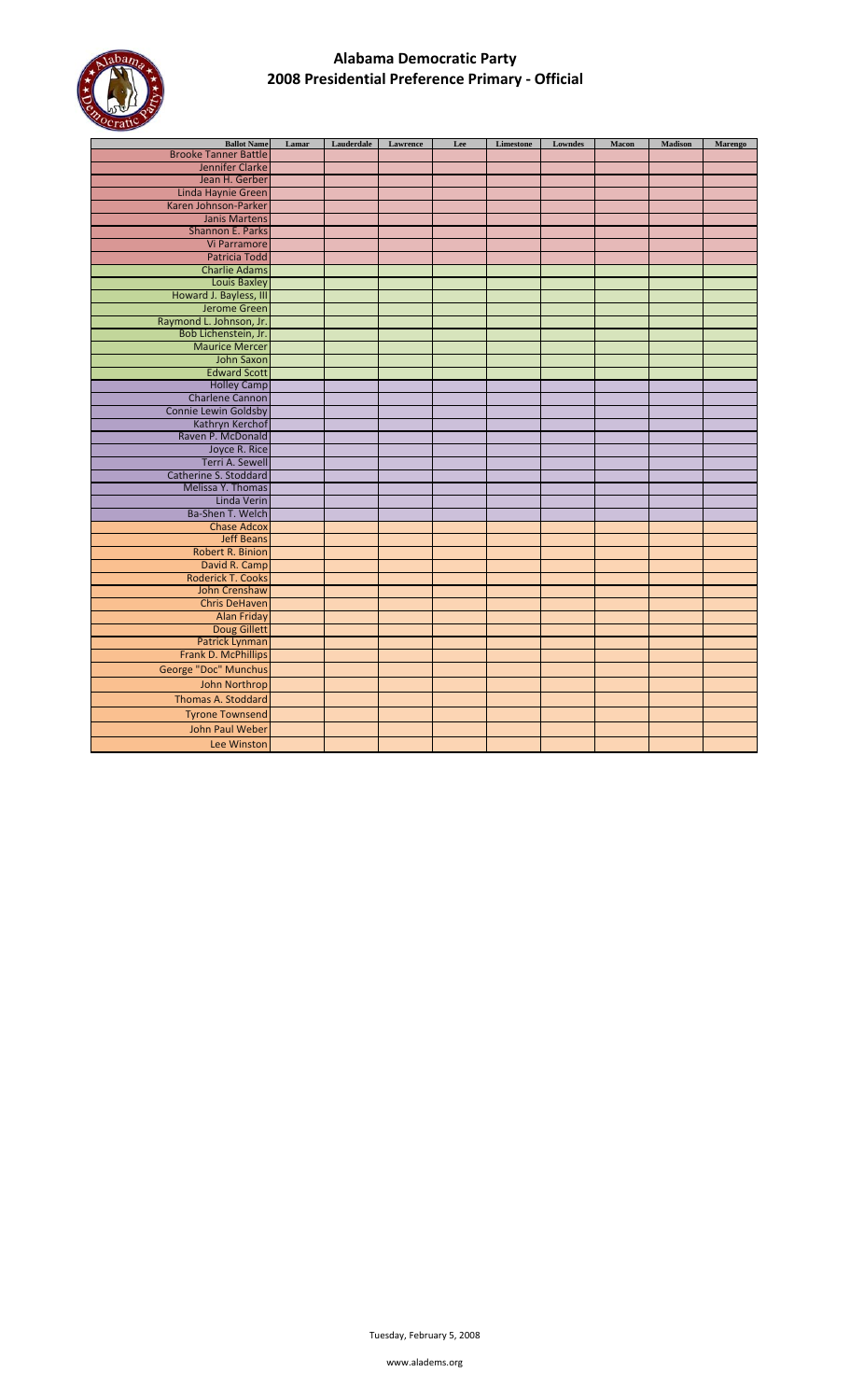

| <b>Ballot Name</b>               | Lamar | Lauderdale | Lawrence | Lee | Limestone | <b>Lowndes</b> | Macon | <b>Madison</b> | Marengo          |
|----------------------------------|-------|------------|----------|-----|-----------|----------------|-------|----------------|------------------|
|                                  |       |            |          |     |           |                |       |                |                  |
| Dale Moore Bryant                |       |            |          |     |           |                |       |                | 184              |
| <b>Helen Carter</b>              |       |            |          |     |           |                |       |                | 293              |
|                                  |       |            |          |     |           |                |       |                |                  |
| Linda Coleman                    |       |            |          |     |           |                |       |                | 210              |
| <b>Sallie Cook</b>               |       |            |          |     |           |                |       |                | 356              |
|                                  |       |            |          |     |           |                |       |                |                  |
| Priscilla Dunn                   |       |            |          |     |           |                |       |                | 157              |
| <b>Bethany Engle</b>             |       |            |          |     |           |                |       |                | 67               |
|                                  |       |            |          |     |           |                |       |                |                  |
| <b>Sheila Crawford Hayes</b>     |       |            |          |     |           |                |       |                | 154              |
|                                  |       |            |          |     |           |                |       |                |                  |
| Gail R. Maddox                   |       |            |          |     |           |                |       |                | 188              |
| Bettye R. Maye                   |       |            |          |     |           |                |       |                | 194              |
|                                  |       |            |          |     |           |                |       |                |                  |
| <b>Wanda Shelby</b>              |       |            |          |     |           |                |       |                | 164              |
| <b>Shelia Smoot</b>              |       |            |          |     |           |                |       |                | 184              |
|                                  |       |            |          |     |           |                |       |                |                  |
| <b>Grover Dunn</b>               |       |            |          |     |           |                |       |                | 217              |
|                                  |       |            |          |     |           |                |       |                |                  |
| Earl F. Hilliard                 |       |            |          |     |           |                |       |                | 336              |
| Barrown D. Lankster              |       |            |          |     |           |                |       |                | 308              |
|                                  |       |            |          |     |           |                |       |                |                  |
| <b>Eric Major</b>                |       |            |          |     |           |                |       |                | 124              |
| E.B. McClain                     |       |            |          |     |           |                |       |                | 203              |
|                                  |       |            |          |     |           |                |       |                |                  |
| Joseph M. Openshaw               |       |            |          |     |           |                |       |                | 78               |
| John "Average Guy" Sheffield     |       |            |          |     |           |                |       |                | 137              |
|                                  |       |            |          |     |           |                |       |                |                  |
| Albert F. Turner, (Jr)           |       |            |          |     |           |                |       |                | 244              |
|                                  |       |            |          |     |           |                |       |                |                  |
| <b>Eddison T. Walters</b>        |       |            |          |     |           |                |       |                | 112              |
| Tala M. Abdullah                 |       |            |          |     |           |                |       |                | 203              |
|                                  |       |            |          |     |           |                |       |                |                  |
| Geri (Horn) Albright             |       |            |          |     |           |                |       |                | 182              |
| Louise Alexander                 |       |            |          |     |           |                |       |                | 284              |
|                                  |       |            |          |     |           |                |       |                |                  |
| <b>Katherine Baker</b>           |       |            |          |     |           |                |       |                | 288              |
| <b>Melanie Bouyer</b>            |       |            |          |     |           |                |       |                | 88               |
|                                  |       |            |          |     |           |                |       |                |                  |
| LaKeisha M. Chestnut             |       |            |          |     |           |                |       |                | 757              |
|                                  |       |            |          |     |           |                |       |                |                  |
| Merika Coleman                   |       |            |          |     |           |                |       |                | 300              |
| Daron Drew                       |       |            |          |     |           |                |       |                | 70               |
|                                  |       |            |          |     |           |                |       |                |                  |
| Millie Lee Dulaney               |       |            |          |     |           |                |       |                | 106              |
| Patricia Evans                   |       |            |          |     |           |                |       |                | 335              |
|                                  |       |            |          |     |           |                |       |                |                  |
| Georgia Gray Hampton             |       |            |          |     |           |                |       |                | 108              |
|                                  |       |            |          |     |           |                |       |                |                  |
| Patricia Bozeman Henderson       |       |            |          |     |           |                |       |                | 201              |
| <b>Gaynell Hendricks</b>         |       |            |          |     |           |                |       |                | 128              |
|                                  |       |            |          |     |           |                |       |                |                  |
| Lorraine Holifield               |       |            |          |     |           |                |       |                | 161              |
| Mildred D. Horn                  |       |            |          |     |           |                |       |                | 119              |
|                                  |       |            |          |     |           |                |       |                |                  |
| Cora A. Jones                    |       |            |          |     |           |                |       |                | 326              |
|                                  |       |            |          |     |           |                |       |                |                  |
| Kendra Key                       |       |            |          |     |           |                |       |                | 192              |
| <b>Toni McElroy</b>              |       |            |          |     |           |                |       |                | 39               |
|                                  |       |            |          |     |           |                |       |                |                  |
| Anna Owen                        |       |            |          |     |           |                |       |                | 142              |
| Synethia "C.C." Perkins Pettaway |       |            |          |     |           |                |       |                | 409              |
|                                  |       |            |          |     |           |                |       |                |                  |
| Jo Celeste Pettway               |       |            |          |     |           |                |       |                | 493              |
|                                  |       |            |          |     |           |                |       |                | 37               |
| Isabel Rubio                     |       |            |          |     |           |                |       |                |                  |
| Terry W. Banks                   |       |            |          |     |           |                |       |                | 178              |
|                                  |       |            |          |     |           |                |       |                |                  |
| Calvin L. Beale                  |       |            |          |     |           |                |       |                | 67               |
| <b>Mitchell Congress</b>         |       |            |          |     |           |                |       |                | 750              |
|                                  |       |            |          |     |           |                |       |                |                  |
| <b>Bill Dawson</b>               |       |            |          |     |           |                |       |                | 85               |
|                                  |       |            |          |     |           |                |       |                |                  |
| <b>Chris England</b>             |       |            |          |     |           |                |       |                | 191              |
| Ralph W. Ervin                   |       |            |          |     |           |                |       |                | 277              |
|                                  |       |            |          |     |           |                |       |                |                  |
| <b>Alex Flachsbart</b>           |       |            |          |     |           |                |       |                | $\overline{25}$  |
| <b>David Harris</b>              |       |            |          |     |           |                |       |                | $\overline{77}$  |
|                                  |       |            |          |     |           |                |       |                |                  |
| <b>Robert Harris</b>             |       |            |          |     |           |                |       |                | 97               |
| Earl Hilliard, Jr.               |       |            |          |     |           |                |       |                | 657              |
|                                  |       |            |          |     |           |                |       |                |                  |
| <b>Fred Horn</b>                 |       |            |          |     |           |                |       |                | 74               |
|                                  |       |            |          |     |           |                |       |                | $\overline{22}$  |
| <b>Horace Huntley</b>            |       |            |          |     |           |                |       |                |                  |
| <b>Michael Jackson</b>           |       |            |          |     |           |                |       |                | 252              |
|                                  |       |            |          |     |           |                |       |                |                  |
| Thomas E. Jackson                |       |            |          |     |           |                |       |                | 480              |
| Anthony A. Johnson               |       |            |          |     |           |                |       |                | 59               |
|                                  |       |            |          |     |           |                |       |                |                  |
| Michael A. Lavender              |       |            |          |     |           |                |       |                | $\overline{25}$  |
| Kobi Little                      |       |            |          |     |           |                |       |                | 42               |
|                                  |       |            |          |     |           |                |       |                |                  |
| <b>Wendell Major</b>             |       |            |          |     |           |                |       |                | 24               |
|                                  |       |            |          |     |           |                |       |                |                  |
| Jemichael Manora                 |       |            |          |     |           |                |       |                | 11               |
| <b>Edward E. May</b>             |       |            |          |     |           |                |       |                | 28               |
|                                  |       |            |          |     |           |                |       |                |                  |
| Artis (A.J.) McCampbell          |       |            |          |     |           |                |       |                | 907              |
| John Meehan                      |       |            |          |     |           |                |       |                | $\overline{9}$   |
|                                  |       |            |          |     |           |                |       |                |                  |
| <b>Christopher Mosley</b>        |       |            |          |     |           |                |       |                | $\overline{27}$  |
|                                  |       |            |          |     |           |                |       |                | 74               |
| Sherman L. Norfleet              |       |            |          |     |           |                |       |                |                  |
| <b>David Russell</b>             |       |            |          |     |           |                |       |                | 40               |
|                                  |       |            |          |     |           |                |       |                |                  |
| <b>Yusuf Abdus Salaam</b>        |       |            |          |     |           |                |       |                | 65               |
|                                  |       |            |          |     |           |                |       |                | $\overline{9}$   |
| <b>Marquelon Sigler</b>          |       |            |          |     |           |                |       |                |                  |
| <b>Bobby Singleton</b>           |       |            |          |     |           |                |       |                | 704              |
|                                  |       |            |          |     |           |                |       |                |                  |
| Gene "Face" Smith                |       |            |          |     |           |                |       |                | 13               |
| Thurston S. Smith                |       |            |          |     |           |                |       |                | $\boldsymbol{8}$ |
|                                  |       |            |          |     |           |                |       |                |                  |
| James L. Thomas                  |       |            |          |     |           |                |       |                | 143              |
| Damon T. Watson                  |       |            |          |     |           |                |       |                | $\overline{9}$   |
|                                  |       |            |          |     |           |                |       |                |                  |
| Iva Williams                     |       |            |          |     |           |                |       |                | 18               |
|                                  |       |            |          |     |           |                |       |                |                  |
| Lawrence Wofford                 |       |            |          |     |           |                |       |                | 127              |
| <b>Antwon Bernard Womack</b>     |       |            |          |     |           |                |       |                | 38               |
|                                  |       |            |          |     |           |                |       |                |                  |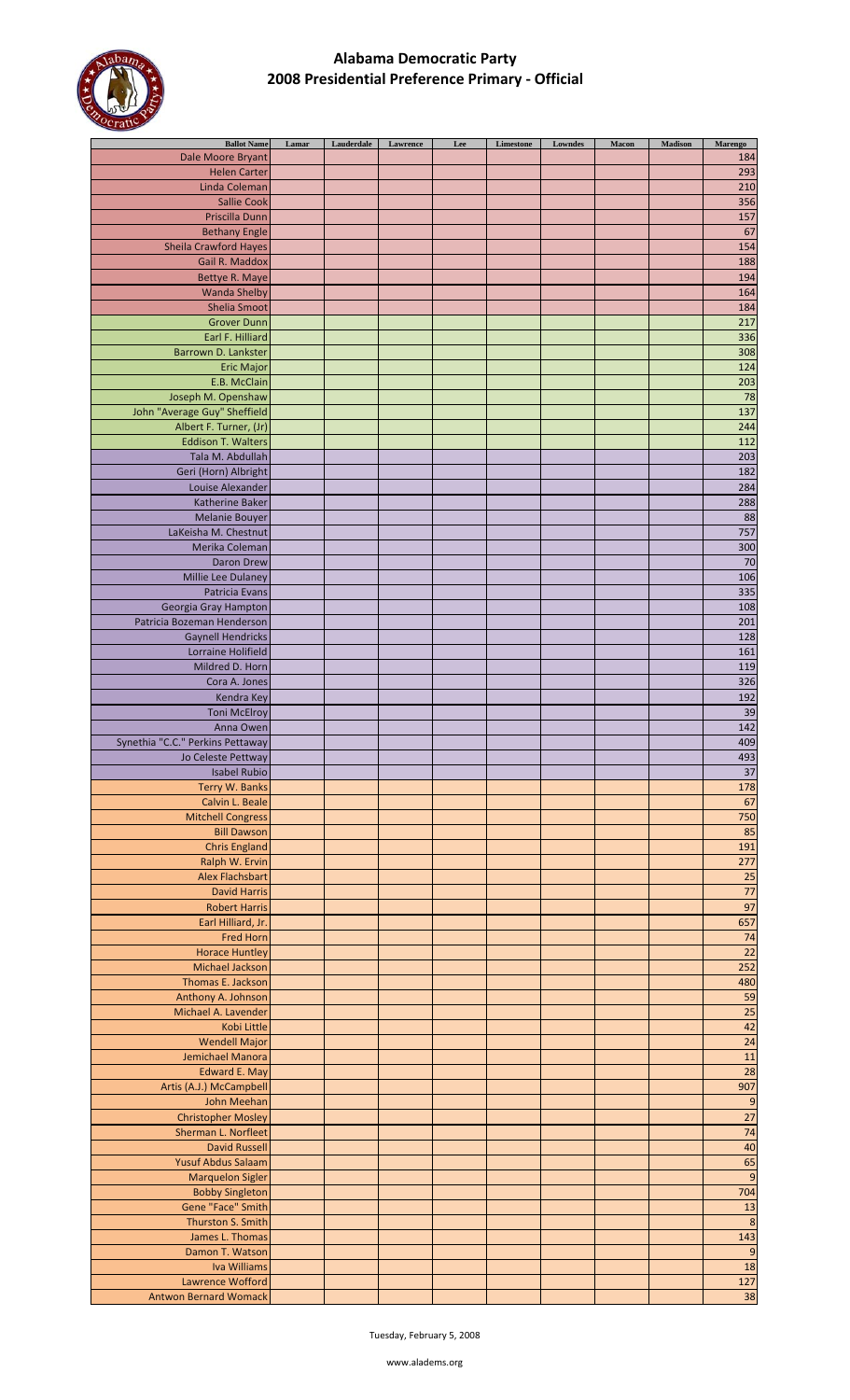

| <b>Ballot Name</b>            | <b>Marion</b> | Marshall | Mobile | Monroe | Montgomery | Morgan | Perry | <b>Pickens</b> | Pike  | Randolph |
|-------------------------------|---------------|----------|--------|--------|------------|--------|-------|----------------|-------|----------|
| <b>Pamela Modling Baker</b>   |               |          | 6,594  | 311    |            |        |       |                |       |          |
| Lynda Malone                  |               |          | 7,606  | 401    |            |        |       |                |       |          |
| <b>Brenda Ellis McMillian</b> |               |          | 6,989  | 287    |            |        |       |                |       |          |
| Barbara L. Turner             |               |          | 6,813  | 435    |            |        |       |                |       |          |
|                               |               |          |        |        |            |        |       |                |       |          |
| <b>Skip Brutkiewicz</b>       |               |          | 5,056  | 204    |            |        |       |                |       |          |
| James E. Buskey               |               |          | 6,951  | 309    |            |        |       |                |       |          |
| William "Bill" Clark          |               |          | 6,585  | 403    |            |        |       |                |       |          |
| Louis A. Ladnier              |               |          | 4,257  | 180    |            |        |       |                |       |          |
| Herbert V. Stallworth         |               |          | 4,151  | 231    |            |        |       |                |       |          |
| Elaine M. Buker               |               |          | 11,821 | 709    |            |        |       |                |       |          |
| Helen C. Camp                 |               |          | 12,589 | 706    |            |        |       |                |       |          |
| Patricia Lewis                |               |          | 15,423 | 977    |            |        |       |                |       |          |
|                               |               |          |        |        |            |        |       |                |       |          |
| Cleon Bolden                  |               |          | 10,761 | 323    |            |        |       |                |       |          |
| <b>Frank Camp</b>             |               |          | 7,052  | 344    |            |        |       |                |       |          |
| Thomas E. Jackson             |               |          | 11,609 | 1,104  |            |        |       |                |       |          |
| Lorenzo A. Martin             |               |          | 8,998  | 471    |            |        |       |                |       |          |
| Ronald J. Shirley             |               |          | 4,695  | 272    |            |        |       |                |       |          |
| <b>Bradley Warren</b>         |               |          | 6,839  | 312    |            |        |       |                |       |          |
| <b>Beatrice Brooks</b>        |               |          |        |        | 2,256      |        |       |                | 445   |          |
| Tyna D. Davis                 |               |          |        |        | 2,441      |        |       |                | 458   |          |
|                               |               |          |        |        |            |        |       |                | 491   |          |
| Ann Hubbert                   |               |          |        |        | 2,505      |        |       |                |       |          |
| Mary S. King                  |               |          |        |        | 2,299      |        |       |                | 442   |          |
| <b>Peggy Mobley</b>           |               |          |        |        | 2,247      |        |       |                | 438   |          |
| <b>Paul "Fetch" Carnes</b>    |               |          |        |        | 819        |        |       |                | 161   |          |
| <b>Joe Cottle</b>             |               |          |        |        | 1,102      |        |       |                | 179   |          |
| <b>Warren Davis</b>           |               |          |        |        | 1,647      |        |       |                | 286   |          |
| Terance "Watch Dog" Dawson    |               |          |        |        | 1,191      |        |       |                | 206   |          |
| <b>Douglas Freeman</b>        |               |          |        |        | 1,111      |        |       |                | 197   |          |
|                               |               |          |        |        |            |        |       |                |       |          |
| <b>Larry Grewelle</b>         |               |          |        |        | 702        |        |       |                | 72    |          |
| <b>Ronnie Helms</b>           |               |          |        |        | 1,010      |        |       |                | 247   |          |
| Al Henley                     |               |          |        |        | 754        |        |       |                | 109   |          |
| <b>Herbert Ivery</b>          |               |          |        |        | 508        |        |       |                | 106   |          |
| <b>Daniel Robinson</b>        |               |          |        |        | 772        |        |       |                | 136   |          |
| Glen Zorn                     |               |          |        |        | 689        |        |       |                | 99    |          |
| Shemika D. Brown              |               |          |        |        | 3,725      |        |       |                | 626   |          |
| Maxine H. Ervin               |               |          |        |        | 2,831      |        |       |                | 221   |          |
| Tamara "Tammy Knight" Fleming |               |          |        |        |            |        |       |                | 460   |          |
|                               |               |          |        |        | 4,776      |        |       |                |       |          |
| Donna K. Franklin             |               |          |        |        | 1,774      |        |       |                | 347   |          |
| Shelia P. Garrison            |               |          |        |        | 1,710      |        |       |                | 229   |          |
| Evonne M. Jackson             |               |          |        |        | 2,423      |        |       |                | 309   |          |
| Rebecca M. Jackson            |               |          |        |        | 2,442      |        |       |                | 260   |          |
| Jean C. Jones                 |               |          |        |        | 1,270      |        |       |                | 295   |          |
| Candace Kimble                |               |          |        |        | 1,715      |        |       |                | 176   |          |
| Melissa J. McNeil             |               |          |        |        | 1,400      |        |       |                | 135   |          |
| <b>Harriett Ivory Means</b>   |               |          |        |        |            |        |       |                | 252   |          |
|                               |               |          |        |        | 1,566      |        |       |                |       |          |
| Sonya Smith                   |               |          |        |        | 1,789      |        |       |                | 275   |          |
| Cynthia L. Walker             |               |          |        |        | 2,512      |        |       |                | 299   |          |
| Alma Lois West                |               |          |        |        | 1,107      |        |       |                | 187   |          |
| Lorenza M. Bedgood            |               |          |        |        | 2,063      |        |       |                | 276   |          |
| <b>Oscar Berry, III</b>       |               |          |        |        | 1,964      |        |       |                | 258   |          |
| <b>Bernest Brooks</b>         |               |          |        |        | 1,008      |        |       |                | 292   |          |
| <b>Jerome Gray</b>            |               |          |        |        | 3,410      |        |       |                | 489   |          |
| <b>Curtis Harvey</b>          |               |          |        |        | 1,465      |        |       |                | 210   |          |
| Roy Hightower, II             |               |          |        |        | 1,822      |        |       |                | 265   |          |
|                               |               |          |        |        |            |        |       |                |       |          |
| Andre F. Howard               |               |          |        |        | 2,289      |        |       |                | 127   |          |
| <b>Curtis Jernigan</b>        |               |          |        |        | 1,259      |        |       |                | 177   |          |
| <b>Tracy Larkin</b>           |               |          |        |        | 7,504      |        |       |                | 1,022 |          |
| Larry E. Matthews             |               |          |        |        | 748        |        |       |                | 110   |          |
| Brandon L. McGee, Jr.         |               |          |        |        | 951        |        |       |                | 110   |          |
| John McGowan                  |               |          |        |        | 1,529      |        |       |                | 293   |          |
| <b>Elbert Lee Means</b>       |               |          |        |        | 1,207      |        |       |                | 164   |          |
| <b>Maverick D. Roberts</b>    |               |          |        |        | 665        |        |       |                | 53    |          |
| Jerome Upshaw                 |               |          |        |        | 2,222      |        |       |                | 360   |          |
|                               |               |          |        |        |            |        |       |                |       |          |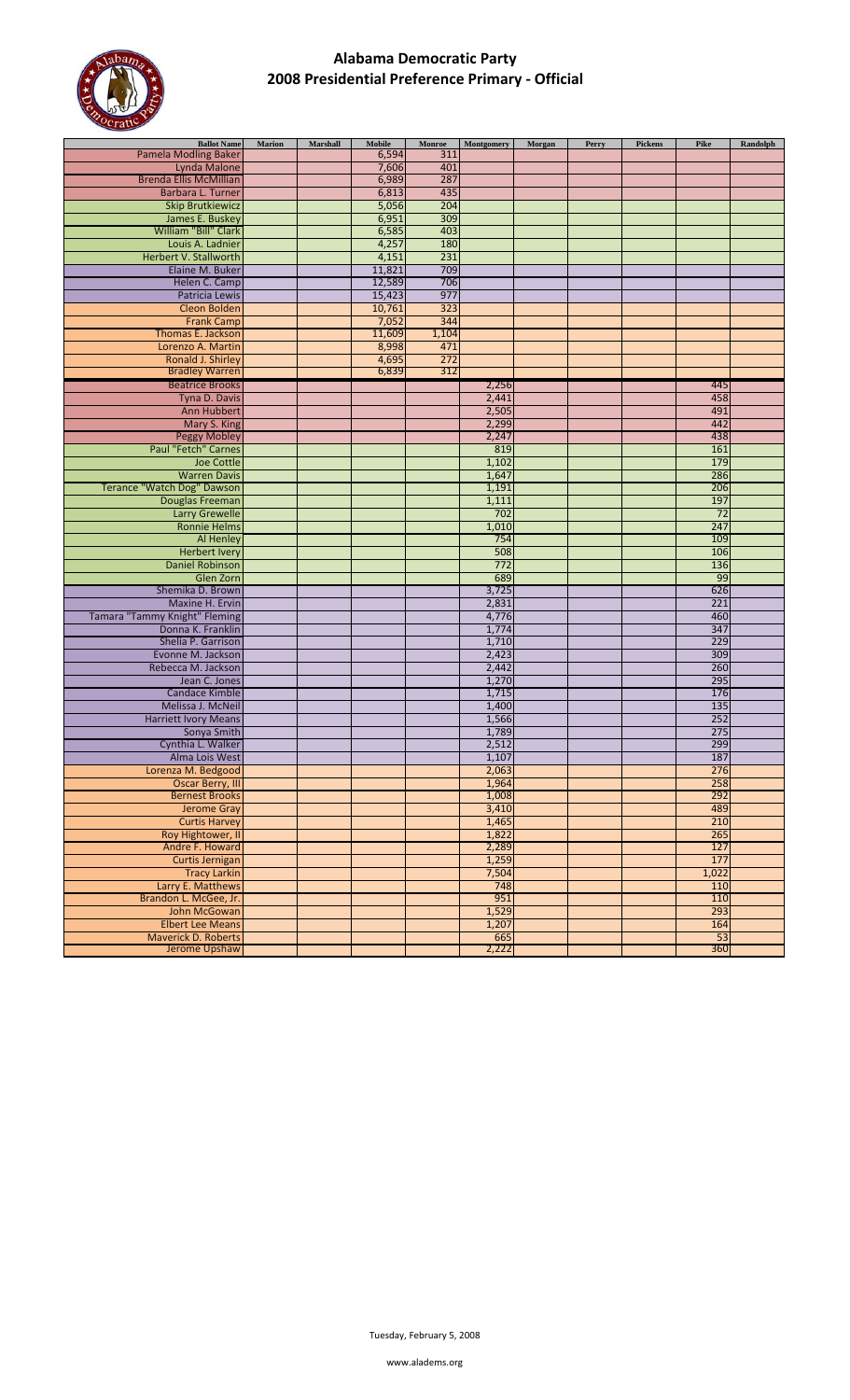

| <b>Ballot Name</b>            | Marion | Marshall | <b>Mobile</b> | Monroe | Montgomery | Morgan | Perry | <b>Pickens</b> | Pike | Randolph          |
|-------------------------------|--------|----------|---------------|--------|------------|--------|-------|----------------|------|-------------------|
| Doris S. Barron               |        |          |               |        | 1,519      |        |       |                |      | 519               |
| Ella B. Bell                  |        |          |               |        | 2,544      |        |       |                |      | 411               |
| <b>Judy West Bell</b>         |        |          |               |        | 1,222      |        |       |                |      | 414               |
| <b>Janet Thomas May</b>       |        |          |               |        | 2,192      |        |       |                |      | 499               |
| Lydia Satcher                 |        |          |               |        | 902        |        |       |                |      | 248               |
| <b>Sharon Wheeler</b>         |        |          |               |        | 1,671      |        |       |                |      | $\frac{443}{385}$ |
| Ronald J. Caldwell            |        |          |               |        | 1,677      |        |       |                |      |                   |
| Fred Gray, Jr.                |        |          |               |        | 2,258      |        |       |                |      | 400               |
| <b>Tom Radney</b>             |        |          |               |        | 1,666      |        |       |                |      | 516               |
| <b>Joe Reed</b>               |        |          |               |        | 2,182      |        |       |                |      | 408               |
| <b>Barbara Bigsby Boyd</b>    |        |          |               |        | 3,530      |        |       |                |      | 260               |
| Christine R. Bradshaw         |        |          |               |        | 1,377      |        |       |                |      | 98                |
| Janet Y. Buskey               |        |          |               |        | 5,661      |        |       |                |      | 130               |
| Suzanne M. Cade               |        |          |               |        | 900        |        |       |                |      | $\frac{59}{96}$   |
| Sharon R. Calhoun             |        |          |               |        | 4,919      |        |       |                |      |                   |
| Charlotte A. Clark-Frieson    |        |          |               |        | 707        |        |       |                |      | 467               |
| <b>Kristin Dionne Frazier</b> |        |          |               |        | 1,214      |        |       |                |      | 41                |
| <b>Robin Chelsie Garrison</b> |        |          |               |        | 952        |        |       |                |      | $\frac{44}{33}$   |
| Jer'Donna Harper              |        |          |               |        | 1,217      |        |       |                |      |                   |
| <b>Barbara Howard</b>         |        |          |               |        | 3,326      |        |       |                |      | $\frac{85}{50}$   |
| Arielle Jackson               |        |          |               |        | 1,549      |        |       |                |      |                   |
| Jacqueline Larry-Whitfield    |        |          |               |        | 1,357      |        |       |                |      | $\frac{43}{56}$   |
| <b>Rebecca Marion</b>         |        |          |               |        | 685        |        |       |                |      |                   |
| <b>Carolyn Millender</b>      |        |          |               |        | 902        |        |       |                |      | 17                |
| Sabrina Sumbry                |        |          |               |        | 618        |        |       |                |      | $\overline{23}$   |
| Connie L. Taylor              |        |          |               |        | 1,984      |        |       |                |      | 63                |
| Pebblin W. Warren             |        |          |               |        | 1,085      |        |       |                |      | $\overline{25}$   |
| Glenn L. Allen                |        |          |               |        | 1,543      |        |       |                |      | 104               |
| <b>Albert Bell</b>            |        |          |               |        | 2,909      |        |       |                |      | 245               |
| William "Bill" Brown, Jr.     |        |          |               |        | 2,484      |        |       |                |      | 117               |
| Arthur L. Dowdell             |        |          |               |        | 1,056      |        |       |                |      | 85                |
| Gyasi O. Fitch                |        |          |               |        | 401        |        |       |                |      | $\overline{23}$   |
| Aubrey Ford, Jr.              |        |          |               |        | 1,824      |        |       |                |      | 80                |
| <b>John Andrew Harris</b>     |        |          |               |        | 1,128      |        |       |                |      | 124               |
| <b>Unzell Kelley</b>          |        |          |               |        | 488        |        |       |                |      |                   |
| Frank H. Lee                  |        |          |               |        | 1,163      |        |       |                |      | $\frac{58}{77}$   |
| <b>Julian McPhillips</b>      |        |          |               |        | 5,063      |        |       |                |      | $\frac{78}{57}$   |
| Harold D. Powell              |        |          |               |        | 765        |        |       |                |      |                   |
| Quinton T. Ross, Jr.          |        |          |               |        | 7,308      |        |       |                |      | 154               |
| Jefferson Underwood, III      |        |          |               |        | 4,897      |        |       |                |      | 44                |
| David B. Washington           |        |          |               |        | 901        |        |       |                |      | 45                |
| John Roger Zellars            |        |          |               |        | 365        |        |       |                |      | 78                |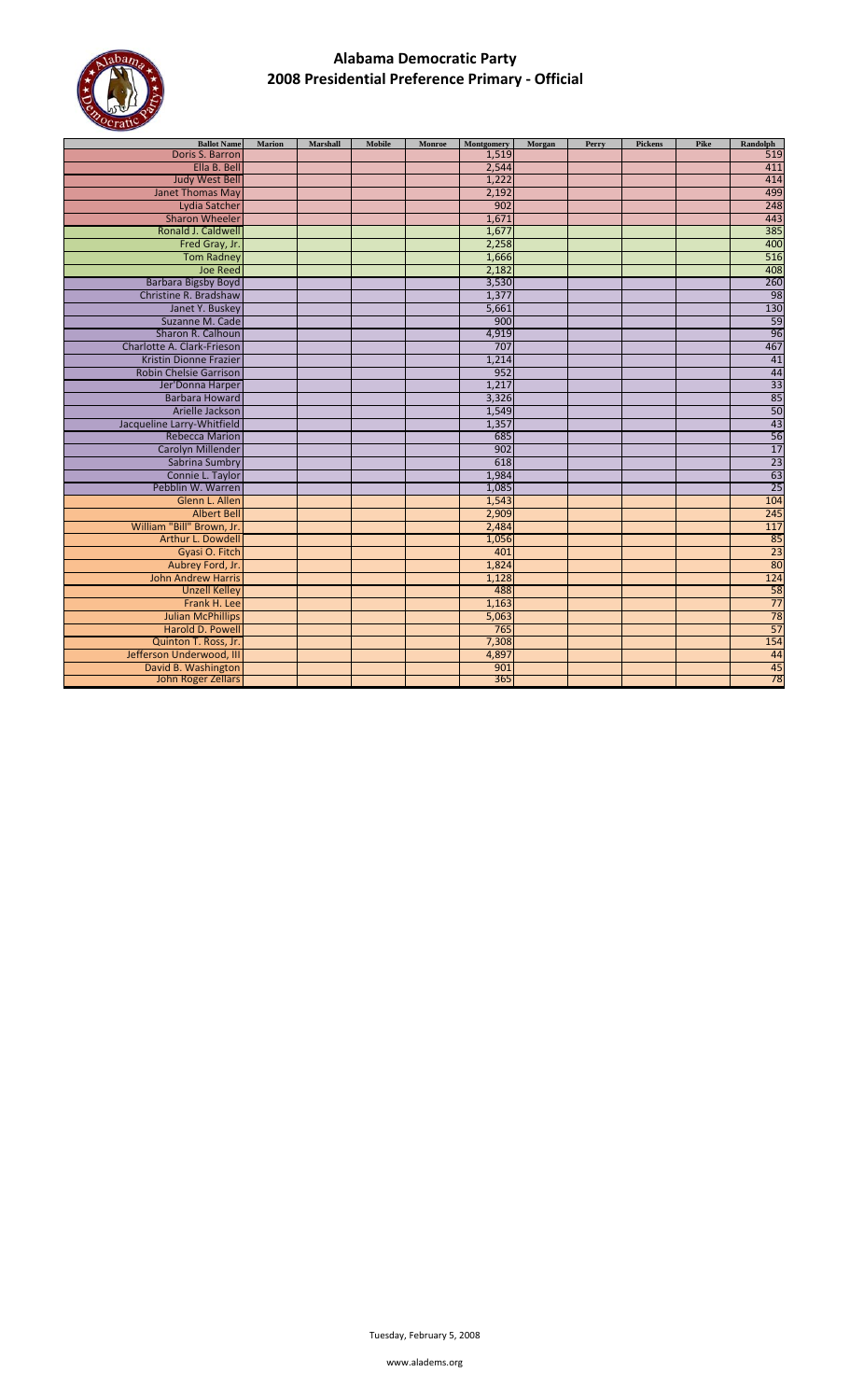

| <b>Ballot Name</b>                | Marion | Marshall | Mobile | Monroe | Montgomery | Morgan | Perry | <b>Pickens</b> | Pike | Randolph |
|-----------------------------------|--------|----------|--------|--------|------------|--------|-------|----------------|------|----------|
| <b>Peggy Baker</b>                | 662    | 1,863    |        |        |            | 1,246  |       | 170            |      |          |
| <b>Barbara Bobo</b>               | 703    | 1,673    |        |        |            | 714    |       | 214            |      |          |
| Melissa Folsom Boyen              | 802    | 2,022    |        |        |            | 1,131  |       | 129            |      |          |
| <b>Susan Williams Brown</b>       | 568    | 1,409    |        |        |            | 927    |       | 114            |      |          |
| Anita Gibson                      | 369    | 1,141    |        |        |            | 627    |       | 107            |      |          |
| <b>Tanya Guin</b>                 | 465    | 529      |        |        |            | 252    |       | 67             |      |          |
| <b>Charlene McCoy</b>             | 208    | 823      |        |        |            | 390    |       | 46             |      |          |
| <b>Susan McKenney</b>             | 337    | 1,322    |        |        |            | 514    |       | 93             |      |          |
| Carolyn Holt Parker               | 361    | 1,016    |        |        |            | 847    |       | 77             |      |          |
| <b>Kathy Smith Sherrill</b>       | 368    | 676      |        |        |            | 460    |       | 72             |      |          |
| <b>Teresa Smiley</b>              | 305    | 693      |        |        |            | 369    |       | 50             |      |          |
| Frankye (Frankie) Underwood       | 247    | 614      |        |        |            | 395    |       | 37             |      |          |
| <b>Roger Bedford</b>              | 1,759  | 2,898    |        |        |            | 1,746  |       | 230            |      |          |
| <b>Jack Floyd</b>                 | 724    | 2,337    |        |        |            | 1,155  |       | 171            |      |          |
| <b>Bobby M. Junkins</b>           | 765    | 1,838    |        |        |            | 1,107  |       | 177            |      |          |
| <b>Jim Spearman</b>               | 828    | 2,144    |        |        |            | 1,339  |       | 152            |      |          |
| John A. Whitaker                  | 661    | 2,170    |        |        |            | 1,161  |       | 116            |      |          |
| <b>Gail Jan Avery</b>             | 190    | 643      |        |        |            | 438    |       | 146            |      |          |
| Sheila G. Billingsley             | 161    | 553      |        |        |            | 350    |       | 143            |      |          |
|                                   | 183    | 616      |        |        |            | 417    |       | 153            |      |          |
| <b>Frances Hunt</b>               | 124    |          |        |        |            | 318    |       | 113            |      |          |
| Gertie M. Lowe                    |        | 453      |        |        |            |        |       |                |      |          |
| Christina Ross-Sherer             | 84     | 366      |        |        |            | 251    |       | 79             |      |          |
| Tourischeva Stubbs                | 65     | 233      |        |        |            | 211    |       | 60             |      |          |
| <b>Robert Avery</b>               | 147    | 605      |        |        |            | 383    |       | 144            |      |          |
| <b>Roge Bedford</b>               | 231    | 398      |        |        |            | 331    |       | 112            |      |          |
| Billy F. Billingsley, Sr.         | 90     | 471      |        |        |            | 277    |       | 96             |      |          |
| Gary A. Crosby, II                | 76     | 314      |        |        |            | 274    |       | 67             |      |          |
| Mark R. Garcia                    | 85     | 338      |        |        |            | 224    |       | 70             |      |          |
| Jack Lowe, Jr                     | 89     | 377      |        |        |            | 264    |       | 86             |      |          |
| <b>Byron G. McMath</b>            | 51     | 175      |        |        |            | 128    |       | 42             |      |          |
| <b>Bradley L. "Brad" Williams</b> | 99     | 377      |        |        |            | 273    |       | 88             |      |          |
| Jenny Rhodes Askins               |        |          |        |        |            | 1,011  |       |                |      |          |
| Jane P. Battle                    |        |          |        |        |            | 1,223  |       |                |      |          |
| Susan C. Brown                    |        |          |        |        |            | 1,651  |       |                |      |          |
| <b>Ernestine B. Elliott</b>       |        |          |        |        |            | 1,119  |       |                |      |          |
| <b>Bettye Kidd Greene</b>         |        |          |        |        |            | 765    |       |                |      |          |
| <b>Heather Fisher Heard</b>       |        |          |        |        |            | 661    |       |                |      |          |
| Jeanette Jones                    |        |          |        |        |            | 831    |       |                |      |          |
| Pam Wallace                       |        |          |        |        |            | 1,355  |       |                |      |          |
| Joe Battle                        |        |          |        |        |            | 1,742  |       |                |      |          |
| <b>Rex Cheatham</b>               |        |          |        |        |            | 2,069  |       |                |      |          |
| Dakota Nichols                    |        |          |        |        |            | 984    |       |                |      |          |
| <b>Tahir Rizvi</b>                |        |          |        |        |            | 407    |       |                |      |          |
| <b>Eddie Sherrod</b>              |        |          |        |        |            | 1,281  |       |                |      |          |
| Ollie L. Underwood                |        |          |        |        |            | 1,311  |       |                |      |          |
| Lynetta Fletcher                  |        |          |        |        |            | 1,603  |       |                |      |          |
| Laura Hall                        |        |          |        |        |            | 1,614  |       |                |      |          |
| <b>Shannon Sharp</b>              |        |          |        |        |            | 1,243  |       |                |      |          |
| <b>Judy Wilson</b>                |        |          |        |        |            | 1,150  |       |                |      |          |
| <b>Michael Phillip Butler</b>     |        |          |        |        |            | 841    |       |                |      |          |
| Patrick V. Grayson                |        |          |        |        |            | 653    |       |                |      |          |
| <b>Robert "Bob" Harrison</b>      |        |          |        |        |            | 914    |       |                |      |          |
| Robert T. Hughes                  |        |          |        |        |            | 705    |       |                |      |          |
| Darius Stefon Jacobs              |        |          |        |        |            | 573    |       |                |      |          |
| Leonard Phillips, Jr.             |        |          |        |        |            | 419    |       |                |      |          |
| <b>Edward DeSean Polonio</b>      |        |          |        |        |            |        |       |                |      |          |
| J. Breck Robinson                 |        |          |        |        |            | 357    |       |                |      |          |
|                                   |        |          |        |        |            | 357    |       |                |      |          |
| Richard Showers, Sr.              |        |          |        |        |            | 830    |       |                |      |          |
| <b>Jeremy Taylor</b>              |        |          |        |        |            | 532    |       |                |      |          |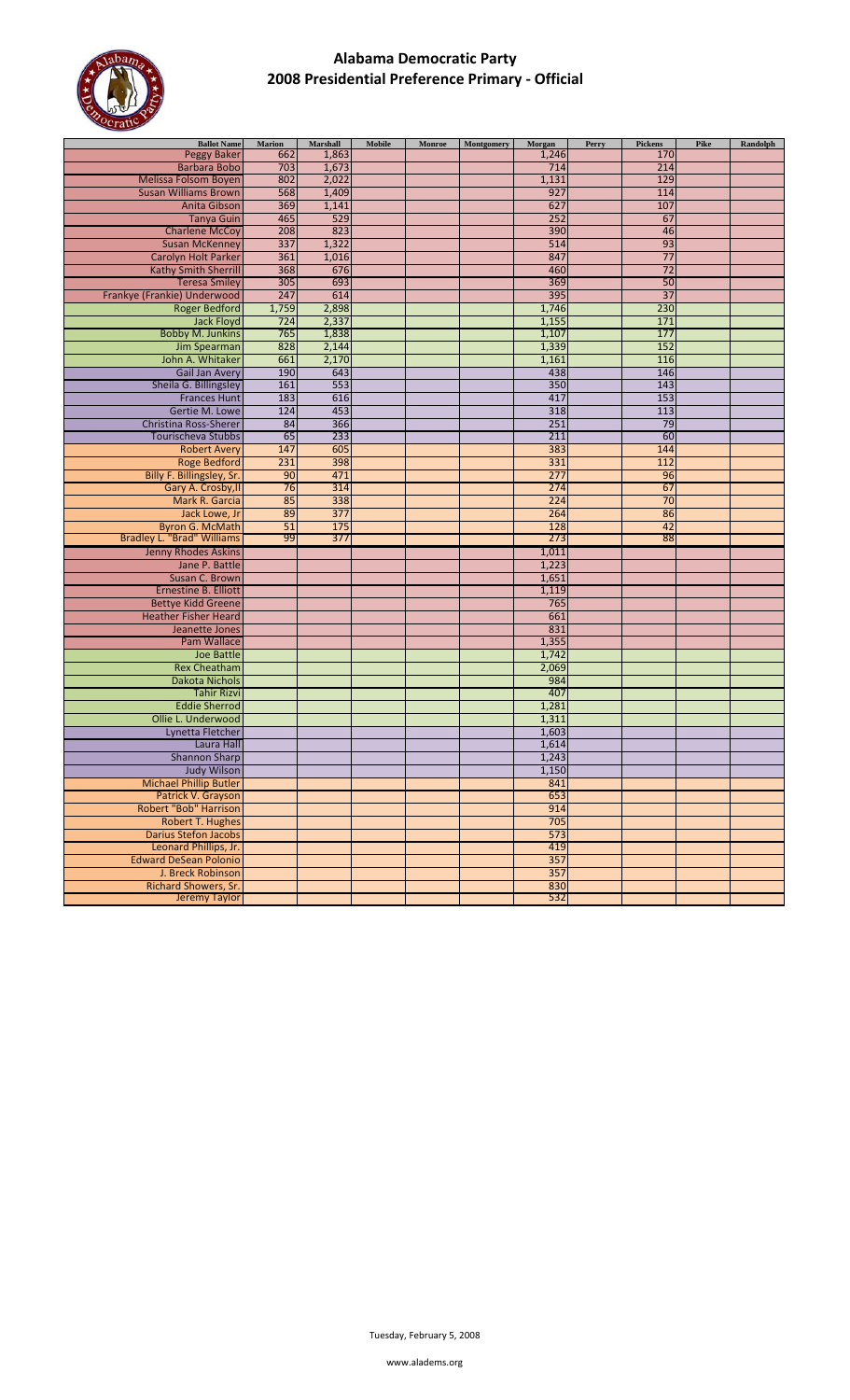

| <b>Ballot Name</b>          | <b>Marion</b> | Marshall | <b>Mobile</b> | Monroe | Montgomery | Morgan | Perry | Pickens | Pike | Randolph |
|-----------------------------|---------------|----------|---------------|--------|------------|--------|-------|---------|------|----------|
| <b>Brooke Tanner Battle</b> |               |          |               |        |            |        |       |         |      |          |
| Jennifer Clarke             |               |          |               |        |            |        |       |         |      |          |
| Jean H. Gerber              |               |          |               |        |            |        |       |         |      |          |
| Linda Haynie Green          |               |          |               |        |            |        |       |         |      |          |
| Karen Johnson-Parker        |               |          |               |        |            |        |       |         |      |          |
| <b>Janis Martens</b>        |               |          |               |        |            |        |       |         |      |          |
| Shannon E. Parks            |               |          |               |        |            |        |       |         |      |          |
| Vi Parramore                |               |          |               |        |            |        |       |         |      |          |
| <b>Patricia Todd</b>        |               |          |               |        |            |        |       |         |      |          |
| <b>Charlie Adams</b>        |               |          |               |        |            |        |       |         |      |          |
| <b>Louis Baxley</b>         |               |          |               |        |            |        |       |         |      |          |
| Howard J. Bayless, III      |               |          |               |        |            |        |       |         |      |          |
| <b>Jerome Green</b>         |               |          |               |        |            |        |       |         |      |          |
| Raymond L. Johnson, Jr.     |               |          |               |        |            |        |       |         |      |          |
| Bob Lichenstein, Jr.        |               |          |               |        |            |        |       |         |      |          |
| <b>Maurice Mercer</b>       |               |          |               |        |            |        |       |         |      |          |
| John Saxon                  |               |          |               |        |            |        |       |         |      |          |
| <b>Edward Scott</b>         |               |          |               |        |            |        |       |         |      |          |
| <b>Holley Camp</b>          |               |          |               |        |            |        |       |         |      |          |
| <b>Charlene Cannon</b>      |               |          |               |        |            |        |       |         |      |          |
| <b>Connie Lewin Goldsby</b> |               |          |               |        |            |        |       |         |      |          |
| Kathryn Kerchof             |               |          |               |        |            |        |       |         |      |          |
| Raven P. McDonald           |               |          |               |        |            |        |       |         |      |          |
| Joyce R. Rice               |               |          |               |        |            |        |       |         |      |          |
| Terri A. Sewell             |               |          |               |        |            |        |       |         |      |          |
| Catherine S. Stoddard       |               |          |               |        |            |        |       |         |      |          |
| Melissa Y. Thomas           |               |          |               |        |            |        |       |         |      |          |
| Linda Verin                 |               |          |               |        |            |        |       |         |      |          |
| Ba-Shen T. Welch            |               |          |               |        |            |        |       |         |      |          |
| <b>Chase Adcox</b>          |               |          |               |        |            |        |       |         |      |          |
| <b>Jeff Beans</b>           |               |          |               |        |            |        |       |         |      |          |
| Robert R. Binion            |               |          |               |        |            |        |       |         |      |          |
| David R. Camp               |               |          |               |        |            |        |       |         |      |          |
| <b>Roderick T. Cooks</b>    |               |          |               |        |            |        |       |         |      |          |
| John Crenshaw               |               |          |               |        |            |        |       |         |      |          |
| <b>Chris DeHaven</b>        |               |          |               |        |            |        |       |         |      |          |
| <b>Alan Friday</b>          |               |          |               |        |            |        |       |         |      |          |
| <b>Doug Gillett</b>         |               |          |               |        |            |        |       |         |      |          |
| Patrick Lynman              |               |          |               |        |            |        |       |         |      |          |
| Frank D. McPhillips         |               |          |               |        |            |        |       |         |      |          |
| George "Doc" Munchus        |               |          |               |        |            |        |       |         |      |          |
| John Northrop               |               |          |               |        |            |        |       |         |      |          |
| Thomas A. Stoddard          |               |          |               |        |            |        |       |         |      |          |
| <b>Tyrone Townsend</b>      |               |          |               |        |            |        |       |         |      |          |
| <b>John Paul Weber</b>      |               |          |               |        |            |        |       |         |      |          |
| Lee Winston                 |               |          |               |        |            |        |       |         |      |          |
|                             |               |          |               |        |            |        |       |         |      |          |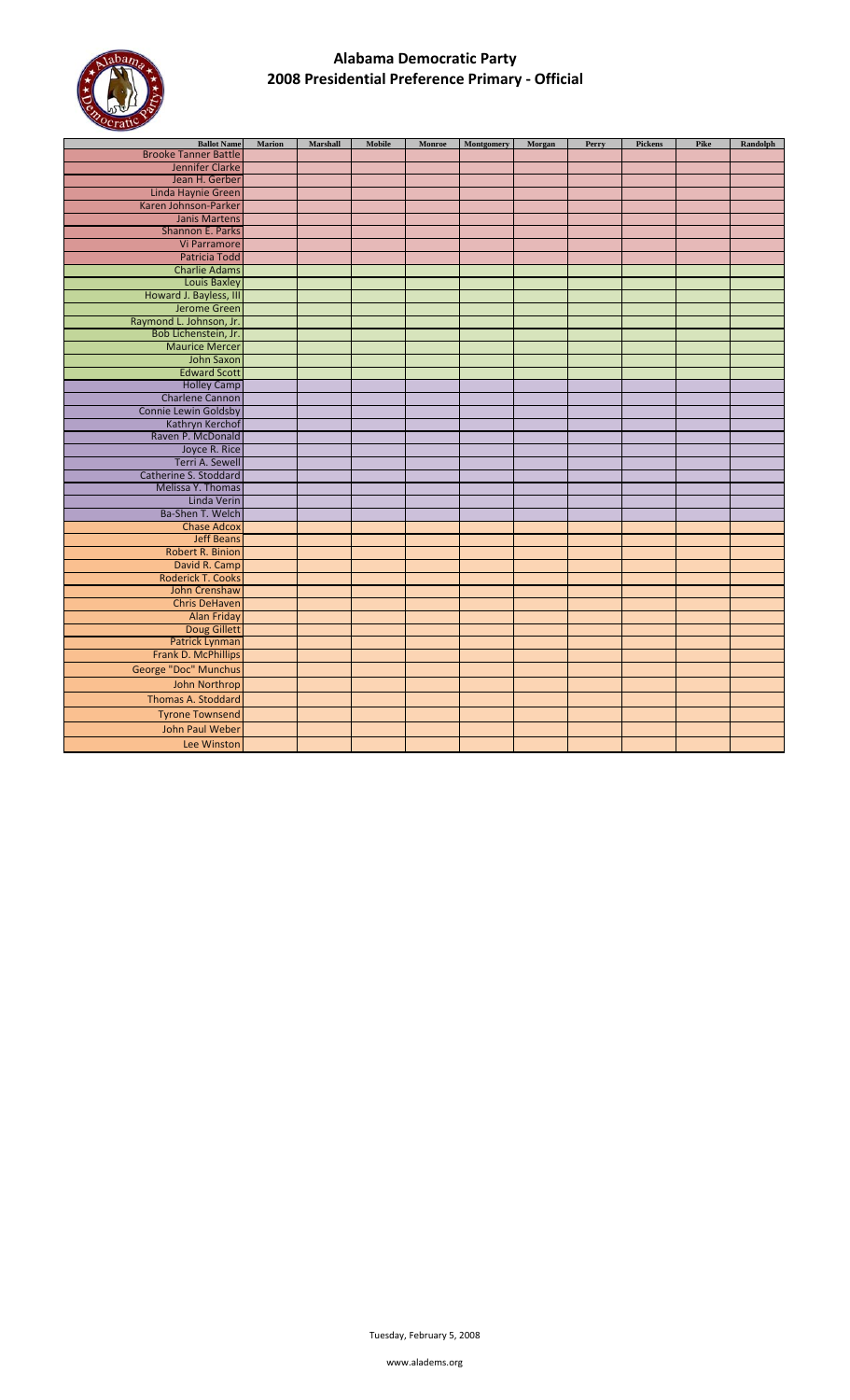

| <b>Ballot Name</b>               | Marion | Marshall | Mobile | Monroe | Montgomery | Morgan | Perry   | Pickens | Pike | Randolph |
|----------------------------------|--------|----------|--------|--------|------------|--------|---------|---------|------|----------|
| Dale Moore Bryant                |        |          |        |        |            |        | 407     | 163     |      |          |
|                                  |        |          |        |        |            |        |         |         |      |          |
| <b>Helen Carter</b>              |        |          |        |        |            |        | 235     | 251     |      |          |
| Linda Coleman                    |        |          |        |        |            |        | 353     | 218     |      |          |
| <b>Sallie Cook</b>               |        |          |        |        |            |        | 289     | 289     |      |          |
|                                  |        |          |        |        |            |        |         |         |      |          |
| Priscilla Dunn                   |        |          |        |        |            |        | 311     | 121     |      |          |
| <b>Bethany Engle</b>             |        |          |        |        |            |        | 77      | 86      |      |          |
| <b>Sheila Crawford Hayes</b>     |        |          |        |        |            |        | 120     | 131     |      |          |
|                                  |        |          |        |        |            |        |         |         |      |          |
| Gail R. Maddox                   |        |          |        |        |            |        | 144     | 186     |      |          |
| Bettye R. Maye                   |        |          |        |        |            |        | 119     | 117     |      |          |
| <b>Wanda Shelby</b>              |        |          |        |        |            |        | 105     | 112     |      |          |
|                                  |        |          |        |        |            |        |         |         |      |          |
| <b>Shelia Smoot</b>              |        |          |        |        |            |        | 374     | 376     |      |          |
| <b>Grover Dunn</b>               |        |          |        |        |            |        | 365     | 215     |      |          |
|                                  |        |          |        |        |            |        | 480     | 311     |      |          |
| Earl F. Hilliard                 |        |          |        |        |            |        |         |         |      |          |
| Barrown D. Lankster              |        |          |        |        |            |        | 165     | 87      |      |          |
| <b>Eric Major</b>                |        |          |        |        |            |        | 141     | 211     |      |          |
|                                  |        |          |        |        |            |        |         |         |      |          |
| E.B. McClain                     |        |          |        |        |            |        | 345     | 198     |      |          |
| Joseph M. Openshaw               |        |          |        |        |            |        | 94      | 104     |      |          |
| John "Average Guy" Sheffield     |        |          |        |        |            |        | 99      | 100     |      |          |
|                                  |        |          |        |        |            |        |         |         |      |          |
| Albert F. Turner, (Jr)           |        |          |        |        |            |        | 447     | 260     |      |          |
| <b>Eddison T. Walters</b>        |        |          |        |        |            |        | 101     | 99      |      |          |
| Tala M. Abdullah                 |        |          |        |        |            |        | 147     | 169     |      |          |
|                                  |        |          |        |        |            |        |         |         |      |          |
| Geri (Horn) Albright             |        |          |        |        |            |        | 158     | 102     |      |          |
| Louise Alexander                 |        |          |        |        |            |        | 122     | 203     |      |          |
| Katherine Baker                  |        |          |        |        |            |        | 207     | 313     |      |          |
|                                  |        |          |        |        |            |        |         |         |      |          |
| <b>Melanie Bouyer</b>            |        |          |        |        |            |        | 58      | 74      |      |          |
| LaKeisha M. Chestnut             |        |          |        |        |            |        | 534     | 306     |      |          |
| Merika Coleman                   |        |          |        |        |            |        | 126     | 154     |      |          |
|                                  |        |          |        |        |            |        |         |         |      |          |
| Daron Drew                       |        |          |        |        |            |        | 50      | 71      |      |          |
| Millie Lee Dulaney               |        |          |        |        |            |        | 78      | 75      |      |          |
| Patricia Evans                   |        |          |        |        |            |        | 245     | 262     |      |          |
|                                  |        |          |        |        |            |        |         |         |      |          |
| Georgia Gray Hampton             |        |          |        |        |            |        | 70      | 90      |      |          |
| Patricia Bozeman Henderson       |        |          |        |        |            |        | 115     | 168     |      |          |
|                                  |        |          |        |        |            |        | 140     | 49      |      |          |
| <b>Gaynell Hendricks</b>         |        |          |        |        |            |        |         |         |      |          |
| Lorraine Holifield               |        |          |        |        |            |        | 130     | 76      |      |          |
| Mildred D. Horn                  |        |          |        |        |            |        | 111     | 78      |      |          |
|                                  |        |          |        |        |            |        |         |         |      |          |
| Cora A. Jones                    |        |          |        |        |            |        | 164     | 249     |      |          |
| Kendra Key                       |        |          |        |        |            |        | 82      | 121     |      |          |
| <b>Toni McElroy</b>              |        |          |        |        |            |        | 46      | 54      |      |          |
|                                  |        |          |        |        |            |        |         |         |      |          |
| Anna Owen                        |        |          |        |        |            |        | 78      | 111     |      |          |
| Synethia "C.C." Perkins Pettaway |        |          |        |        |            |        | 367     | 96      |      |          |
| Jo Celeste Pettway               |        |          |        |        |            |        | 359     | $70\,$  |      |          |
|                                  |        |          |        |        |            |        |         |         |      |          |
| Isabel Rubio                     |        |          |        |        |            |        | 21      | 47      |      |          |
| Terry W. Banks                   |        |          |        |        |            |        | 141     | 192     |      |          |
| Calvin L. Beale                  |        |          |        |        |            |        | 47      | 96      |      |          |
|                                  |        |          |        |        |            |        |         |         |      |          |
| <b>Mitchell Congress</b>         |        |          |        |        |            |        | 98      | 63      |      |          |
| <b>Bill Dawson</b>               |        |          |        |        |            |        | 64      | 87      |      |          |
|                                  |        |          |        |        |            |        |         |         |      |          |
| <b>Chris England</b>             |        |          |        |        |            |        | 174     | 193     |      |          |
| Ralph W. Ervin                   |        |          |        |        |            |        | 73      | 72      |      |          |
| Alex Flachsbart                  |        |          |        |        |            |        | 26      | 31      |      |          |
|                                  |        |          |        |        |            |        |         |         |      |          |
| <b>David Harris</b>              |        |          |        |        |            |        | 65      | 98      |      |          |
| <b>Robert Harris</b>             |        |          |        |        |            |        | 65      | 88      |      |          |
| Earl Hilliard, Jr.               |        |          |        |        |            |        | 446     | 328     |      |          |
|                                  |        |          |        |        |            |        |         |         |      |          |
| <b>Fred Horn</b>                 |        |          |        |        |            |        | 57      | 81      |      |          |
| <b>Horace Huntley</b>            |        |          |        |        |            |        | 18      | 34      |      |          |
| Michael Jackson                  |        |          |        |        |            |        | 613     | 159     |      |          |
|                                  |        |          |        |        |            |        |         |         |      |          |
| Thomas E. Jackson                |        |          |        |        |            |        | 63      | 45      |      |          |
| Anthony A. Johnson               |        |          |        |        |            |        | 36      | 69      |      |          |
| Michael A. Lavender              |        |          |        |        |            |        | 26      | 189     |      |          |
|                                  |        |          |        |        |            |        |         |         |      |          |
| Kobi Little                      |        |          |        |        |            |        | 144     | 58      |      |          |
| <b>Wendell Major</b>             |        |          |        |        |            |        | 20      | 27      |      |          |
| Jemichael Manora                 |        |          |        |        |            |        | 14      | 30      |      |          |
|                                  |        |          |        |        |            |        |         |         |      |          |
| <b>Edward E. May</b>             |        |          |        |        |            |        | 61      | 73      |      |          |
| Artis (A.J.) McCampbell          |        |          |        |        |            |        | 47      | 72      |      |          |
| John Meehan                      |        |          |        |        |            |        | 12      | 16      |      |          |
|                                  |        |          |        |        |            |        |         |         |      |          |
| <b>Christopher Mosley</b>        |        |          |        |        |            |        | 34      | 50      |      |          |
| Sherman L. Norfleet              |        |          |        |        |            |        | 477     | 11      |      |          |
| <b>David Russell</b>             |        |          |        |        |            |        | 30      | 65      |      |          |
|                                  |        |          |        |        |            |        |         |         |      |          |
| <b>Yusuf Abdus Salaam</b>        |        |          |        |        |            |        | 131     | 24      |      |          |
| <b>Marquelon Sigler</b>          |        |          |        |        |            |        | 10      | 12      |      |          |
| <b>Bobby Singleton</b>           |        |          |        |        |            |        | 602     | 262     |      |          |
|                                  |        |          |        |        |            |        |         |         |      |          |
| Gene "Face" Smith                |        |          |        |        |            |        | 7       | 30      |      |          |
| Thurston S. Smith                |        |          |        |        |            |        | $\bf 8$ | 13      |      |          |
| James L. Thomas                  |        |          |        |        |            |        | 109     | 65      |      |          |
|                                  |        |          |        |        |            |        |         |         |      |          |
| Damon T. Watson                  |        |          |        |        |            |        | 11      | 15      |      |          |
| Iva Williams                     |        |          |        |        |            |        | 18      | 31      |      |          |
| Lawrence Wofford                 |        |          |        |        |            |        | 40      | 18      |      |          |
|                                  |        |          |        |        |            |        |         |         |      |          |
| <b>Antwon Bernard Womack</b>     |        |          |        |        |            |        | 18      | 77      |      |          |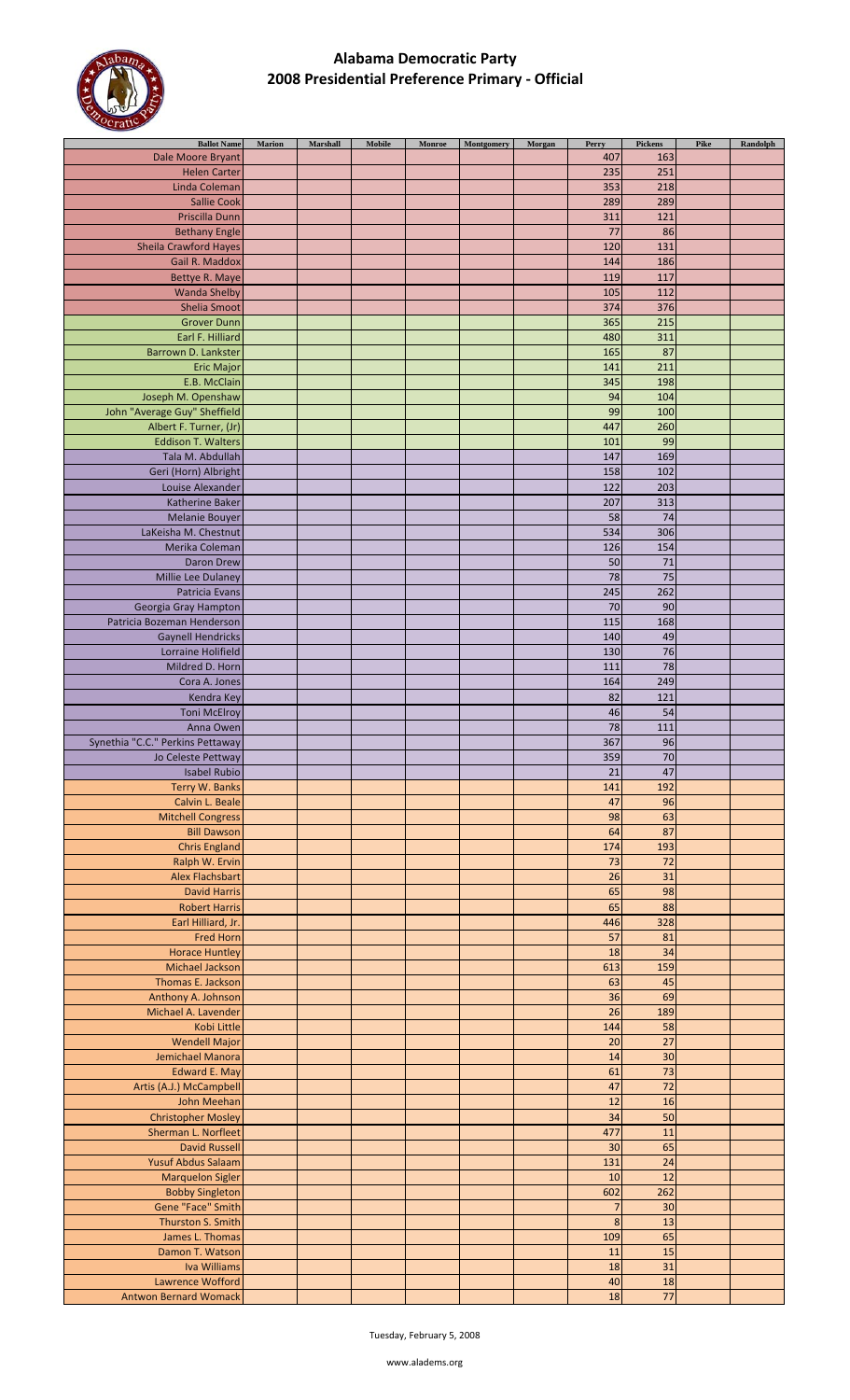

| <b>Ballot Name</b>            | <b>Russell</b> | <b>Shelby</b> | <b>St Clair</b> | <b>Sumter</b> | Talladega | <b>Tallapoosa</b> | <b>Tuscaloosa</b> | Walker | Washington | Wilcox | Winston |
|-------------------------------|----------------|---------------|-----------------|---------------|-----------|-------------------|-------------------|--------|------------|--------|---------|
| Pamela Modling Baker          |                |               |                 |               |           |                   |                   |        | 424        |        |         |
| Lynda Malone                  |                |               |                 |               |           |                   |                   |        | 536        |        |         |
| <b>Brenda Ellis McMillian</b> |                |               |                 |               |           |                   |                   |        | 420        |        |         |
| Barbara L. Turner             |                |               |                 |               |           |                   |                   |        | 494        |        |         |
| <b>Skip Brutkiewicz</b>       |                |               |                 |               |           |                   |                   |        | 299        |        |         |
| James E. Buskey               |                |               |                 |               |           |                   |                   |        | 435        |        |         |
| William "Bill" Clark          |                |               |                 |               |           |                   |                   |        | 529        |        |         |
| Louis A. Ladnier              |                |               |                 |               |           |                   |                   |        | 260        |        |         |
| Herbert V. Stallworth         |                |               |                 |               |           |                   |                   |        | 288        |        |         |
| Elaine M. Buker               |                |               |                 |               |           |                   |                   |        | 522        |        |         |
|                               |                |               |                 |               |           |                   |                   |        |            |        |         |
| Helen C. Camp                 |                |               |                 |               |           |                   |                   |        | 550        |        |         |
| Patricia Lewis                |                |               |                 |               |           |                   |                   |        | 585        |        |         |
| <b>Cleon Bolden</b>           |                |               |                 |               |           |                   |                   |        | 564        |        |         |
| <b>Frank Camp</b>             |                |               |                 |               |           |                   |                   |        | 364        |        |         |
| Thomas E. Jackson             |                |               |                 |               |           |                   |                   |        | 552        |        |         |
| Lorenzo A. Martin             |                |               |                 |               |           |                   |                   |        | 197        |        |         |
| Ronald J. Shirley             |                |               |                 |               |           |                   |                   |        | 153        |        |         |
| <b>Bradley Warren</b>         |                |               |                 |               |           |                   |                   |        | 329        |        |         |
| <b>Beatrice Brooks</b>        |                |               |                 |               |           |                   |                   |        |            |        |         |
| Tyna D. Davis                 |                |               |                 |               |           |                   |                   |        |            |        |         |
| <b>Ann Hubbert</b>            |                |               |                 |               |           |                   |                   |        |            |        |         |
| Mary S. King                  |                |               |                 |               |           |                   |                   |        |            |        |         |
| <b>Peggy Mobley</b>           |                |               |                 |               |           |                   |                   |        |            |        |         |
| Paul "Fetch" Carnes           |                |               |                 |               |           |                   |                   |        |            |        |         |
| Joe Cottle                    |                |               |                 |               |           |                   |                   |        |            |        |         |
| <b>Warren Davis</b>           |                |               |                 |               |           |                   |                   |        |            |        |         |
| Terance "Watch Dog" Dawson    |                |               |                 |               |           |                   |                   |        |            |        |         |
| Douglas Freeman               |                |               |                 |               |           |                   |                   |        |            |        |         |
| <b>Larry Grewelle</b>         |                |               |                 |               |           |                   |                   |        |            |        |         |
| <b>Ronnie Helms</b>           |                |               |                 |               |           |                   |                   |        |            |        |         |
| Al Henley                     |                |               |                 |               |           |                   |                   |        |            |        |         |
| <b>Herbert Ivery</b>          |                |               |                 |               |           |                   |                   |        |            |        |         |
| <b>Daniel Robinson</b>        |                |               |                 |               |           |                   |                   |        |            |        |         |
| Glen Zorn                     |                |               |                 |               |           |                   |                   |        |            |        |         |
| Shemika D. Brown              |                |               |                 |               |           |                   |                   |        |            |        |         |
|                               |                |               |                 |               |           |                   |                   |        |            |        |         |
| Maxine H. Ervin               |                |               |                 |               |           |                   |                   |        |            |        |         |
| Tamara "Tammy Knight" Fleming |                |               |                 |               |           |                   |                   |        |            |        |         |
| Donna K. Franklin             |                |               |                 |               |           |                   |                   |        |            |        |         |
| Shelia P. Garrison            |                |               |                 |               |           |                   |                   |        |            |        |         |
| Evonne M. Jackson             |                |               |                 |               |           |                   |                   |        |            |        |         |
| Rebecca M. Jackson            |                |               |                 |               |           |                   |                   |        |            |        |         |
| Jean C. Jones                 |                |               |                 |               |           |                   |                   |        |            |        |         |
| <b>Candace Kimble</b>         |                |               |                 |               |           |                   |                   |        |            |        |         |
| Melissa J. McNeil             |                |               |                 |               |           |                   |                   |        |            |        |         |
| <b>Harriett Ivory Means</b>   |                |               |                 |               |           |                   |                   |        |            |        |         |
| Sonya Smith                   |                |               |                 |               |           |                   |                   |        |            |        |         |
| Cynthia L. Walker             |                |               |                 |               |           |                   |                   |        |            |        |         |
| Alma Lois West                |                |               |                 |               |           |                   |                   |        |            |        |         |
| Lorenza M. Bedgood            |                |               |                 |               |           |                   |                   |        |            |        |         |
| Oscar Berry, III              |                |               |                 |               |           |                   |                   |        |            |        |         |
| <b>Bernest Brooks</b>         |                |               |                 |               |           |                   |                   |        |            |        |         |
| <b>Jerome Gray</b>            |                |               |                 |               |           |                   |                   |        |            |        |         |
| <b>Curtis Harvey</b>          |                |               |                 |               |           |                   |                   |        |            |        |         |
| Roy Hightower, II             |                |               |                 |               |           |                   |                   |        |            |        |         |
| Andre F. Howard               |                |               |                 |               |           |                   |                   |        |            |        |         |
| <b>Curtis Jernigan</b>        |                |               |                 |               |           |                   |                   |        |            |        |         |
| <b>Tracy Larkin</b>           |                |               |                 |               |           |                   |                   |        |            |        |         |
| Larry E. Matthews             |                |               |                 |               |           |                   |                   |        |            |        |         |
| Brandon L. McGee, Jr.         |                |               |                 |               |           |                   |                   |        |            |        |         |
| John McGowan                  |                |               |                 |               |           |                   |                   |        |            |        |         |
| <b>Elbert Lee Means</b>       |                |               |                 |               |           |                   |                   |        |            |        |         |
| <b>Maverick D. Roberts</b>    |                |               |                 |               |           |                   |                   |        |            |        |         |
| Jerome Upshaw                 |                |               |                 |               |           |                   |                   |        |            |        |         |
|                               |                |               |                 |               |           |                   |                   |        |            |        |         |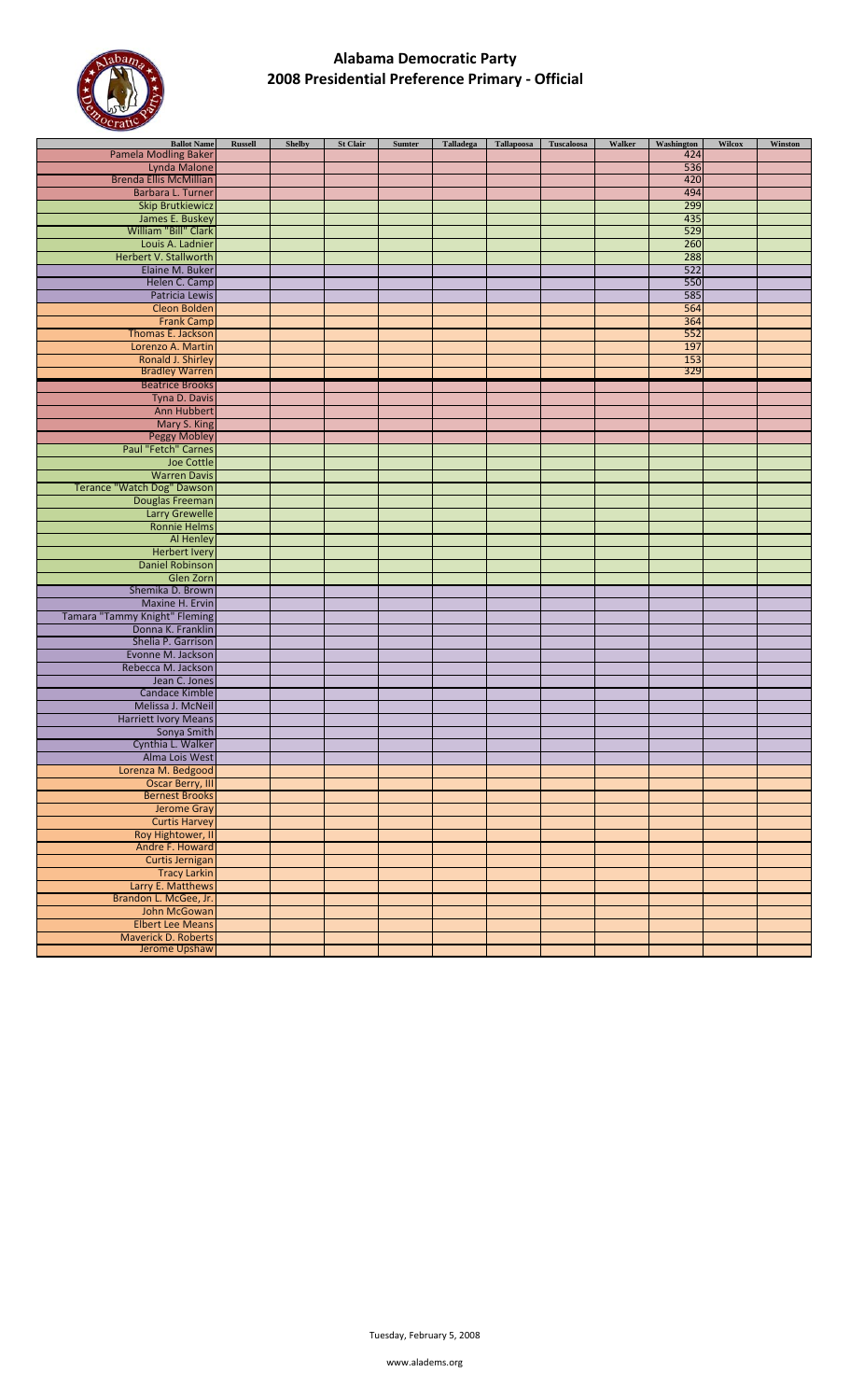

| <b>Ballot Name</b>            | <b>Russell</b> | <b>Shelby</b> | St Clair | <b>Sumter</b> | Talladega | <b>Tallapoosa</b> | <b>Tuscaloosa</b> | Walker | Washington | Wilcox | Winston |
|-------------------------------|----------------|---------------|----------|---------------|-----------|-------------------|-------------------|--------|------------|--------|---------|
| Doris S. Barron               | 1,027          |               |          |               | 1,737     | 731               |                   |        |            |        |         |
| Ella B. Bell                  | 733            |               |          |               | 1,463     | 596               |                   |        |            |        |         |
| <b>Judy West Bell</b>         | 710            |               |          |               | 1,541     | 584               |                   |        |            |        |         |
| <b>Janet Thomas May</b>       | 778            |               |          |               | 1,509     | 664               |                   |        |            |        |         |
| Lydia Satcher                 | 472            |               |          |               | 886       | 443               |                   |        |            |        |         |
| <b>Sharon Wheeler</b>         | 708            |               |          |               | 1,556     | 726               |                   |        |            |        |         |
| Ronald J. Caldwell            | 971            |               |          |               | 1,856     | 737               |                   |        |            |        |         |
| Fred Gray, Jr.                | 987            |               |          |               | 1,765     | 714               |                   |        |            |        |         |
| <b>Tom Radney</b>             | 892            |               |          |               | 1,772     | 1,128             |                   |        |            |        |         |
| <b>Joe Reed</b>               | 961            |               |          |               | 1,832     | 699               |                   |        |            |        |         |
| <b>Barbara Bigsby Boyd</b>    | 553            |               |          |               | 2,696     | 515               |                   |        |            |        |         |
| Christine R. Bradshaw         | 359            |               |          |               | 545       | 264               |                   |        |            |        |         |
| Janet Y. Buskey               | 246            |               |          |               | 710       | 380               |                   |        |            |        |         |
| Suzanne M. Cade               | 205            |               |          |               | 387       | 141               |                   |        |            |        |         |
| Sharon R. Calhoun             | 468            |               |          |               | 1,407     | 413               |                   |        |            |        |         |
| Charlotte A. Clark-Frieson    | 188            |               |          |               | 498       | 234               |                   |        |            |        |         |
| <b>Kristin Dionne Frazier</b> | 230            |               |          |               | 511       | 141               |                   |        |            |        |         |
| Robin Chelsie Garrison        | 138            |               |          |               | 240       | 88                |                   |        |            |        |         |
| Jer'Donna Harper              | 268            |               |          |               | 348       | 113               |                   |        |            |        |         |
| <b>Barbara Howard</b>         | 597            |               |          |               | 724       | 320               |                   |        |            |        |         |
| Arielle Jackson               | 341            |               |          |               | 658       | 174               |                   |        |            |        |         |
| Jacqueline Larry-Whitfield    | 239            |               |          |               | 416       | 123               |                   |        |            |        |         |
| <b>Rebecca Marion</b>         | 143            |               |          |               | 276       | 941               |                   |        |            |        |         |
| Carolyn Millender             | 76             |               |          |               | 643       | 61                |                   |        |            |        |         |
| Sabrina Sumbry                | 1,393          |               |          |               | 208       | 59                |                   |        |            |        |         |
| Connie L. Taylor              | 321            |               |          |               | 691       | 222               |                   |        |            |        |         |
| Pebblin W. Warren             | 124            |               |          |               | 146       | 153               |                   |        |            |        |         |
| Glenn L. Allen                | 638            |               |          |               | 867       | 274               |                   |        |            |        |         |
| <b>Albert Bell</b>            | 628            |               |          |               | 2,204     | 488               |                   |        |            |        |         |
| William "Bill" Brown, Jr.     | 549            |               |          |               | 1,033     | 274               |                   |        |            |        |         |
| Arthur L. Dowdell             | 583            |               |          |               | 672       | 276               |                   |        |            |        |         |
| Gyasi O. Fitch                | 140            |               |          |               | 205       | 70                |                   |        |            |        |         |
| Aubrey Ford, Jr.              | 619            |               |          |               | 727       | 286               |                   |        |            |        |         |
| <b>John Andrew Harris</b>     | 355            |               |          |               | 709       | 734               |                   |        |            |        |         |
| <b>Unzell Kelley</b>          | 208            |               |          |               | 507       | 462               |                   |        |            |        |         |
| Frank H. Lee                  | 294            |               |          |               | 492       | 185               |                   |        |            |        |         |
| <b>Julian McPhillips</b>      | 246            |               |          |               | 474       | 336               |                   |        |            |        |         |
| Harold D. Powell              | 304            |               |          |               | 543       | 124               |                   |        |            |        |         |
| Quinton T. Ross, Jr.          | 395            |               |          |               | 824       | 505               |                   |        |            |        |         |
| Jefferson Underwood, III      | 234            |               |          |               | 565       | 129               |                   |        |            |        |         |
| David B. Washington           | 331            |               |          |               | 438       | 138               |                   |        |            |        |         |
| John Roger Zellars            | 115            |               |          |               | 437       | 209               |                   |        |            |        |         |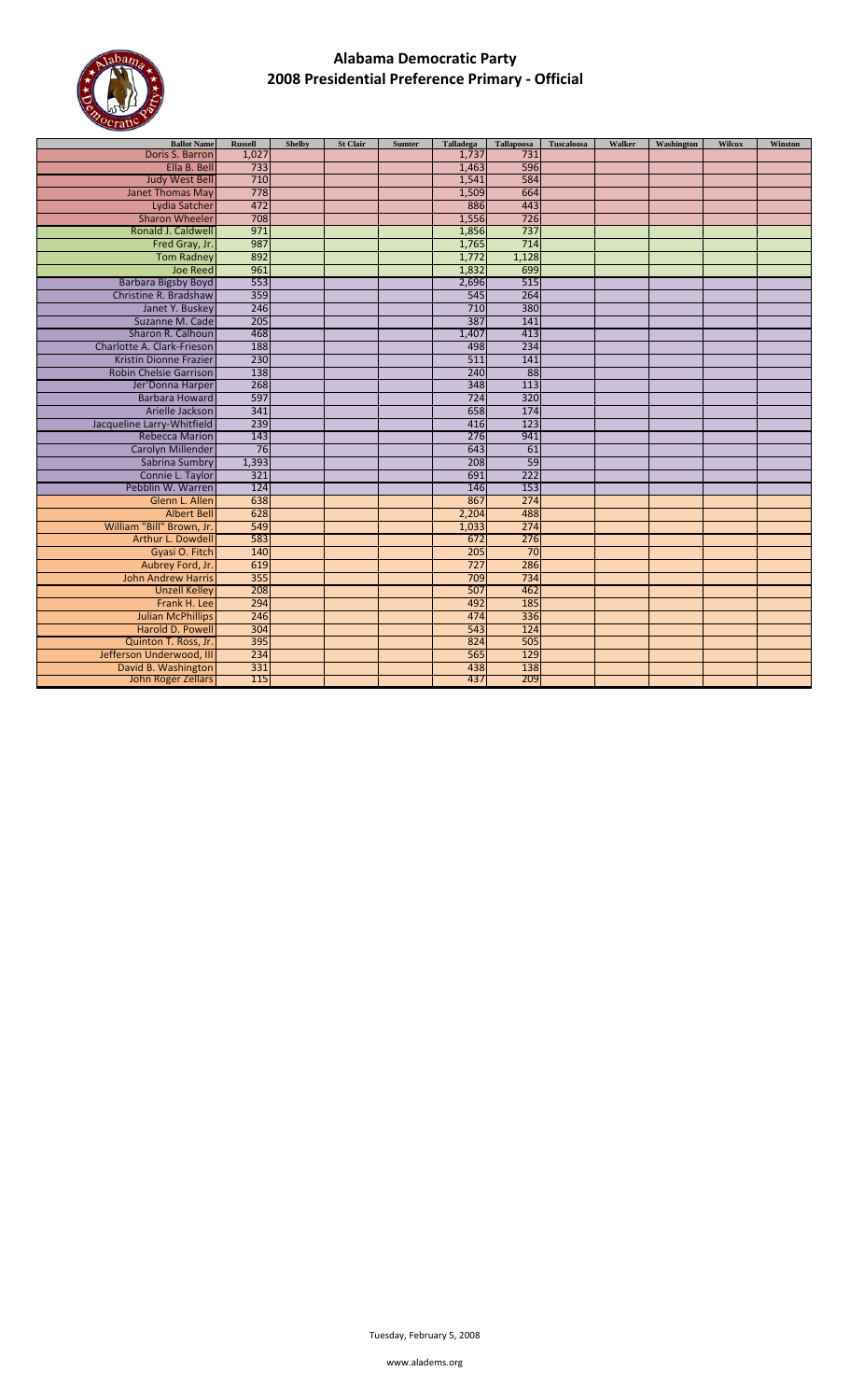

| <b>Ballot Name</b>                | <b>Russell</b> | <b>Shelby</b> | <b>St Clair</b>  | Sumter | Talladega | Tallapoosa | Tuscaloosa | Walker | Washington | <b>Wilcox</b> | Winston                                                                  |
|-----------------------------------|----------------|---------------|------------------|--------|-----------|------------|------------|--------|------------|---------------|--------------------------------------------------------------------------|
| <b>Peggy Baker</b>                |                |               | 102              |        |           |            |            | 2,186  |            |               | 426                                                                      |
| <b>Barbara Bobo</b>               |                |               | 80               |        |           |            |            | 1,862  |            |               | 415                                                                      |
| <b>Melissa Folsom Boyen</b>       |                |               | 97               |        |           |            |            | 1,908  |            |               | 554                                                                      |
| <b>Susan Williams Brown</b>       |                |               | 64               |        |           |            |            | 1,446  |            |               | $\overline{322}$                                                         |
| Anita Gibson                      |                |               | 67               |        |           |            |            | 980    |            |               | 226                                                                      |
| <b>Tanya Guin</b>                 |                |               | $\overline{35}$  |        |           |            |            | 2,289  |            |               | 224                                                                      |
| <b>Charlene McCoy</b>             |                |               | 26               |        |           |            |            | 671    |            |               | 167                                                                      |
| <b>Susan McKenney</b>             |                |               | 55               |        |           |            |            | 1,146  |            |               | 188                                                                      |
| <b>Carolyn Holt Parker</b>        |                |               | 44               |        |           |            |            | 797    |            |               | 230                                                                      |
| Kathy Smith Sherrill              |                |               | 50               |        |           |            |            | 557    |            |               | 169                                                                      |
| <b>Teresa Smiley</b>              |                |               | 38               |        |           |            |            | 675    |            |               | 172                                                                      |
| Frankye (Frankie) Underwood       |                |               | 45               |        |           |            |            | 2,274  |            |               |                                                                          |
| <b>Roger Bedford</b>              |                |               | 144              |        |           |            |            | 3,673  |            |               | $\frac{203}{960}$                                                        |
|                                   |                |               | $\overline{132}$ |        |           |            |            | 2,006  |            |               |                                                                          |
| <b>Jack Floyd</b>                 |                |               |                  |        |           |            |            |        |            |               | $\frac{461}{346}$                                                        |
| <b>Bobby M. Junkins</b>           |                |               | 140              |        |           |            |            | 1,765  |            |               |                                                                          |
| Jim Spearman                      |                |               | 100              |        |           |            |            | 2,430  |            |               | 513                                                                      |
| John A. Whitaker                  |                |               | 94               |        |           |            |            | 2,187  |            |               | 412                                                                      |
| Gail Jan Avery                    |                |               | 44               |        |           |            |            | 630    |            |               | 91                                                                       |
| Sheila G. Billingsley             |                |               | 41               |        |           |            |            | 589    |            |               | 103                                                                      |
| Frances Hunt                      |                |               | 37               |        |           |            |            | 560    |            |               | $\frac{94}{75}$ $\frac{59}{36}$                                          |
| Gertie M. Lowe                    |                |               | 36               |        |           |            |            | 402    |            |               |                                                                          |
| Christina Ross-Sherer             |                |               | 19               |        |           |            |            | 515    |            |               |                                                                          |
| <b>Tourischeva Stubbs</b>         |                |               | 20               |        |           |            |            | 228    |            |               |                                                                          |
| <b>Robert Avery</b>               |                |               | 55               |        |           |            |            | 447    |            |               | $\overline{77}$                                                          |
| <b>Roge Bedford</b>               |                |               | 21               |        |           |            |            | 407    |            |               | 104                                                                      |
| Billy F. Billingsley, Sr.         |                |               | 26               |        |           |            |            | 290    |            |               | 77                                                                       |
| Gary A. Crosby, II                |                |               | 23               |        |           |            |            | 493    |            |               |                                                                          |
| Mark R. Garcia                    |                |               | 19               |        |           |            |            | 249    |            |               | $\begin{array}{r} \n \overline{45} \\  60 \\  \hline\n 70\n \end{array}$ |
| Jack Lowe, Jr                     |                |               | 33               |        |           |            |            | 221    |            |               |                                                                          |
| Byron G. McMath                   |                |               | 11               |        |           |            |            | 962    |            |               | $\overline{36}$                                                          |
| <b>Bradley L. "Brad" Williams</b> |                |               | $\overline{25}$  |        |           |            |            | 269    |            |               | 65                                                                       |
|                                   |                |               |                  |        |           |            |            |        |            |               |                                                                          |
| Jenny Rhodes Askins               |                |               |                  |        |           |            |            |        |            |               |                                                                          |
| Jane P. Battle                    |                |               |                  |        |           |            |            |        |            |               |                                                                          |
| Susan C. Brown                    |                |               |                  |        |           |            |            |        |            |               |                                                                          |
| Ernestine B. Elliott              |                |               |                  |        |           |            |            |        |            |               |                                                                          |
| <b>Bettye Kidd Greene</b>         |                |               |                  |        |           |            |            |        |            |               |                                                                          |
| <b>Heather Fisher Heard</b>       |                |               |                  |        |           |            |            |        |            |               |                                                                          |
| Jeanette Jones                    |                |               |                  |        |           |            |            |        |            |               |                                                                          |
| <b>Pam Wallace</b>                |                |               |                  |        |           |            |            |        |            |               |                                                                          |
| Joe Battle                        |                |               |                  |        |           |            |            |        |            |               |                                                                          |
| <b>Rex Cheatham</b>               |                |               |                  |        |           |            |            |        |            |               |                                                                          |
| <b>Dakota Nichols</b>             |                |               |                  |        |           |            |            |        |            |               |                                                                          |
| <b>Tahir Rizvi</b>                |                |               |                  |        |           |            |            |        |            |               |                                                                          |
| <b>Eddie Sherrod</b>              |                |               |                  |        |           |            |            |        |            |               |                                                                          |
| Ollie L. Underwood                |                |               |                  |        |           |            |            |        |            |               |                                                                          |
| Lynetta Fletcher                  |                |               |                  |        |           |            |            |        |            |               |                                                                          |
| Laura Hall                        |                |               |                  |        |           |            |            |        |            |               |                                                                          |
| Shannon Sharp                     |                |               |                  |        |           |            |            |        |            |               |                                                                          |
| <b>Judy Wilson</b>                |                |               |                  |        |           |            |            |        |            |               |                                                                          |
| <b>Michael Phillip Butler</b>     |                |               |                  |        |           |            |            |        |            |               |                                                                          |
| Patrick V. Grayson                |                |               |                  |        |           |            |            |        |            |               |                                                                          |
| <b>Robert "Bob" Harrison</b>      |                |               |                  |        |           |            |            |        |            |               |                                                                          |
|                                   |                |               |                  |        |           |            |            |        |            |               |                                                                          |
| <b>Robert T. Hughes</b>           |                |               |                  |        |           |            |            |        |            |               |                                                                          |
| <b>Darius Stefon Jacobs</b>       |                |               |                  |        |           |            |            |        |            |               |                                                                          |
| Leonard Phillips, Jr.             |                |               |                  |        |           |            |            |        |            |               |                                                                          |
| <b>Edward DeSean Polonio</b>      |                |               |                  |        |           |            |            |        |            |               |                                                                          |
| J. Breck Robinson                 |                |               |                  |        |           |            |            |        |            |               |                                                                          |
| Richard Showers, Sr.              |                |               |                  |        |           |            |            |        |            |               |                                                                          |
| Jeremy Taylor                     |                |               |                  |        |           |            |            |        |            |               |                                                                          |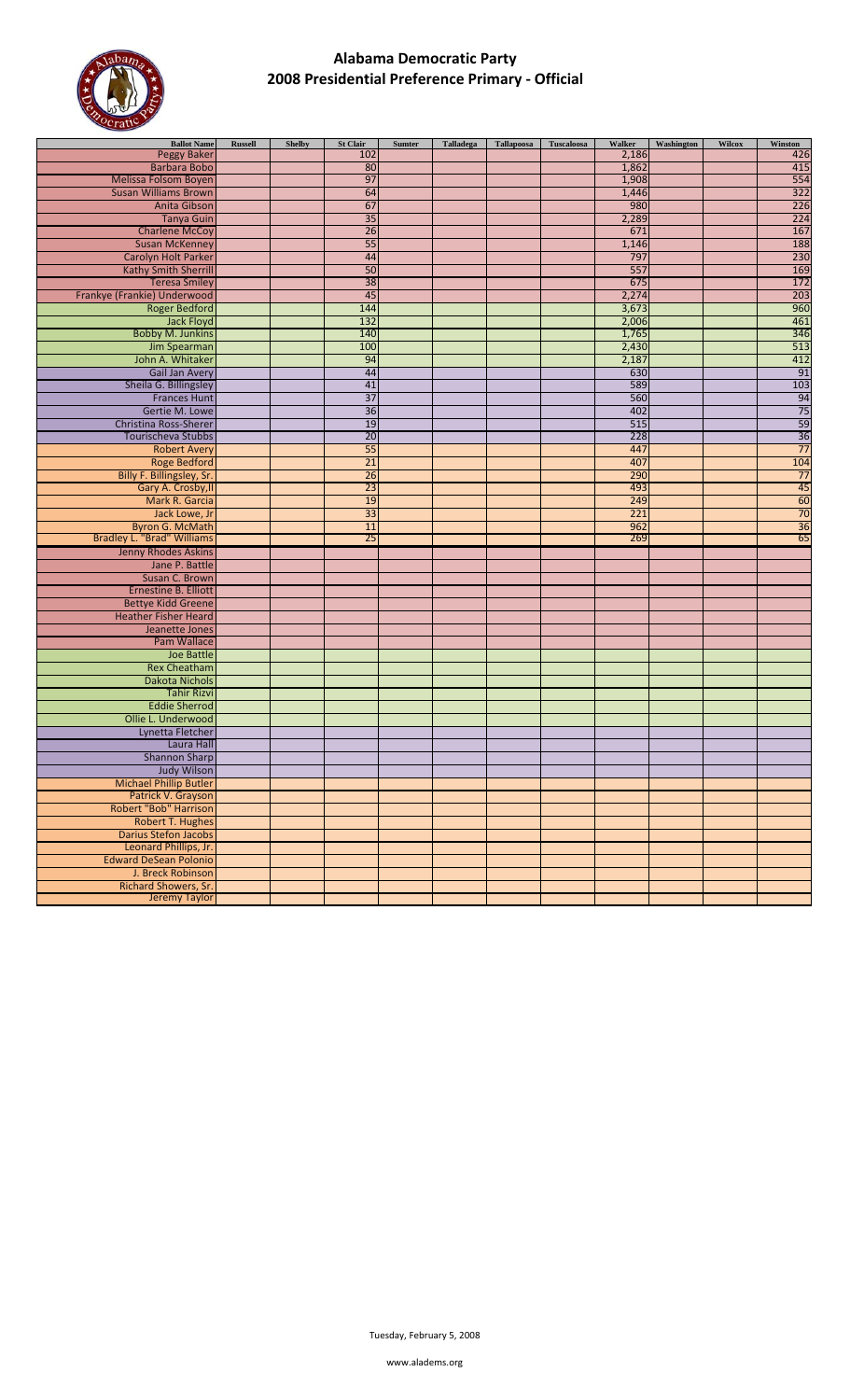

| <b>Ballot Name</b>                            | <b>Russell</b> | Shelby         | <b>St Clair</b> | <b>Sumter</b> | Talladega | <b>Tallapoosa</b> | <b>Tuscaloosa</b> | Walker | Washington | <b>Wilcox</b> | Winston |
|-----------------------------------------------|----------------|----------------|-----------------|---------------|-----------|-------------------|-------------------|--------|------------|---------------|---------|
| <b>Brooke Tanner Battle</b>                   |                | 2,142          | 970             |               |           |                   | 834               |        |            |               |         |
| Jennifer Clarke                               |                | 2,349          | 1,164           |               |           |                   | 893               |        |            |               |         |
| Jean H. Gerber                                |                | 1,470          | 596             |               |           |                   | 480               |        |            |               |         |
| Linda Haynie Green                            |                | 1,687          | 880             |               |           |                   | 635               |        |            |               |         |
| Karen Johnson-Parker                          |                | 1,934          | 891             |               |           |                   | 899               |        |            |               |         |
| <b>Janis Martens</b>                          |                | 1,040          | 449             |               |           |                   | 335               |        |            |               |         |
| Shannon E. Parks                              |                | 1,510          | 690             |               |           |                   | 595               |        |            |               |         |
| Vi Parramore                                  |                | 769            | 318             |               |           |                   | 192               |        |            |               |         |
| <b>Patricia Todd</b>                          |                | 2,302          | 1,066           |               |           |                   | 815               |        |            |               |         |
| <b>Charlie Adams</b>                          |                | 1,759          | 835             |               |           |                   | 664               |        |            |               |         |
| Louis Baxley                                  |                | 2,220          | 1,150<br>491    |               |           |                   | 745               |        |            |               |         |
| Howard J. Bayless, III                        |                | 1,339          | 697             |               |           |                   | 414<br>432        |        |            |               |         |
| Jerome Green                                  |                | 1,361          | 515             |               |           |                   |                   |        |            |               |         |
| Raymond L. Johnson, Jr.                       |                | 1,048<br>1,173 | 392             |               |           |                   | 393<br>359        |        |            |               |         |
| Bob Lichenstein, Jr.<br><b>Maurice Mercer</b> |                | 848            | 321             |               |           |                   | 262               |        |            |               |         |
| <b>John Saxon</b>                             |                | 1,653          | 710             |               |           |                   | 601               |        |            |               |         |
| <b>Edward Scott</b>                           |                | 1,695          | 855             |               |           |                   | 634               |        |            |               |         |
| <b>Holley Camp</b>                            |                | 2,413          | 490             |               |           |                   | 518               |        |            |               |         |
| <b>Charlene Cannon</b>                        |                | 1,701          | 361             |               |           |                   | 415               |        |            |               |         |
| <b>Connie Lewin Goldsby</b>                   |                | 1,686          | 348             |               |           |                   | 350               |        |            |               |         |
| Kathryn Kerchof                               |                | 1,518          | 264             |               |           |                   | 335               |        |            |               |         |
| Raven P. McDonald                             |                | 1,639          | 304             |               |           |                   | 279               |        |            |               |         |
| Joyce R. Rice                                 |                | 2,172          | 477             |               |           |                   | 490               |        |            |               |         |
| Terri A. Sewell                               |                | 1,611          | 321             |               |           |                   | 282               |        |            |               |         |
| Catherine S. Stoddard                         |                | 1,509          | 244             |               |           |                   | 296               |        |            |               |         |
| Melissa Y. Thomas                             |                | 1,411          | 346             |               |           |                   | 345               |        |            |               |         |
| Linda Verin                                   |                | 1,017          | 173             |               |           |                   | 179               |        |            |               |         |
| Ba-Shen T. Welch                              |                | 1,092          | 213             |               |           |                   | 218               |        |            |               |         |
| <b>Chase Adcox</b>                            |                | 1,285          | 255             |               |           |                   | 359               |        |            |               |         |
| <b>Jeff Beans</b>                             |                | 1,137          | 262             |               |           |                   | 297               |        |            |               |         |
| <b>Robert R. Binion</b>                       |                | 1,083          | 194             |               |           |                   | 328               |        |            |               |         |
| David R. Camp                                 |                | 1,569          | 353             |               |           |                   | 279               |        |            |               |         |
| <b>Roderick T. Cooks</b>                      |                | 1,236          | 259             |               |           |                   | 242               |        |            |               |         |
| John Crenshaw                                 |                | 1,634          | 300             |               |           |                   | 295               |        |            |               |         |
| <b>Chris DeHaven</b>                          |                | 712            | 174             |               |           |                   | 126               |        |            |               |         |
| <b>Alan Friday</b>                            |                | 1,068          | 232             |               |           |                   | 252               |        |            |               |         |
| <b>Doug Gillett</b>                           |                | 602            | 107             |               |           |                   | 94                |        |            |               |         |
| Patrick Lynman                                |                | 702            | 143             |               |           |                   | 139               |        |            |               |         |
| Frank D. McPhillips                           |                | 682            | 147             |               |           |                   | 118               |        |            |               |         |
| George "Doc" Munchus                          |                | 1,010          | 174             |               |           |                   | 143               |        |            |               |         |
| John Northrop                                 |                | 748            | 134             |               |           |                   | 126               |        |            |               |         |
| <b>Thomas A. Stoddard</b>                     |                | 1,115          | 201             |               |           |                   | 194               |        |            |               |         |
| <b>Tyrone Townsend</b>                        |                | 1,563          | 301             |               |           |                   | 307               |        |            |               |         |
| John Paul Weber                               |                | 776            | 172             |               |           |                   | 196               |        |            |               |         |
| Lee Winston                                   |                | 796            | 141             |               |           |                   | 199               |        |            |               |         |
|                                               |                |                |                 |               |           |                   |                   |        |            |               |         |